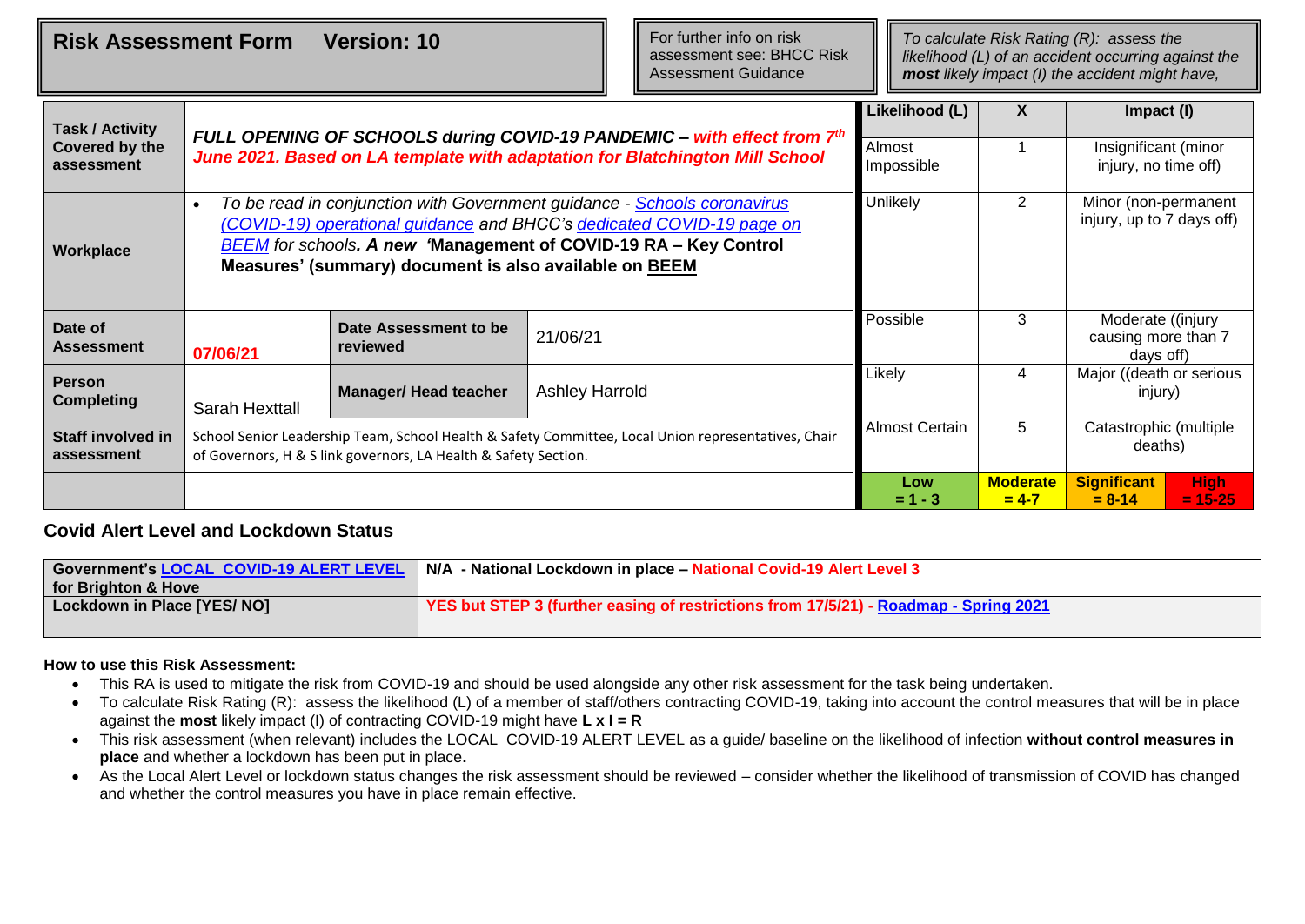- This risk assessments should be completed in consultation with all relevant union colleagues not just individual unions. As a minimum this must always include Unison, the GMB and the NEU, at Blatchington Mill School (BMS) this will also include NASUWT. This will ensure that all your staff who are part of a union have been fully consulted on the issues
- The data relating to Covid 19 and the advice shared is continually monitored by the Senior Leadership Team and control measures are reviewed.
- Significant local amendments or significant variations from the LA template are highlighted in Yellow

|          | What are the significant,<br>foreseeable, hazards?<br>(the dangers that can<br>cause harm)<br>Slip, trip or fall on<br>wet flooring | Who is at<br><b>Current control measures</b> |                                                                           | <b>Risk Rating</b> |  |   | What additional controls can be put in<br>place to reduce the risk further?                                        |  | <b>Revised</b><br><b>Risk Rating</b> |  | Sign as done |
|----------|-------------------------------------------------------------------------------------------------------------------------------------|----------------------------------------------|---------------------------------------------------------------------------|--------------------|--|---|--------------------------------------------------------------------------------------------------------------------|--|--------------------------------------|--|--------------|
|          |                                                                                                                                     | Risk?                                        | (What is already in place/done)                                           |                    |  | R |                                                                                                                    |  |                                      |  |              |
| Е.<br>g. |                                                                                                                                     | Staff<br>- Visitors etc.                     | - Barrier matting<br>- Wet floor signs<br>- No running rules (in schools) |                    |  |   | - Introduce non-slip flooring to areas by<br>external doorways<br>- Provide cleaning/drying equipment for<br>staff |  |                                      |  |              |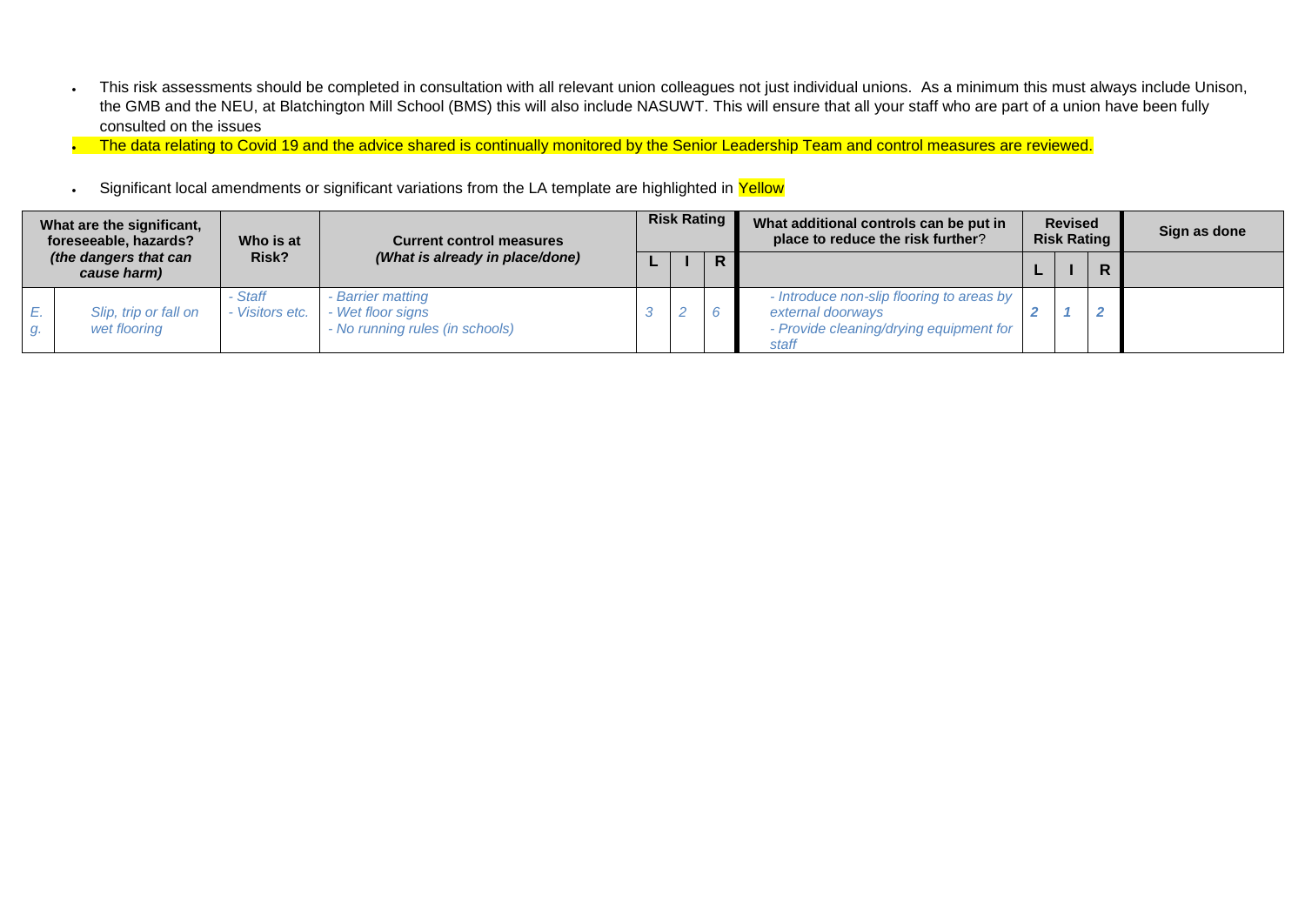| $\mathbf{1}$ | Site not prepared for | Pupils/ staff | $\bullet$ | Risk assessment(s) reviewed and shared      | 4 | 8 | Contractors have been                   | $\overline{a}$ |  |
|--------------|-----------------------|---------------|-----------|---------------------------------------------|---|---|-----------------------------------------|----------------|--|
|              | pupils/staff          |               |           | with staff and safety representatives prior |   |   | accommodated onsite in order to         |                |  |
|              |                       |               |           | to full opening.                            |   |   | carry out statutory checks and          |                |  |
|              |                       |               |           | Active/ongoing monitoring arrangements      |   |   | maintenance tasks, including            |                |  |
|              |                       |               |           | to ensure controls are effective and        |   |   | grounds and curriculum equipment        |                |  |
|              |                       |               |           | working as planned.                         |   |   |                                         |                |  |
|              |                       |               |           | Usual building checks to ensure school      |   |   | Statutory checks and monitoring of      |                |  |
|              |                       |               |           | safe and extra considerations (e.g.         |   |   | site and facilities have continued      |                |  |
|              |                       |               |           | Legionella water checks, working heating    |   |   | throughout period of restricted         |                |  |
|              |                       |               |           | systems, operating doors/windows,           |   |   | opening.                                |                |  |
|              |                       |               |           | alarms etc.) where buildings have been      |   |   |                                         |                |  |
|              |                       |               |           | closed or had reduced occupancy.            |   |   |                                         |                |  |
|              |                       |               |           | Cleaning/hygiene arrangements               |   |   | Two additional members of the           |                |  |
|              |                       |               |           | enhanced in line with government            |   |   | cleaning team work during the           |                |  |
|              |                       |               |           | guidance: Cleaning in non-healthcare        |   |   | school day in addition to the usual     |                |  |
|              |                       |               |           | settings                                    |   |   | one, there is a rolling programme of    |                |  |
|              |                       |               |           | Lidded bins in classrooms/other locations,  |   |   | cleaning student and staff toilets      |                |  |
|              |                       |               |           | availability of soap and hot water in every |   |   | and of all high usage touch points      |                |  |
|              |                       |               |           | toilet and classrooms, sanitising wipes for |   |   | throughout common areas.                |                |  |
|              |                       |               |           | cleaning of equipment, hand sanitiser,      |   |   |                                         |                |  |
|              |                       |               |           | tissues (and disposal - double-bagging      |   |   | Breaks are staggered to reduce          |                |  |
|              |                       |               |           | and emptying), following the 'Catch it, Bin |   |   | business of corridors.                  |                |  |
|              |                       |               |           | it, Kill it' principles for the disposal of |   |   |                                         |                |  |
|              |                       |               |           | tissues. The full in house cleaning team    |   |   |                                         |                |  |
|              |                       |               |           | continue to be deployed before and after    |   |   | Students in years $7 - 9$ remain in one |                |  |
|              |                       |               |           | school with agency staff covering for long  |   |   | room per day unless they have a         |                |  |
|              |                       |               |           | term absences.                              |   |   | practical subject.                      |                |  |
|              |                       |               |           | Ensure good ventilation throughout and      |   |   |                                         |                |  |
|              |                       |               |           | improve this by opening windows etc. -      |   |   | Teachers move to class groups           |                |  |
|              |                       |               |           | see 2 below.                                |   |   |                                         |                |  |
|              |                       |               |           | Movement around school - avoid creating     |   |   | Classroom and office doors are kept     |                |  |
|              |                       |               |           | busy corridors, entrances and exits -       |   |   | open where compartmentation             |                |  |
|              |                       |               |           | reduce possible contact between groups,     |   |   | automatically operates in response      |                |  |
|              |                       |               |           | consider/plan one-way systems, identify     |   |   | to the fire alarm                       |                |  |
|              |                       |               |           | any 'pinch-points', staggered times for     |   |   |                                         |                |  |
|              |                       |               |           | arrival/departure, lunch, breaks, use of    |   |   |                                         |                |  |
|              |                       |               |           | staff room etc., use of DorGuards or Mag-   |   |   |                                         |                |  |
|              |                       |               |           | lock devices linked to fire alarm system to |   |   |                                         |                |  |
|              |                       |               |           | keep regularly used doors in an open        |   |   |                                         |                |  |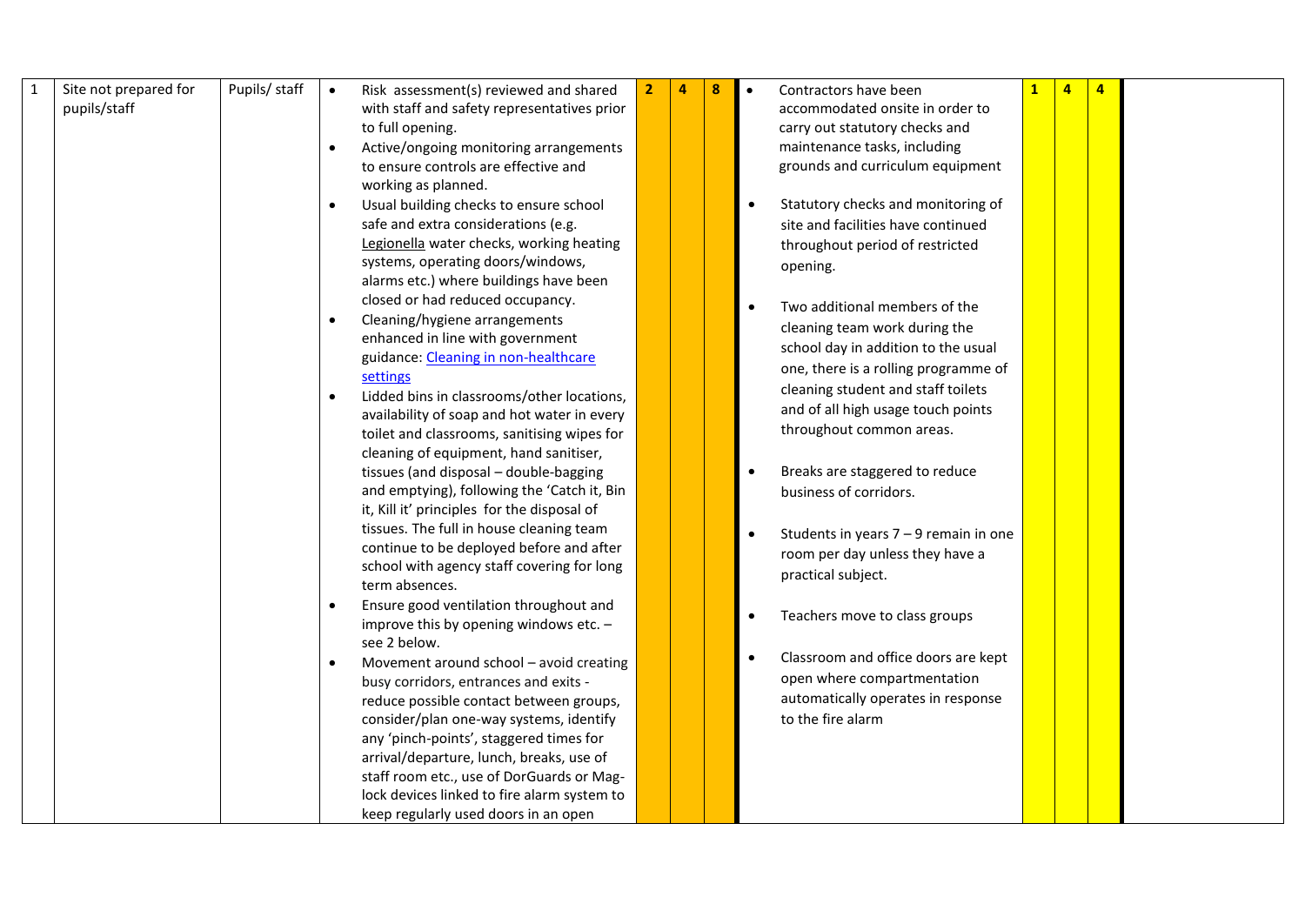|  |           | position. Fire doors must NOT be wedged     |  |  |  |  |
|--|-----------|---------------------------------------------|--|--|--|--|
|  |           |                                             |  |  |  |  |
|  |           | open.                                       |  |  |  |  |
|  |           | Provide signage at school entrances/exits   |  |  |  |  |
|  |           | and on way to school to indicate any        |  |  |  |  |
|  |           | changes to access.                          |  |  |  |  |
|  | $\bullet$ | Minimise number of resources and            |  |  |  |  |
|  |           | furniture etc. to enable cleaning -         |  |  |  |  |
|  |           | however, classroom-based resources (e.g.    |  |  |  |  |
|  |           | books/games) can be shared within a         |  |  |  |  |
|  |           | 'bubble' and cleaned regularly, along with  |  |  |  |  |
|  |           | all frequently touched surfaces.            |  |  |  |  |
|  | $\bullet$ | Individual & very frequently used           |  |  |  |  |
|  |           | equipment - e.g. pencils/pens - not         |  |  |  |  |
|  |           | shared (staff/pupils have own items).       |  |  |  |  |
|  | $\bullet$ | Review on-site signage to indicate          |  |  |  |  |
|  |           | physical distancing instructions, including |  |  |  |  |
|  |           | floor markings, indicators, one-way routes  |  |  |  |  |
|  |           | etc. as minimising contact between          |  |  |  |  |
|  |           |                                             |  |  |  |  |
|  |           | individuals and maintaining social          |  |  |  |  |
|  |           | distancing wherever possible, remain        |  |  |  |  |
|  |           | important.                                  |  |  |  |  |
|  | $\bullet$ | Review induction information for all staff, |  |  |  |  |
|  |           | pupils and essential visitors (including    |  |  |  |  |
|  |           | peripatetic teachers and contractors) who   |  |  |  |  |
|  |           | require access to site.                     |  |  |  |  |
|  |           |                                             |  |  |  |  |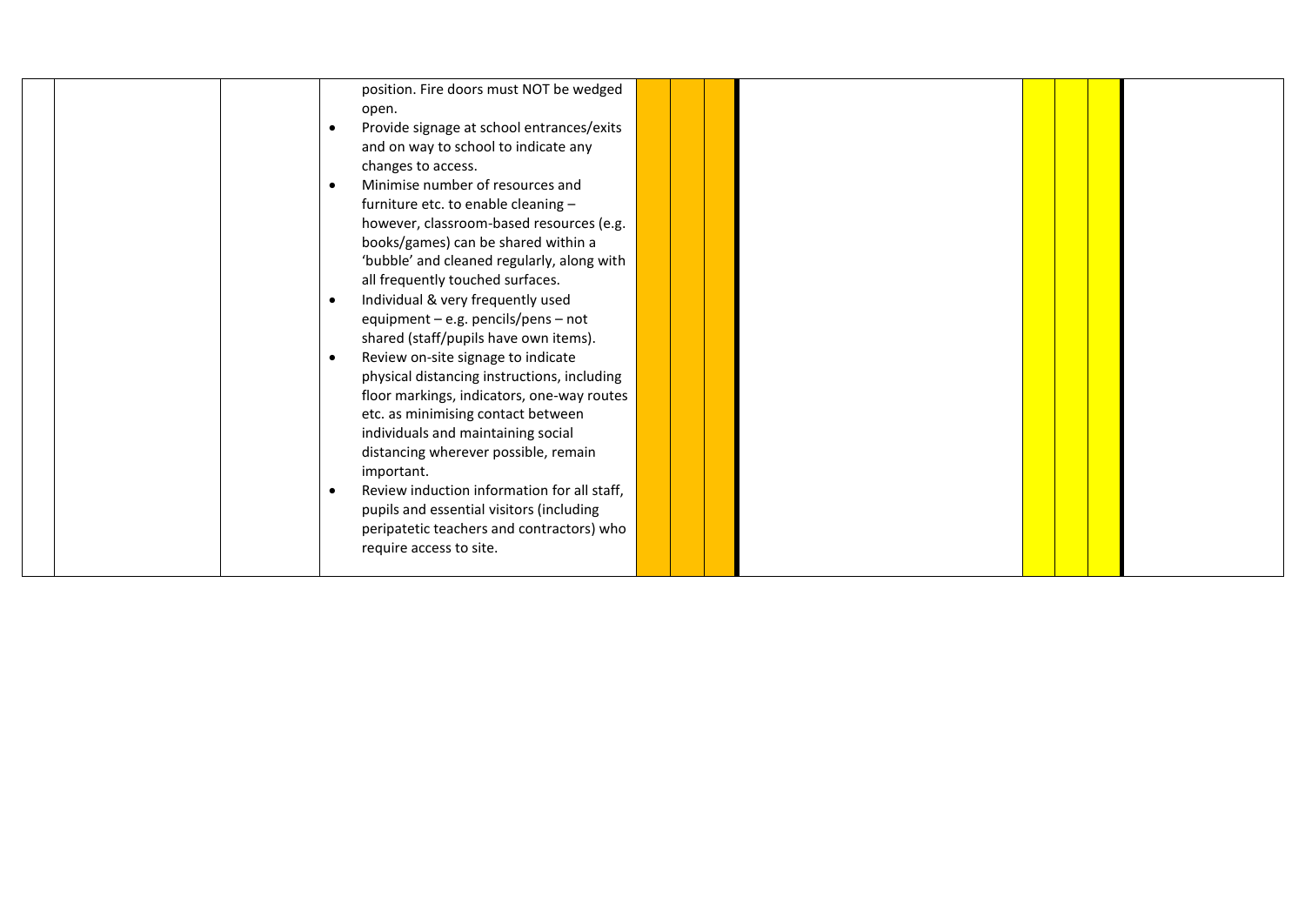| 2. | Lack of adequate<br>ventilation and/or<br>impact of ventilation<br>on indoor<br>temperatures | Pupils/staff | Well ventilated/comfortable teaching<br>environment maintained as far as possible,<br>including:<br>Mechanical ventilation systems adjusted to<br>increase the ventilation rate wherever<br>possible – see note (RHS).<br>Natural ventilation - opening windows (in<br>cooler weather windows opened just<br>enough to provide constant background<br>ventilation and opened more fully during<br>breaks to purge the air in the space).<br>Opening internal doors to assist with<br>creating a throughput of air.<br>If necessary external opening doors used<br>(as long as they are not fire doors and<br>where safe to do so)<br>To balance the need for increased ventilation<br>while maintaining a comfortable temperature, |  | 12 | <b>Note:</b> Mechanical ventilation systems<br>should be checked by competent<br>person/contractor to confirm that<br>normal operation meets current<br>guidance (if possible, systems should<br>be adjusted to full fresh air or, if not,<br>then systems should be operated as<br>normal as long as they are within a<br>single room and supplemented by an<br>outdoor air supply).<br>Further advice can be found in Health<br>and Safety Executive guidance on air<br>conditioning and ventilation during the<br>coronavirus outbreak and CIBSE<br>coronavirus (COVID-19) advice<br>Windows and doors to be opened at<br>least 30 mins before the start of<br>school and for at least 1 hour after<br>school to ensure circulation of air. | $\overline{2}$ | 4 | 8 |  |
|----|----------------------------------------------------------------------------------------------|--------------|------------------------------------------------------------------------------------------------------------------------------------------------------------------------------------------------------------------------------------------------------------------------------------------------------------------------------------------------------------------------------------------------------------------------------------------------------------------------------------------------------------------------------------------------------------------------------------------------------------------------------------------------------------------------------------------------------------------------------------|--|----|------------------------------------------------------------------------------------------------------------------------------------------------------------------------------------------------------------------------------------------------------------------------------------------------------------------------------------------------------------------------------------------------------------------------------------------------------------------------------------------------------------------------------------------------------------------------------------------------------------------------------------------------------------------------------------------------------------------------------------------------|----------------|---|---|--|
|    |                                                                                              |              | the following measures used as appropriate:<br>Opening high level windows in colder<br>weather in preference to low level to<br>reduce draughts.<br>Increasing ventilation while spaces are<br>unoccupied (e.g. between classes, during<br>break and lunch, when a room is unused).<br>Providing flexibility to allow additional,<br>suitable indoor clothing - see School<br>uniform.<br>Rearranging furniture where possible to<br>avoid direct drafts.<br>Heating used as necessary to ensure<br>comfort levels are maintained particularly<br>in occupied spaces.                                                                                                                                                              |  |    | Offices also to be well ventilated<br>Doors to all rooms in usage are kept<br>open, using wedges if necessary, risk<br>in the case of fire is mitigated by<br>corridor doors closing automatically<br>on sounding of alarm.<br>Breaks are scheduled in order to<br>provide a refreshment of air.<br>Office based staff should take a break<br>during the day despite shared facilities<br>not being available.                                                                                                                                                                                                                                                                                                                                 |                |   |   |  |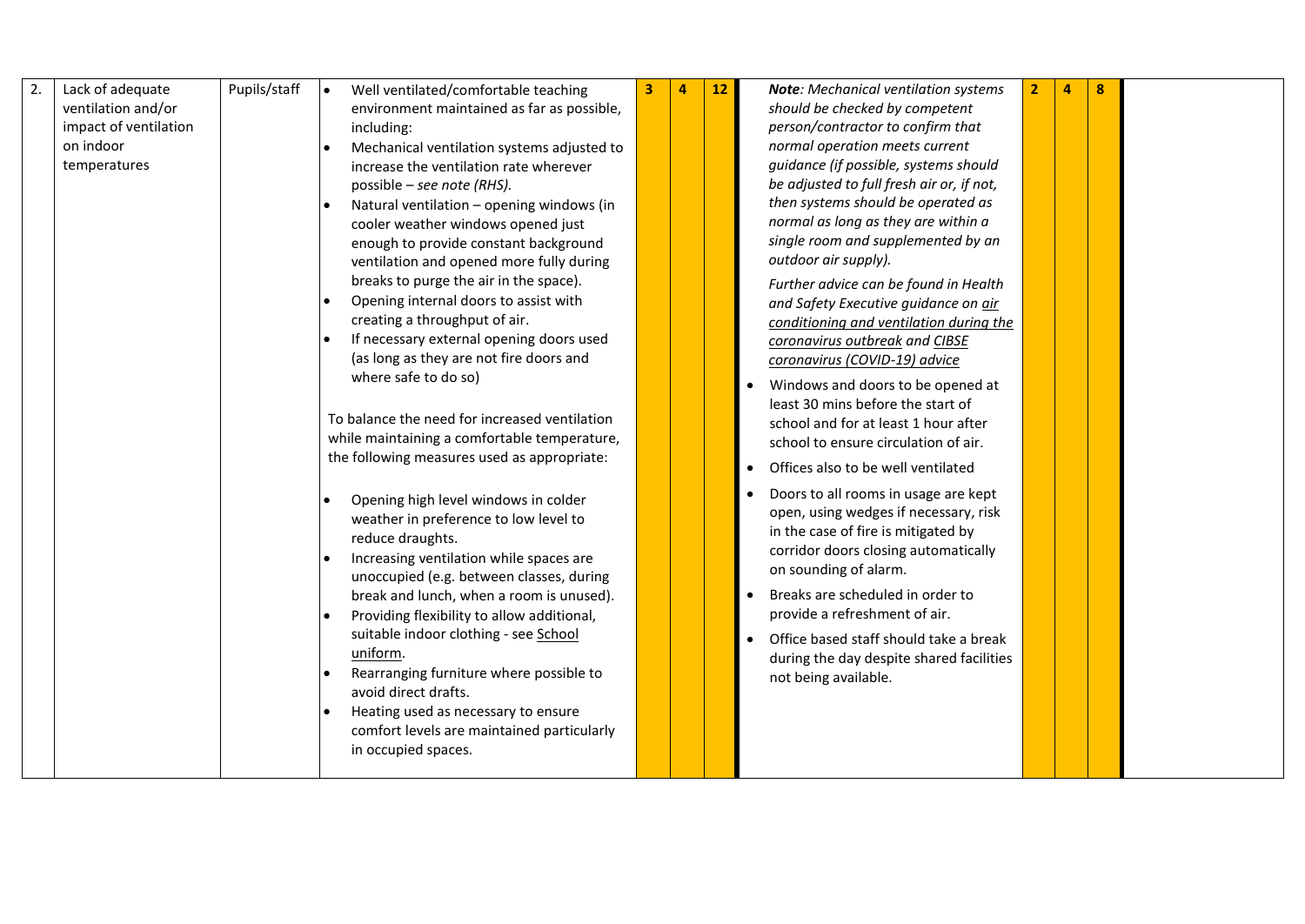| 3 | <b>Transmission of the</b>                      | Infection to | Shielding advice is being paused nationally   | 3 | 4 | 12 | All staff and students working                                              | 4 | 8 |  |
|---|-------------------------------------------------|--------------|-----------------------------------------------|---|---|----|-----------------------------------------------------------------------------|---|---|--|
|   | virus                                           | Staff,       | from 31 March 2021. From 1 April 2021,        |   |   |    | onsite are strongly encouraged to                                           |   |   |  |
|   |                                                 | children,    | all CEV pupils should attend school unless    |   |   |    | participate in the programme for                                            |   |   |  |
|   | <b>Attendance</b>                               | families,    | they are one of the very small number of      |   |   |    | regular testing using Lateral Flow                                          |   |   |  |
|   |                                                 | visitors and | pupils under paediatric or other specialist   |   |   |    | Devices.                                                                    |   |   |  |
|   | <b>Reduced staffing (due</b><br>to positive LFD | contractors  | care and have been advised by their GP or     |   |   |    |                                                                             |   |   |  |
|   | 'asymptomatic' or PCR                           |              | clinician not to attend.                      |   |   |    |                                                                             |   |   |  |
|   | 'symptomatic' test                              |              | Promotion and engagement in (non-             |   |   |    | Note: the main symptoms of coronavirus<br>are:                              |   |   |  |
|   | result or self-isolation,                       |              | mandatory) asymptomatic testing for all       |   |   |    | a high temperature - this means                                             |   |   |  |
|   | illness or vulnerability)                       |              | staff (and secondary pupils) offered. [See    |   |   |    | you feel hot to touch on your                                               |   |   |  |
|   | may result in                                   |              | Management of COVID-19 RA - Key               |   |   |    | chest or back (you do not need to                                           |   |   |  |
|   | insufficient supervision                        |              | Control Measures (summary) document on        |   |   |    | measure your temperature)                                                   |   |   |  |
|   | ratios/trained first                            |              | BEEM]                                         |   |   |    |                                                                             |   |   |  |
|   | aiders/ qualified staff                         |              | Pupils who are self-isolating should not      |   |   |    | a new, continuous cough $-$ this                                            |   |   |  |
|   | to work with children                           |              | attend school.                                |   |   |    | means coughing a lot for more                                               |   |   |  |
|   | with complex needs                              |              | Liaison with Education & Skills team where    |   |   |    | than an hour, or 3 or more                                                  |   |   |  |
|   |                                                 |              | there are concerns over staffing levels.      |   |   |    | coughing episodes in 24 hours (if                                           |   |   |  |
|   |                                                 |              | All schools including Special Schools and     |   |   |    | you usually have a cough, it may                                            |   |   |  |
|   |                                                 |              | Alternative Provision Schools (who on         |   |   |    | be worse than usual)                                                        |   |   |  |
|   |                                                 |              | occasion) may encounter circumstances         |   |   |    |                                                                             |   |   |  |
|   |                                                 |              | where they cannot provide their usual         |   |   |    |                                                                             |   |   |  |
|   |                                                 |              | interventions and provision at adequate       |   |   |    | a loss or change to your sense of<br>smell or taste $-$ this means          |   |   |  |
|   |                                                 |              | staffing ratios, or with staff with vital     |   |   |    |                                                                             |   |   |  |
|   |                                                 |              | specialist training, should seek to resume    |   |   |    | you've noticed you cannot smell<br>or taste anything, or things smell       |   |   |  |
|   |                                                 |              | as close as possible, to the child's or young |   |   |    | or taste different to normal                                                |   |   |  |
|   |                                                 |              | person's specified provision.                 |   |   |    |                                                                             |   |   |  |
|   |                                                 |              | Minimising contact with individuals who       |   |   |    | <b>Most Many</b> people with coronavirus have                               |   |   |  |
|   |                                                 |              | are unwell by ensuring that those who         |   |   |    | at least 1 of these symptoms.                                               |   |   |  |
|   |                                                 |              | have coronavirus (COVID-19) SYMPTOMS          |   |   |    |                                                                             |   |   |  |
|   |                                                 |              | or have tested positive in the last 10 days,  |   |   |    | A cautious approach is taken to a                                           |   |   |  |
|   |                                                 |              | or who have someone in their household,       |   |   |    | scope of symptoms wider than the                                            |   |   |  |
|   |                                                 |              | support bubble or childcare bubble, who       |   |   |    | classic 3, meaning that students or                                         |   |   |  |
|   |                                                 |              | does/has, do not attend school/childcare      |   |   |    | staff may be recommended not to be                                          |   |   |  |
|   |                                                 |              | setting.                                      |   |   |    | onsite more readily than outside                                            |   |   |  |
|   |                                                 |              | - see Self isolation and treating             |   |   |    | organisations may suggest. BMS SLT<br>continue to monitor information as it |   |   |  |
|   |                                                 |              | coronavirus symptoms                          |   |   |    | develops with more knowledge about                                          |   |   |  |
|   |                                                 |              |                                               |   |   |    |                                                                             |   |   |  |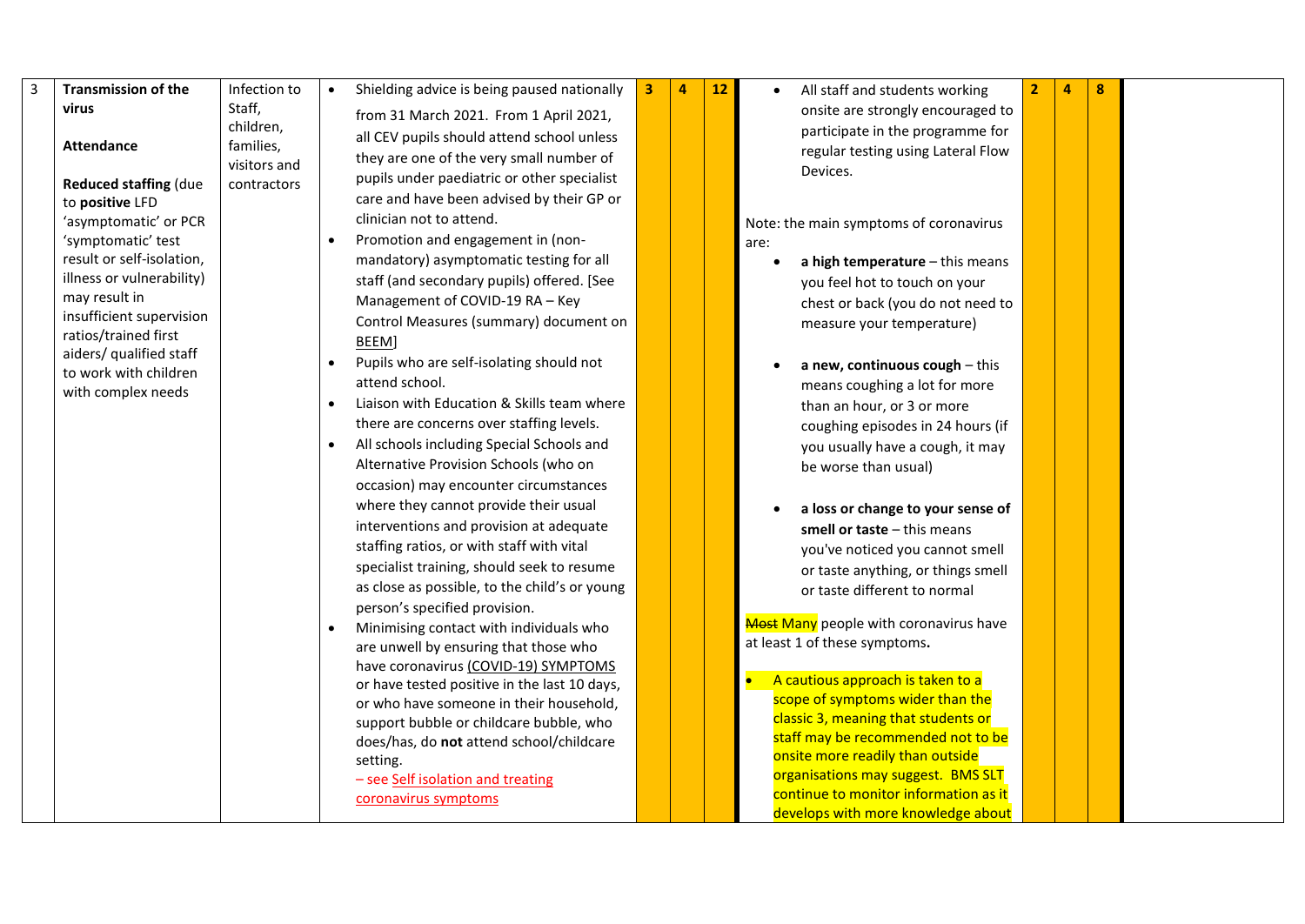|  |  | School to tell children, parents, carers,     |  | the symptoms of the virus and its    |  |  |
|--|--|-----------------------------------------------|--|--------------------------------------|--|--|
|  |  | staff or any visitors, such as                |  | variants.                            |  |  |
|  |  | suppliers/providers not to enter the          |  |                                      |  |  |
|  |  | education or childcare setting if they are    |  |                                      |  |  |
|  |  | displaying any symptoms of coronavirus or     |  | Staffing of each school session is   |  |  |
|  |  | have tested positive in the last 10 days.     |  | planned such that there are always   |  |  |
|  |  | School to request that parents/carers of      |  | two trained first aiders onsite      |  |  |
|  |  | children closely monitor children for signs   |  | <b>Note: When to self-isolate</b>    |  |  |
|  |  | of Covid-19 symptoms in line with PHE,        |  | Self-isolate immediately if:         |  |  |
|  |  | NHS, Government & DfE guidelines (e.g.        |  | you have any symptoms of             |  |  |
|  |  | unwell with a new or continuous cough,        |  | COVID-19 (a high temperature, a      |  |  |
|  |  | high temperature, loss/change of taste or     |  | new, continuous cough or a loss      |  |  |
|  |  | smell etc.) BEFORE drop-off and do not        |  | or change to your sense of smell     |  |  |
|  |  | bring child to school if child/household      |  | or taste)                            |  |  |
|  |  | member is symptomatic.                        |  |                                      |  |  |
|  |  | Ensure symptomatic child/staff member         |  | you've tested positive for COVID-    |  |  |
|  |  | isolates at home for 10 days from when        |  | $19$ – this means you have the       |  |  |
|  |  | symptoms started and the members of           |  | <b>virus</b>                         |  |  |
|  |  | their household for 10 days.                  |  | someone you live with has            |  |  |
|  |  | Parent to obtain PCR test for the child and   |  | symptoms or tested positive          |  |  |
|  |  | staff to obtain a PCR test for themselves     |  |                                      |  |  |
|  |  | including any other symptomatic               |  | someone in your childcare or         |  |  |
|  |  | household members. If negative test           |  | support bubble has symptoms          |  |  |
|  |  | result, child/staff can return to school once |  | and you've been in close contact     |  |  |
|  |  | well and family members can stop self-        |  | with them since their symptoms       |  |  |
|  |  | isolating (follow the guidance on testing on  |  | started or during the 48 hours       |  |  |
|  |  | the NHS testing web page)                     |  | before they started                  |  |  |
|  |  | Appropriate (Primary & Early Years            |  | someone in your childcare or         |  |  |
|  |  | settings or Secondary School settings) PHE    |  | support bubble tested positive       |  |  |
|  |  | South East Health Protection Team             |  | and you've been in close contact     |  |  |
|  |  | <b>FLOWCHARTS (Appendices F&amp;G) for</b>    |  | with them since they had the test    |  |  |
|  |  | managing Confirmed COVID-19 cases on          |  | or in the 48 hours before their      |  |  |
|  |  | BEEM followed [Note: scroll down the          |  | test                                 |  |  |
|  |  | page to Public Health England Guidance        |  | you've been told you've been in      |  |  |
|  |  | section].                                     |  | contact with someone who             |  |  |
|  |  | Where a child/children/staff member/s         |  | tested positive - find out what to   |  |  |
|  |  | tests positive, the rest of their group may   |  | do if you're told to self-isolate by |  |  |
|  |  | be sent home and advised to self-isolate      |  | <b>NHS Test and Trace or the NHS</b> |  |  |
|  |  |                                               |  | COVID-19 app                         |  |  |
|  |  | for 10 days (as guided by DfE helpline).      |  |                                      |  |  |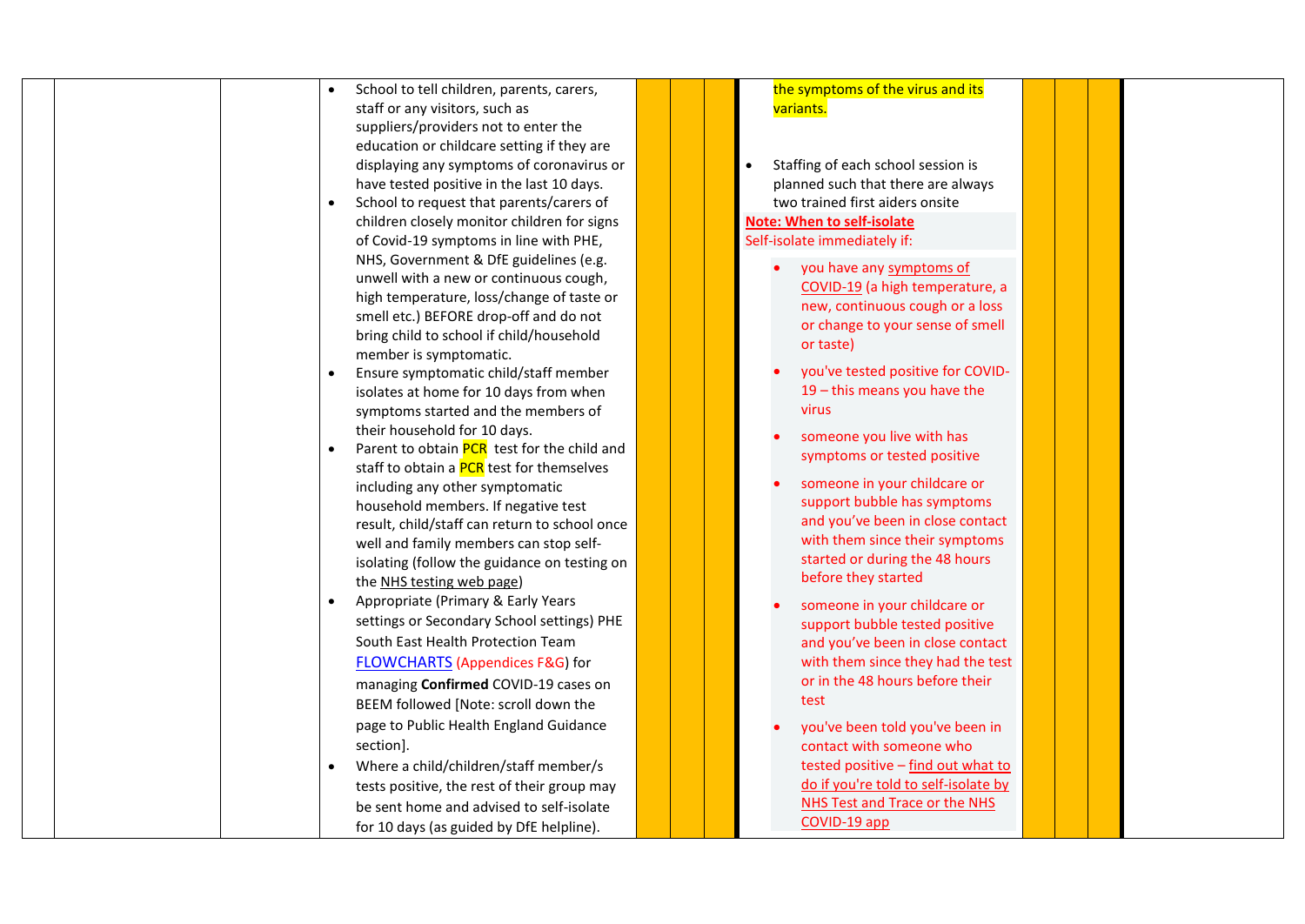| Contact DfE helpline for advice about<br>you have arrived in England from                                   |  |
|-------------------------------------------------------------------------------------------------------------|--|
| single or multiple cases of COVID-19 for<br>abroad (not including Ireland, the                              |  |
| assistance with undertaking risk<br>Channel Islands, the Isle of Man                                        |  |
| assessments, if required.<br>or other parts of the UK) -                                                    |  |
| Email:<br>$\bullet$<br>see GOV.UK: how to quarantine                                                        |  |
| dfe.coronavirushelpline@education.gov.uk                                                                    |  |
| when you arrive in England<br>Telephone: 0800 046 8687 (choose option                                       |  |
| 1 to notify of a case) Helpline opening                                                                     |  |
| hours: Monday to Friday from 8am to 6pm                                                                     |  |
| Note: Transitional, taster and open days<br>(plus Saturday-Sunday 10am to 6pm for                           |  |
| Schools should complete thorough risk<br>advice about cases or other COVID-19                               |  |
| assessments before running transitional,<br>related issues)                                                 |  |
| taster and open days to ensure that they<br>Notify confirmed cases in schools/settings<br>$\bullet$         |  |
| are run in line with your system of<br>to:                                                                  |  |
| controls and align with the advice<br><b>Brighton &amp; Hove Local Authority</b><br>$\bullet$               |  |
| contained within this guidance and the<br><b>Education Department by email:</b>                             |  |
| roadmap out of lockdown.                                                                                    |  |
| educationandskills@brighton-hove.gov.uk                                                                     |  |
| <b>Brighton &amp; Hove Local Authority Public</b><br>Note: A suspected case no longer needs to<br>$\bullet$ |  |
| be reported to PHE/DfE helpline.<br><b>Health Department by email:</b>                                      |  |
| Publichealth@brighton-hove.gov.uk                                                                           |  |
| <b>Note: The LATEST PHE South East</b><br>The school must engage with the <b>NHS Test</b>                   |  |
| <b>Educational Settings Working Group</b><br>and Trace procedure where a member of                          |  |
| <b>COVID-19 Resource Pack for Educational</b><br>staff or pupil is symptomatic or has been                  |  |
| Settings, Flowcharts, Referral Form and<br>diagnosed.                                                       |  |
| covering letter provide useful information<br>Communicate to staff, parents/carers they<br>$\bullet$        |  |
| and guidance. Scroll down to the Public<br>need to be ready and willing book a test,                        |  |
| Health England section on BEEM<br>self-isolate and inform school of the result                              |  |
| of NHS Test & Trace.                                                                                        |  |
| School Leadership Team will react with a<br>Free coronavirus (COVID-19) test booked                         |  |
| sense of urgency and clear thought when<br>via https://www.gov.uk/get-coronavirus-                          |  |
| assessing the need for action in response<br>test but in exceptional circumstances $-$ i.e.                 |  |
| to confirmed or suspected positive cases.<br>where there may be barriers to accessing                       |  |
| testing elsewhere - school holds a small                                                                    |  |
| Note: The DfE COVID Helpline<br>supply of home test kits. These are stored                                  |  |
| securely at ambient room temperature (5-                                                                    |  |
| Schools and other settings should call this<br>$22^{\circ}$ C)                                              |  |
| helpline if they require advice about cases<br>School to take advice from PHE/DfE if                        |  |
| of COVID 19 or assistance with<br>other children in that group are                                          |  |
| undertaking risk assessments. If the<br>symptomatic.                                                        |  |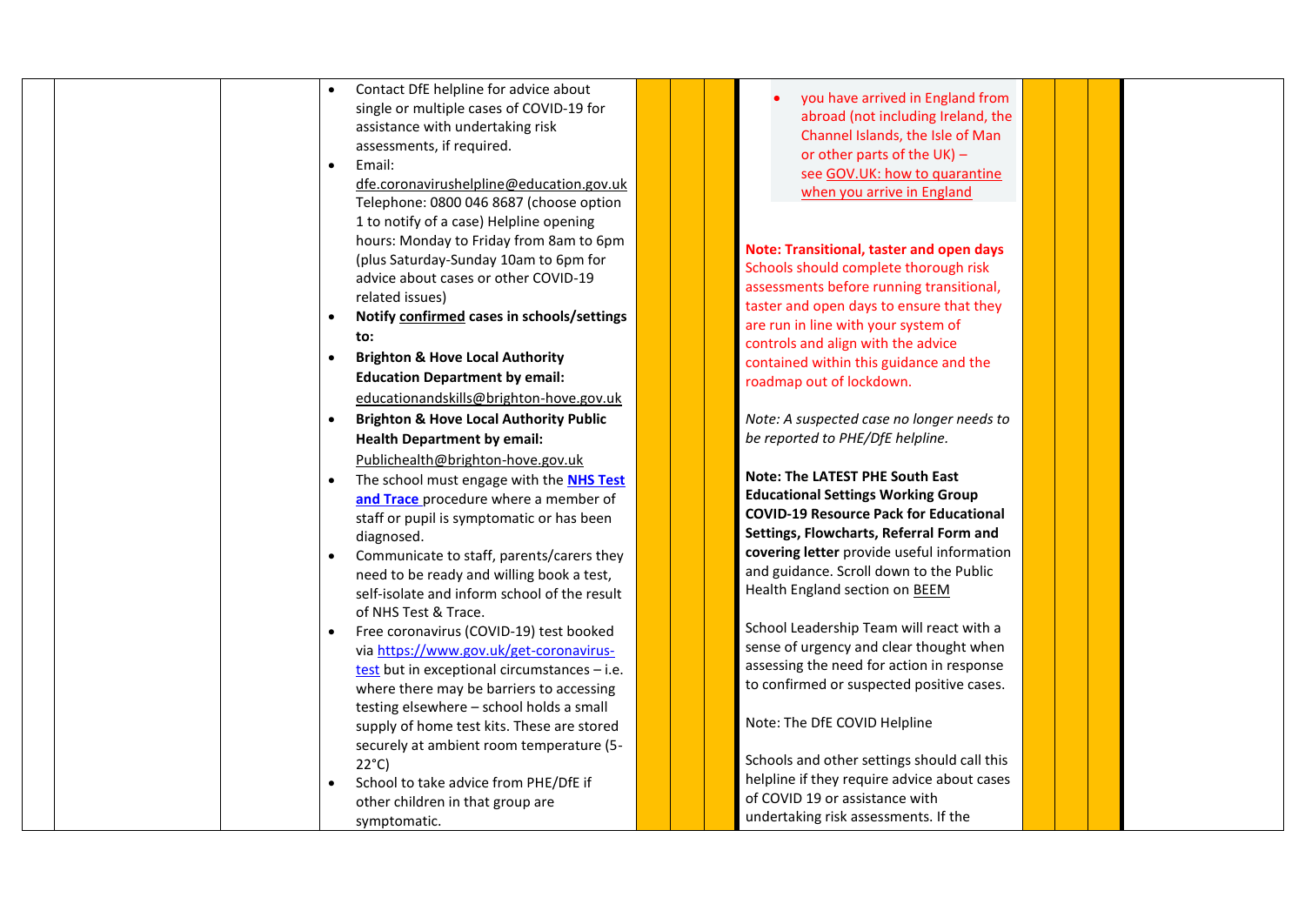|  |  |  | education setting wishes to discuss          |  |  |
|--|--|--|----------------------------------------------|--|--|
|  |  |  | further cases, then they can always call     |  |  |
|  |  |  | this helpline again for support as required. |  |  |
|  |  |  | However, if an education setting is          |  |  |
|  |  |  | comfortable managing their own cases         |  |  |
|  |  |  | and feel that they do not need to call the   |  |  |
|  |  |  | helpline for support then it is not          |  |  |
|  |  |  | mandatory to do so. The DfE helpline have    |  |  |
|  |  |  | their own escalation criteria to notify the  |  |  |
|  |  |  | Health Protection Teams of any complex       |  |  |
|  |  |  | cases/outbreaks in schools. The HPT will     |  |  |
|  |  |  | then contact you to find out more about      |  |  |
|  |  |  | your situation and provide appropriate       |  |  |
|  |  |  | advice.                                      |  |  |
|  |  |  |                                              |  |  |
|  |  |  | Close contacts of a person who has tested    |  |  |
|  |  |  | positive for Covid 19 should be              |  |  |
|  |  |  | encouraged to book a PCR test even if        |  |  |
|  |  |  | they do not have symptoms, a template        |  |  |
|  |  |  | letter instructing of how to do this will be |  |  |
|  |  |  | sent to all families or staff members that   |  |  |
|  |  |  | this applies to.                             |  |  |
|  |  |  |                                              |  |  |
|  |  |  |                                              |  |  |
|  |  |  |                                              |  |  |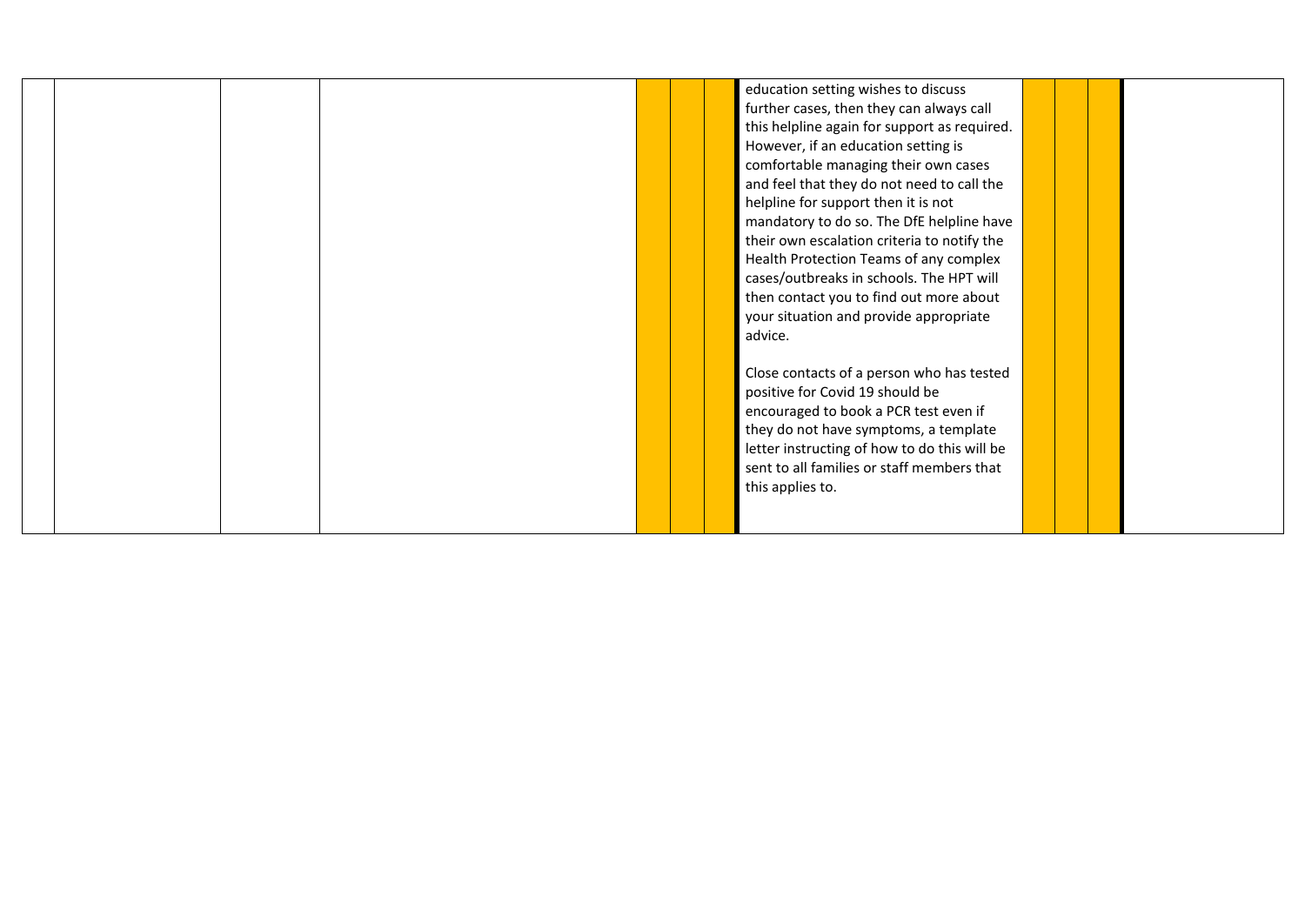| 3 | <b>Transmission of the</b> | School follow the latest government                      |  |  |  |  |
|---|----------------------------|----------------------------------------------------------|--|--|--|--|
|   | virus continued            | <b>Guidance on shielding and protecting</b>              |  |  |  |  |
|   |                            | people who are extremely clinically                      |  |  |  |  |
|   |                            | vulnerable from Covid-19 to support staff                |  |  |  |  |
|   |                            | and pupils.                                              |  |  |  |  |
|   |                            | Shielding advice is being paused nationally<br>$\bullet$ |  |  |  |  |
|   |                            | from 31 March 2021. From 1 April                         |  |  |  |  |
|   |                            | 2021, CEV individuals are no longer                      |  |  |  |  |
|   |                            | advised to shield but must continue to                   |  |  |  |  |
|   |                            | follow the rules in place for everyone                   |  |  |  |  |
|   |                            | under the current national restrictions.                 |  |  |  |  |
|   |                            | Staff in schools who are CEV will be                     |  |  |  |  |
|   |                            | advised to continue to work from home                    |  |  |  |  |
|   |                            | where possible, but if they cannot work                  |  |  |  |  |
|   |                            | from home should attend their workplace,                 |  |  |  |  |
|   |                            | subject to a full review of their Individual             |  |  |  |  |
|   |                            | Risk Assessment.                                         |  |  |  |  |
|   |                            | School leaders to determine the workforce                |  |  |  |  |
|   |                            | that is required in school, considering the              |  |  |  |  |
|   |                            | updated guidance for those staff who are                 |  |  |  |  |
|   |                            | clinically extremely vulnerable.                         |  |  |  |  |
|   |                            | The expectation is that those staff not                  |  |  |  |  |
|   |                            | attending school will work from home                     |  |  |  |  |
|   |                            | where possible.                                          |  |  |  |  |
|   |                            | Clinically vulnerable staff can continue to              |  |  |  |  |
|   |                            | attend school where it is not possible to                |  |  |  |  |
|   |                            | work from home - see Individual RA                       |  |  |  |  |
|   |                            | below.                                                   |  |  |  |  |
|   |                            | People who live with those who are<br>$\bullet$          |  |  |  |  |
|   |                            | clinically vulnerable or clinically extremely            |  |  |  |  |
|   |                            | vulnerable can attend the workplace but                  |  |  |  |  |
|   |                            | should ensure they maintain good                         |  |  |  |  |
|   |                            | prevention practice in the workplace and                 |  |  |  |  |
|   |                            | home settings.                                           |  |  |  |  |
|   |                            | Pregnant women are in the 'clinically<br>$\bullet$       |  |  |  |  |
|   |                            | vulnerable' category and are generally                   |  |  |  |  |
|   |                            | advised to follow the above advice, which                |  |  |  |  |
|   |                            | applies to all staff in schools.                         |  |  |  |  |
|   |                            | More guidance and advice on coronavirus                  |  |  |  |  |
|   |                            | (COVID-19) and pregnancy is available                    |  |  |  |  |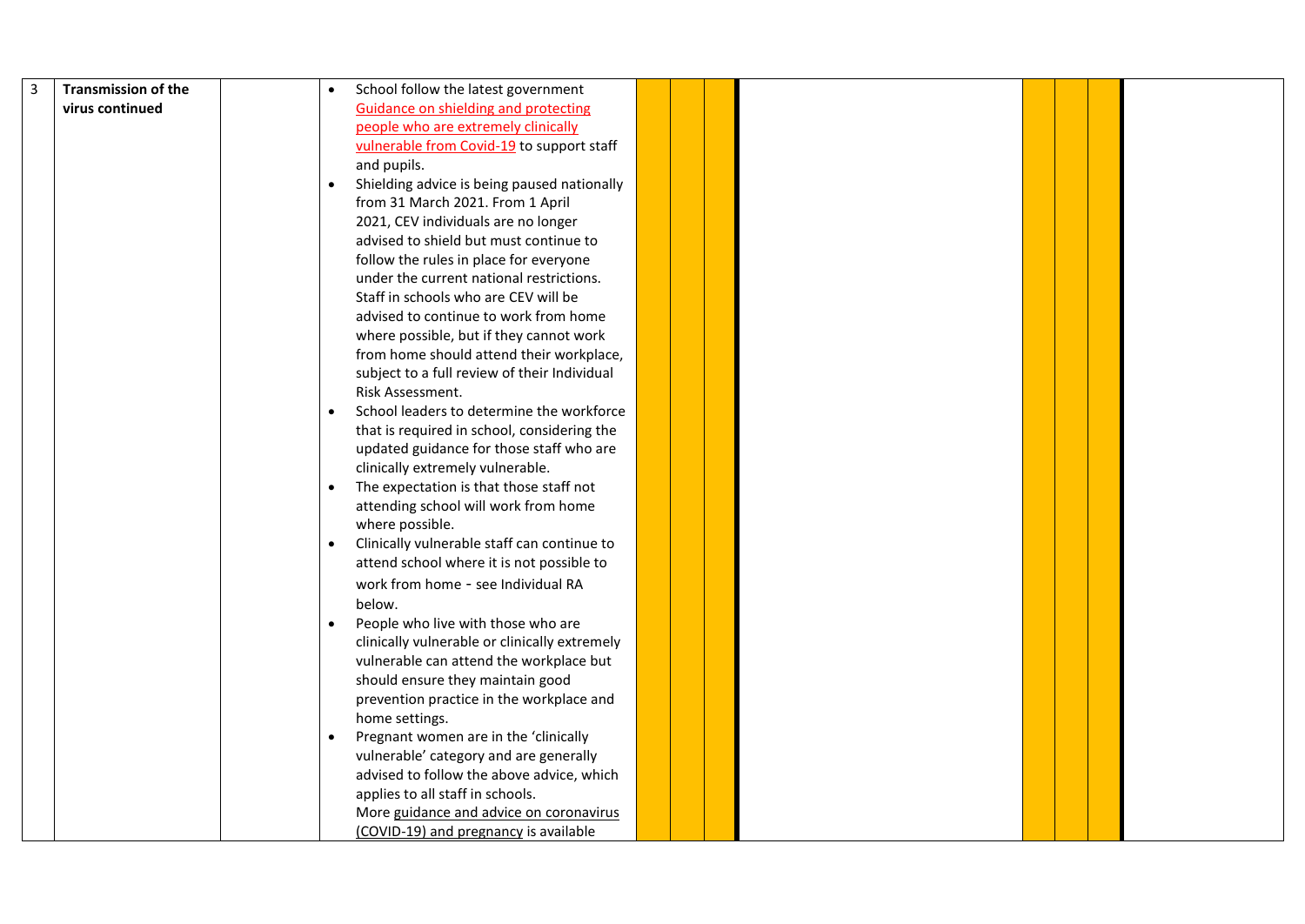|  | from the Royal College of Gynaecologists.            |  |  |  |  |
|--|------------------------------------------------------|--|--|--|--|
|  | All pregnant women should take particular            |  |  |  |  |
|  | care to practise frequent, thorough hand             |  |  |  |  |
|  | washing, and cleaning of frequently                  |  |  |  |  |
|  | touched areas in their home or workspace.            |  |  |  |  |
|  | Some people with particular<br>$\bullet$             |  |  |  |  |
|  | characteristics may be at comparatively              |  |  |  |  |
|  | increased risk from coronavirus (COVID-              |  |  |  |  |
|  | 19). Where it is not possible to work from           |  |  |  |  |
|  | home, these staff can attend school as               |  |  |  |  |
|  | long as the system of controls set out in            |  |  |  |  |
|  | this guidance are in place. The reasons for          |  |  |  |  |
|  | the disparities are complex and there is             |  |  |  |  |
|  | ongoing research to understand and                   |  |  |  |  |
|  | translate these findings for individuals in          |  |  |  |  |
|  | the future. Further information is available         |  |  |  |  |
|  | at here.                                             |  |  |  |  |
|  | The COVID-19 Individual Risk Assessment<br>$\bullet$ |  |  |  |  |
|  | used to assess the potential risks to                |  |  |  |  |
|  | someone clinically extremely vulnerable              |  |  |  |  |
|  | (CEV), clinically vulnerable (CV) or at              |  |  |  |  |
|  | comparatively increased risk. whilst in the          |  |  |  |  |
|  | workplace/ to return safely; and to be               |  |  |  |  |
|  | offered/reviewed to identify and address             |  |  |  |  |
|  | staff concerns (including those living with          |  |  |  |  |
|  | CEV or CV household members) about                   |  |  |  |  |
|  | being in the workplace/returning and to              |  |  |  |  |
|  | agree what additional control measures               |  |  |  |  |
|  | will be in place.                                    |  |  |  |  |
|  | Clinically vulnerable (and clinically<br>$\bullet$   |  |  |  |  |
|  | extremely vulnerable) staff and pupils               |  |  |  |  |
|  | should continue follow medical advice and            |  |  |  |  |
|  | the latest Government Guidance.                      |  |  |  |  |
|  | School to complete Individual RA in<br>$\bullet$     |  |  |  |  |
|  | conjunction with staff member and remain             |  |  |  |  |
|  | flexible in how those members of staff are           |  |  |  |  |
|  | deployed to enable them to work remotely             |  |  |  |  |
|  | where possible or in roles in school where           |  |  |  |  |
|  | it is possible to maintain social distancing.        |  |  |  |  |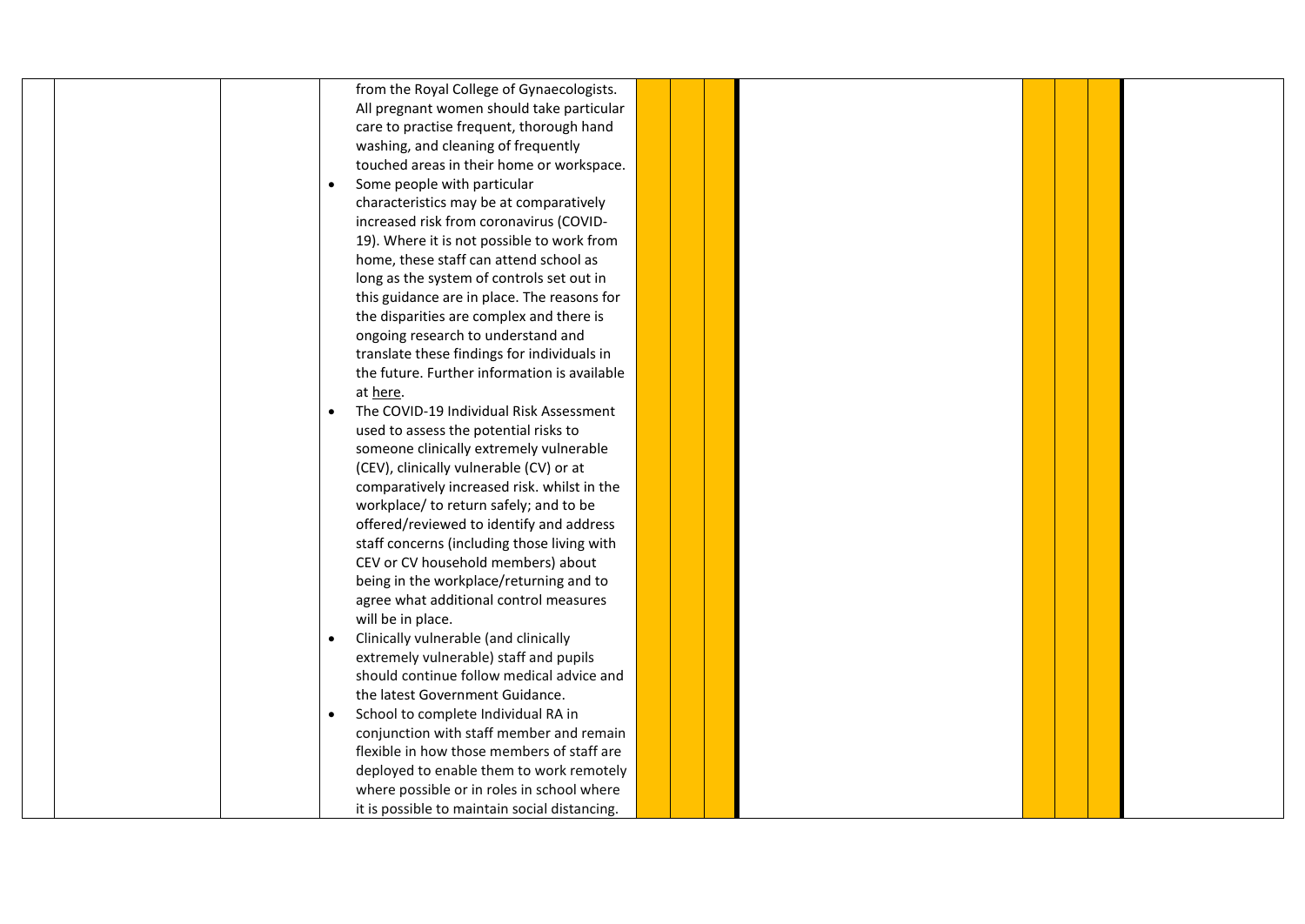|  | If a child or a member of staff lives with   |  |  |  |
|--|----------------------------------------------|--|--|--|
|  | someone who is clinically vulnerable or      |  |  |  |
|  | clinically extremely vulnerable, including   |  |  |  |
|  | those who are pregnant, they can attend      |  |  |  |
|  | their education or childcare setting (if not |  |  |  |
|  | symptomatic) unless advised otherwise by     |  |  |  |
|  | an individual letter from the NHS or a       |  |  |  |
|  | specialist doctor. An Individual staff RA    |  |  |  |
|  | completed where concerns raised.             |  |  |  |
|  |                                              |  |  |  |
|  |                                              |  |  |  |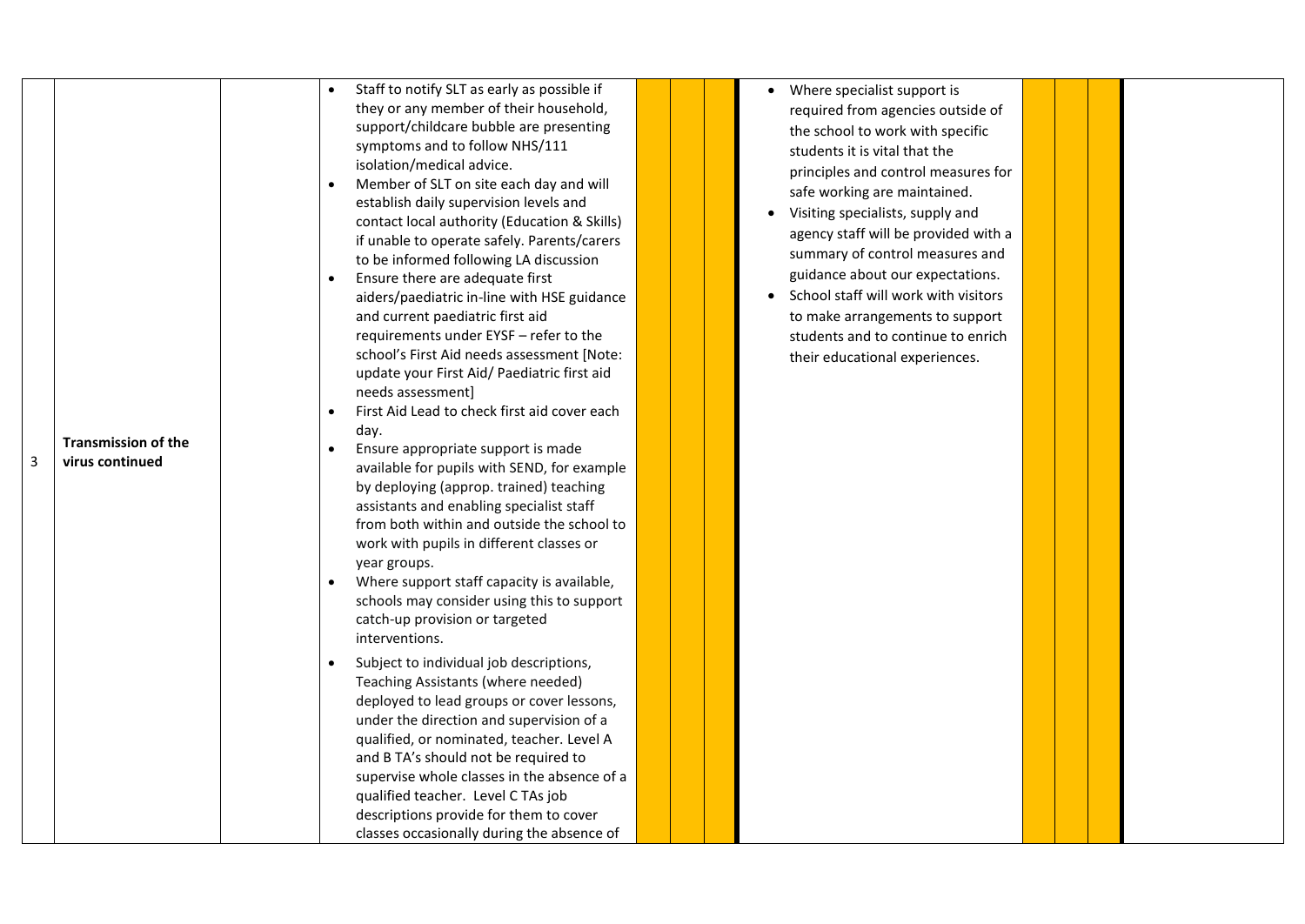| the teacher so Level Cs should not be<br>required to lead lessons as part of planned<br>arrangements. Level D /HLTAs can be<br>asked to supervise classes but this should<br>not be for an indefinite period. Any level of |  |  |  |  |
|----------------------------------------------------------------------------------------------------------------------------------------------------------------------------------------------------------------------------|--|--|--|--|
| TA may volunteer to do this providing they<br>are suitably skilled/experienced.                                                                                                                                            |  |  |  |  |
| Existing safeguarding procedures and<br>controls should be reviewed and any<br>potential impact due to COVID-19 related<br>issues, closely monitored/managed.                                                              |  |  |  |  |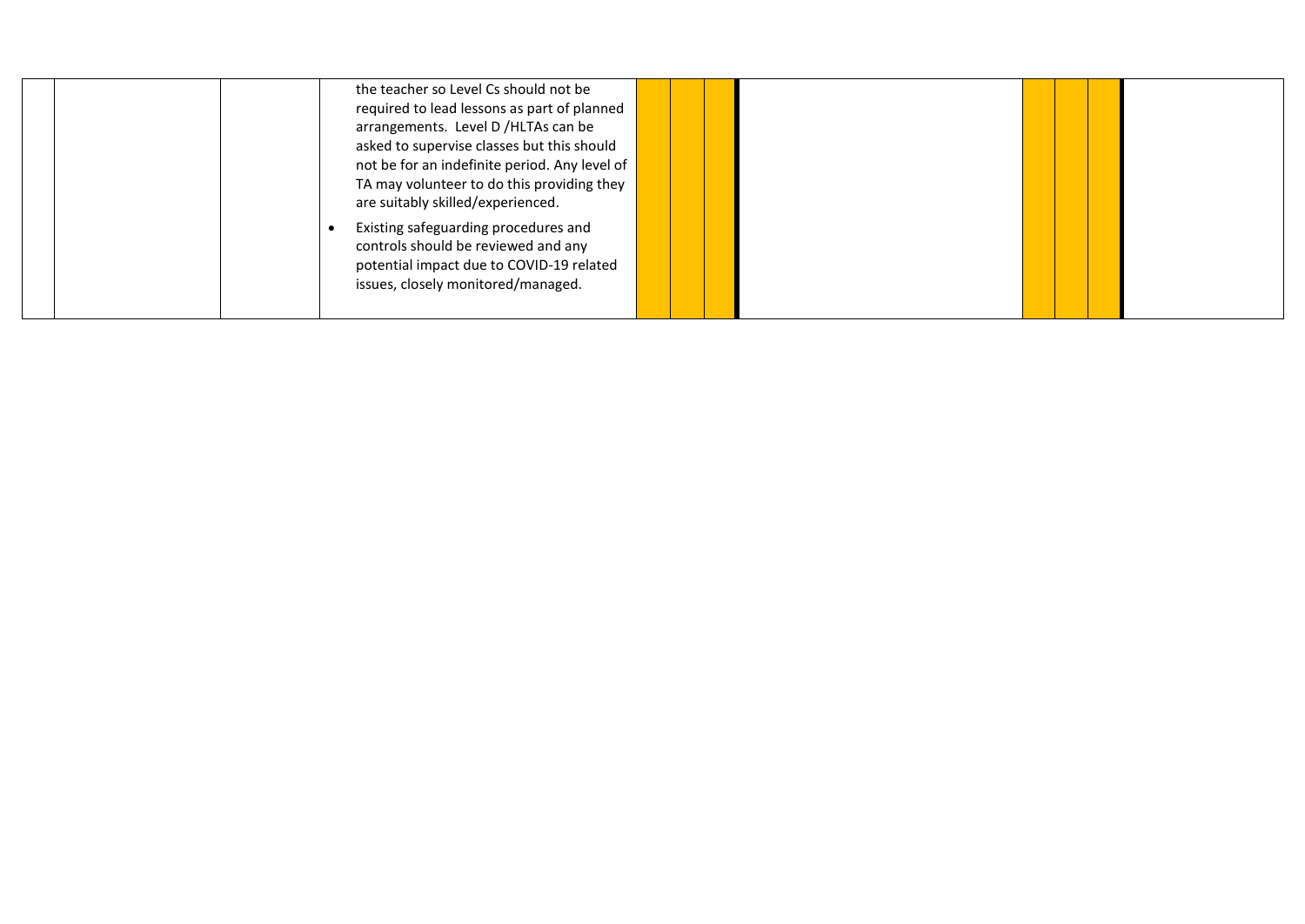| 3 | <b>Transmission of the</b><br>virus continued |  | so that the school can be opened/closed<br>should premises staff be unable to attend<br>work<br>Flexibility amongst teaching staff to<br>teach/lead different year<br>School to check that external providers<br>(e.g. catering providers) have robust<br>COVID-19 arrangements in place.<br>Where existing teachers/staff have to<br>operate across different classes and year<br>groups, they try to keep their distance<br>from pupils/other staff - ideally 2m from<br>other adults.<br>(Where possible) the number of (visiting)<br>supply teachers, temporary staff or<br>peripatetic teachers used minimised, given<br>longer assignments and particular care to<br>maintain distance from other staff and<br>pupils and robust hygiene arrangements.<br>Supply teachers, peripatetic teachers and<br>other temporary staff can move between<br>schools and should ensure they minimise<br>contact and maintain as much distance as<br>possible from other staff.<br>They should also participate in schools'<br>rapid testing programmes where these<br>have been established.<br>Specialists, therapists, clinicians and other<br>support staff for pupils with SEND should<br>provide interventions as usual.<br>Use of non-essential volunteers/mixing of<br>volunteers across groups avoided/kept to<br>a minimum and to remain 2m away from<br>staff/pupils. |  |  | encouraged to take part in rapid<br>result lateral flow tests to test for<br>Covid 19<br>All staff and adult visitors are asked<br>$\bullet$<br>to wear masks in transition around<br>site and in shared areas.<br>FFP2 masks, offering a higher level<br>of protection are made available to<br>all staff.<br>Teachers are able to remove their<br>masks if they wish whilst in teacher's<br>area of a classroom.<br>Students are not required to wear a<br>mask but they are readily available<br>in each classroom and at every<br>reception throughout the school for<br>anyone who chooses to.<br>Everyone who comes into the<br>building must wash their hands<br>before entry and at regular intervals,<br>always before and after breaks,<br>before and after eating and before<br>and after using toilets. Hand<br>sanitiser is available at many points<br>across site as well.<br>All visitors are provided with specific<br>guidance on our expectations in<br>relation to Covid 19 control<br>measures. |  |  |  |
|---|-----------------------------------------------|--|---------------------------------------------------------------------------------------------------------------------------------------------------------------------------------------------------------------------------------------------------------------------------------------------------------------------------------------------------------------------------------------------------------------------------------------------------------------------------------------------------------------------------------------------------------------------------------------------------------------------------------------------------------------------------------------------------------------------------------------------------------------------------------------------------------------------------------------------------------------------------------------------------------------------------------------------------------------------------------------------------------------------------------------------------------------------------------------------------------------------------------------------------------------------------------------------------------------------------------------------------------------------------------------------------------------------------------------------------------------------------|--|--|----------------------------------------------------------------------------------------------------------------------------------------------------------------------------------------------------------------------------------------------------------------------------------------------------------------------------------------------------------------------------------------------------------------------------------------------------------------------------------------------------------------------------------------------------------------------------------------------------------------------------------------------------------------------------------------------------------------------------------------------------------------------------------------------------------------------------------------------------------------------------------------------------------------------------------------------------------------------------------------------------------------------|--|--|--|
|---|-----------------------------------------------|--|---------------------------------------------------------------------------------------------------------------------------------------------------------------------------------------------------------------------------------------------------------------------------------------------------------------------------------------------------------------------------------------------------------------------------------------------------------------------------------------------------------------------------------------------------------------------------------------------------------------------------------------------------------------------------------------------------------------------------------------------------------------------------------------------------------------------------------------------------------------------------------------------------------------------------------------------------------------------------------------------------------------------------------------------------------------------------------------------------------------------------------------------------------------------------------------------------------------------------------------------------------------------------------------------------------------------------------------------------------------------------|--|--|----------------------------------------------------------------------------------------------------------------------------------------------------------------------------------------------------------------------------------------------------------------------------------------------------------------------------------------------------------------------------------------------------------------------------------------------------------------------------------------------------------------------------------------------------------------------------------------------------------------------------------------------------------------------------------------------------------------------------------------------------------------------------------------------------------------------------------------------------------------------------------------------------------------------------------------------------------------------------------------------------------------------|--|--|--|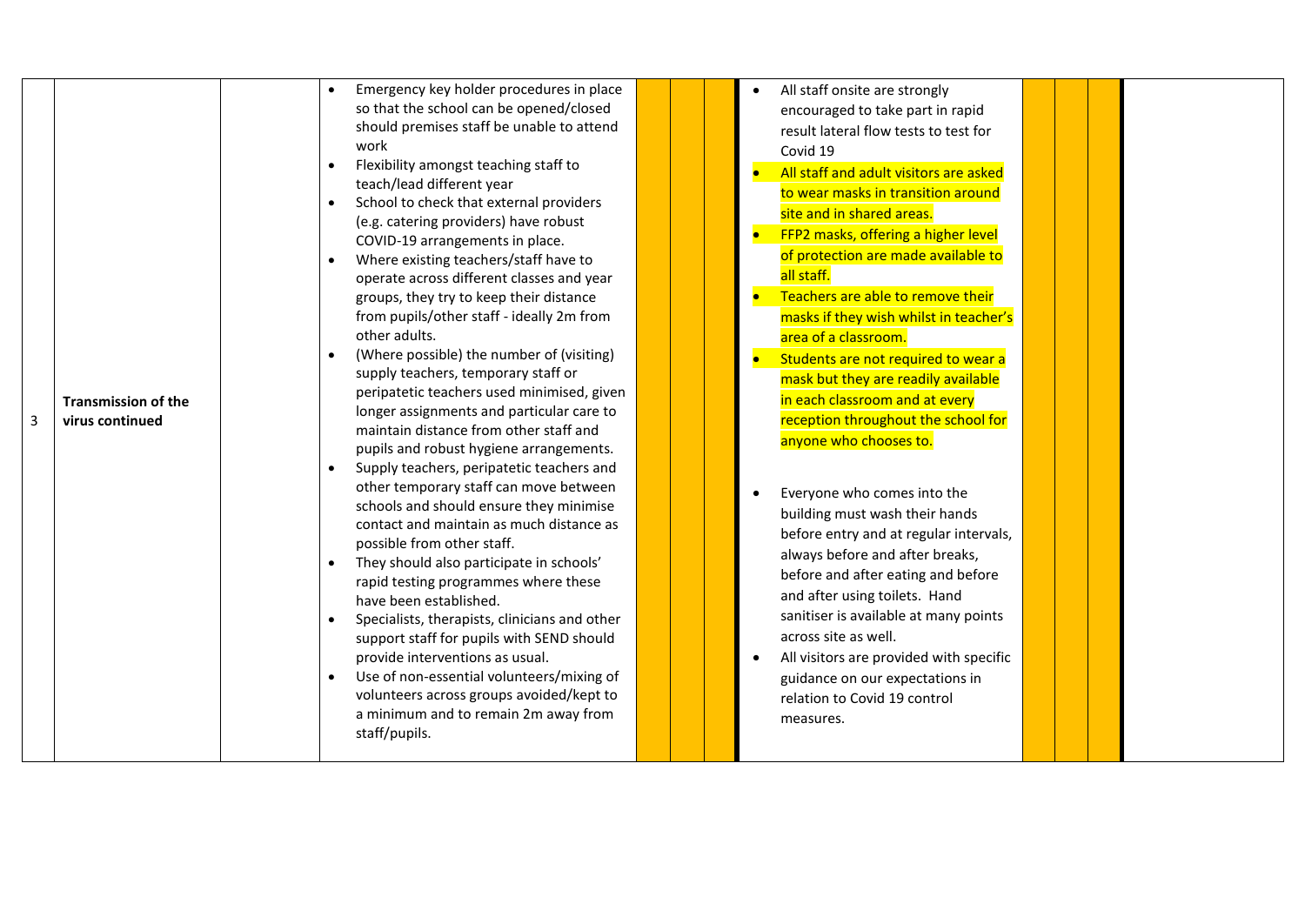| <b>Children absence from</b><br>4<br>Pupils<br>school for a prolonged<br>period of time due to | Shielding advice is being paused nationally<br>from 31 March 2021. From 1 April 2021,                                                                                                                                                                                                                                                                                                                                                                                                                                                                                                                                                                                                                                                                                                                                                                                                                                                                                                    | 2 <sub>1</sub> | $\mathbf{3}$ | $6 \overline{6}$ | 3<br>Onsite curriculum entirely planned<br>з<br>and shared via Google Classroom to                                                                                                                                                                                                                                                                                                                                                                                                                                                                                                                                                                                     |  |
|------------------------------------------------------------------------------------------------|------------------------------------------------------------------------------------------------------------------------------------------------------------------------------------------------------------------------------------------------------------------------------------------------------------------------------------------------------------------------------------------------------------------------------------------------------------------------------------------------------------------------------------------------------------------------------------------------------------------------------------------------------------------------------------------------------------------------------------------------------------------------------------------------------------------------------------------------------------------------------------------------------------------------------------------------------------------------------------------|----------------|--------------|------------------|------------------------------------------------------------------------------------------------------------------------------------------------------------------------------------------------------------------------------------------------------------------------------------------------------------------------------------------------------------------------------------------------------------------------------------------------------------------------------------------------------------------------------------------------------------------------------------------------------------------------------------------------------------------------|--|
| self-isolating or school<br>closure                                                            | all CEV pupils should attend school unless<br>they are one of the very small number of<br>pupils under paediatric or other specialist                                                                                                                                                                                                                                                                                                                                                                                                                                                                                                                                                                                                                                                                                                                                                                                                                                                    |                |              |                  | allow for potential of pivoting to<br>remote delivery for individual groups<br>or whole school<br>Lessons planned on Google Classroom                                                                                                                                                                                                                                                                                                                                                                                                                                                                                                                                  |  |
| <b>Missed learning</b>                                                                         | care and have been advised by their GP or<br>clinician not to attend.<br>Symptomatic/positive result COVID-19<br>pupils, those continuing to 'shield' under<br>medical/government advice or ill with non-<br>COVID conditions remain at home.<br>All lessons are delivered via the online<br>structure of Google Classroom, this is<br>accessible for all students whether onsite<br>or at home. Engagement, levels of work<br>produced and standards are monitored<br>Remote learning platform used, and<br>appropriate support provided by school<br>and LA.<br>Home learning resource page on BEEM<br>Home resources packs sent home<br>Appropriate differentiation to cater for all<br>ability levels including children with SENs<br>Parents without access to a<br>computer/tablet/phone to inform the<br>school so that learning and resources can<br>be sent home<br>Follow further DfE technical guidance for<br>schools, regarding the recording of<br>attendance and absence. |                |              |                  | one week in advance<br>Established structure for monitoring<br>work completion and follow up on<br>lack of completion.<br>Every student has been allocated<br>their own Chrome Book which will be<br>able to be used at home to continue<br>online learning.<br>Continuation of some of the most<br>positive teaching and learning aspects<br>for remote learning model:<br>Pastoral teams maintaining contact<br>with students to support access to<br>work.<br>Efficient online dialogue between<br>teachers, students and families to<br>ensure feedback and troubleshooting.<br>IT team providing ongoing prompt<br>support in relation to technical<br>obstacles. |  |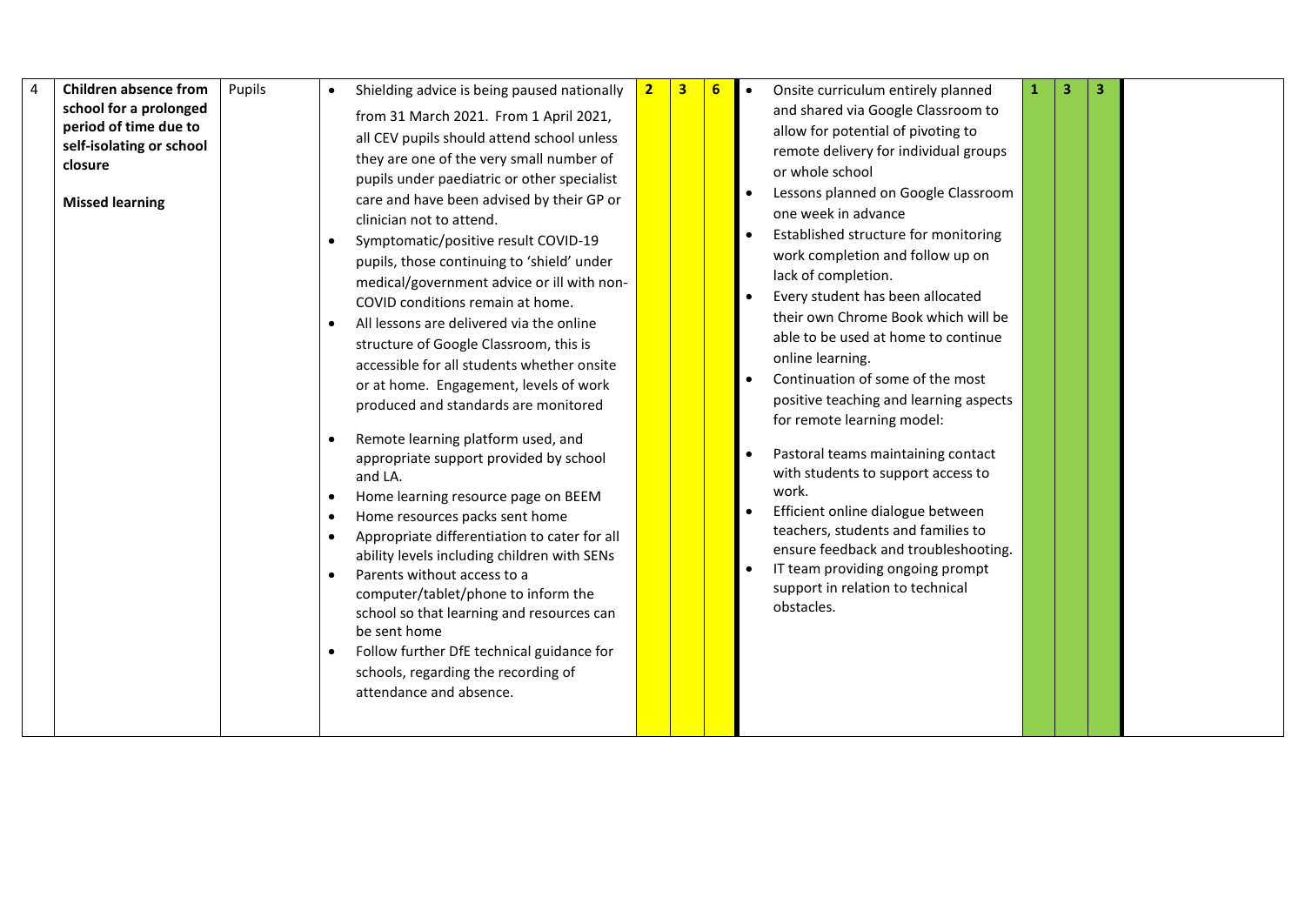| 5 | Local restrictions -<br>limited attendance in<br>educational settings<br>(Contingency<br>Framework) | Pupils/Staff | Schools to be aware of the Contingency<br>$\bullet$<br>framework for education and childcare<br>settings - excluding universities if any local<br>restrictions on education are introduced<br>following ministerial decision.<br>Schools to update contingency plans to<br>$\bullet$<br>include arrangements for implementation<br>of the Contingency Framework, if required.                                                                                                                                                                     |                |                | Communications framework in<br>place for messages to be sent to all<br>students, families and staff quickly<br>and accurately<br>Curriculum designed to be moved<br>online at short notice. |                | $\overline{2}$ |  |
|---|-----------------------------------------------------------------------------------------------------|--------------|---------------------------------------------------------------------------------------------------------------------------------------------------------------------------------------------------------------------------------------------------------------------------------------------------------------------------------------------------------------------------------------------------------------------------------------------------------------------------------------------------------------------------------------------------|----------------|----------------|---------------------------------------------------------------------------------------------------------------------------------------------------------------------------------------------|----------------|----------------|--|
| 6 | School closure: full or<br>partial due to COVID<br>infection outbreak or<br>staff shortages etc.    | Pupils       | School closure protocols followed<br>$\bullet$<br>including seeking advice from and<br>informing the LA; communication<br>protocols for staff/ parents/ contractors<br>etc.<br>Work with the Local Public Health<br>$\bullet$<br>Protection Team who will advise if<br>additional action is required.<br>In some cases, HPT may:<br>recommend a larger/group self-isolate<br>as a precautionary measure<br>where an outbreak is confirmed (and<br>in consultation with the local Director<br>of Public Health), dispatch a mobile<br>testing unit | $\overline{2}$ | $\overline{2}$ | Good dialogue in place with local<br>and regional PHE and the LA.                                                                                                                           | $\overline{2}$ | $\overline{2}$ |  |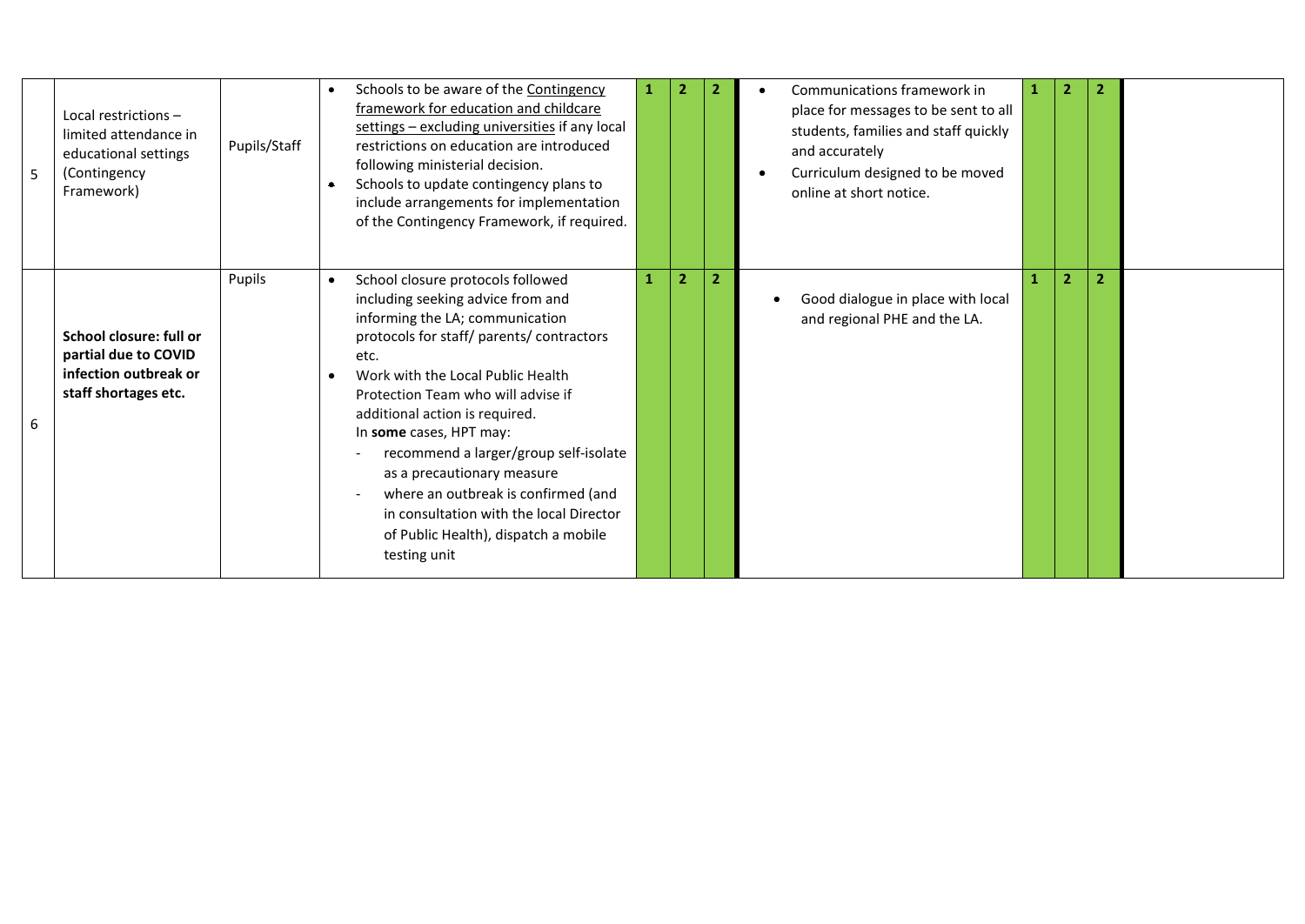| $\overline{7}$ | <b>Physical distancing</b> | Infection of | Children old enough, supported to                                                  | 3 | 12 | Teaching and learning spaces are     | $\overline{2}$ | $\overline{a}$ | $\overline{\mathbf{8}}$ |  |
|----------------|----------------------------|--------------|------------------------------------------------------------------------------------|---|----|--------------------------------------|----------------|----------------|-------------------------|--|
|                | (PD) and grouping          | staff and    | maintain distance and not touch staff or                                           |   |    | arranged so that there is space of   |                |                |                         |  |
|                |                            | children     | their peers where possible.                                                        |   |    | 2m between the teacher and           |                |                |                         |  |
|                |                            |              | Steps taken to limit interaction and the                                           |   |    | students.                            |                |                |                         |  |
|                |                            |              | sharing of rooms and social spaces                                                 |   |    | Years $7 - 9$ remain in a consistent |                |                |                         |  |
|                |                            |              | between groups as much as possible                                                 |   |    | bubble of approximately 30           |                |                |                         |  |
|                |                            |              | (where premises allow).                                                            |   |    | students, the only point at which    |                |                |                         |  |
|                |                            |              | Groups kept apart and movement around                                              |   |    | these bubbles are in contact with    |                |                |                         |  |
|                |                            |              | the school site kept to a minimum.                                                 |   |    | more students is at break time       |                |                |                         |  |
|                |                            |              | Minimise contact and mixing between                                                |   |    | which is always held outside and     |                |                |                         |  |
|                |                            |              | individuals and maintain social distancing,                                        |   |    |                                      |                |                |                         |  |
|                |                            |              | wherever possible, including:                                                      |   |    | this is in a consistent grouping of  |                |                |                         |  |
|                |                            |              | - grouping children together (mixing into                                          |   |    | 3 or 4 bubbles.                      |                |                |                         |  |
|                |                            |              | wider groups for specialist teaching,<br>wraparound care & transport, are          |   |    | Student movement around site is      |                |                |                         |  |
|                |                            |              | permitted)                                                                         |   |    | minimised, rooms are only            |                |                |                         |  |
|                |                            |              | - avoiding contact between groups                                                  |   |    | changed within a day for             |                |                |                         |  |
|                |                            |              | - arranging classrooms with forward facing                                         |   |    | practical subjects.                  |                |                |                         |  |
|                |                            |              | desks/seating side-by-side.                                                        |   |    | Year 10 students have a more         |                |                |                         |  |
|                |                            |              | - staff maintaining distance from other                                            |   |    | frequent changeover of rooms         |                |                |                         |  |
|                |                            |              | staff and pupils as much as possible                                               |   |    | and in 1 week out of 2 are in        |                |                |                         |  |
|                |                            |              | [Prioritise adult to adult contact first, then                                     |   |    | options groups and so have a         |                |                |                         |  |
|                |                            |              | adult to pupil, then pupil to pupil]                                               |   |    | larger number of contacts, these     |                |                |                         |  |
|                |                            |              | Maintain consistent groups/bubbles                                                 |   |    | are consistent and are tracked.      |                |                |                         |  |
|                |                            |              | (children and staff) and keep apart, where                                         |   |    | In the other week they are in        |                |                |                         |  |
|                |                            |              | possible (whatever the size of group).                                             |   |    | core lessons with fewer contacts     |                |                |                         |  |
|                |                            |              | Where teaching music, dance and drama                                              |   |    | (daily changes).                     |                |                |                         |  |
|                |                            |              | as part of school curriculum (p.54 of main                                         |   |    | Seating plans are drawn up and       |                |                |                         |  |
|                |                            |              | guidance followed) re: additional risk of                                          |   |    | imposed for all teaching sessions    |                |                |                         |  |
|                |                            |              | infection in environments where singing,                                           |   |    | to ensure detailed contact           |                |                |                         |  |
|                |                            |              | chanting, playing wind or brass                                                    |   |    | tracing is facilitated.              |                |                |                         |  |
|                |                            |              | instruments, dance or drama takes place.                                           |   |    | Use of catering facilities is        |                |                |                         |  |
|                |                            |              | Record of pupils/staff kept for each group<br>and any close contact (proportionate |   |    | arranged in line with break          |                |                |                         |  |
|                |                            |              | recording process) that takes place                                                |   |    | arrangements, one group at a         |                |                |                         |  |
|                |                            |              | between staff/children in different groups)                                        |   |    | time, facilities cleaned between     |                |                |                         |  |
|                |                            |              | to assist contact tracing in the event of a                                        |   |    | groups.                              |                |                |                         |  |
|                |                            |              | positive COVID-19 test.                                                            |   |    | Offices are arranged so that         |                |                |                         |  |
|                |                            |              |                                                                                    |   |    | there is a space of 2m between       |                |                |                         |  |
|                |                            |              |                                                                                    |   |    | staff.                               |                |                |                         |  |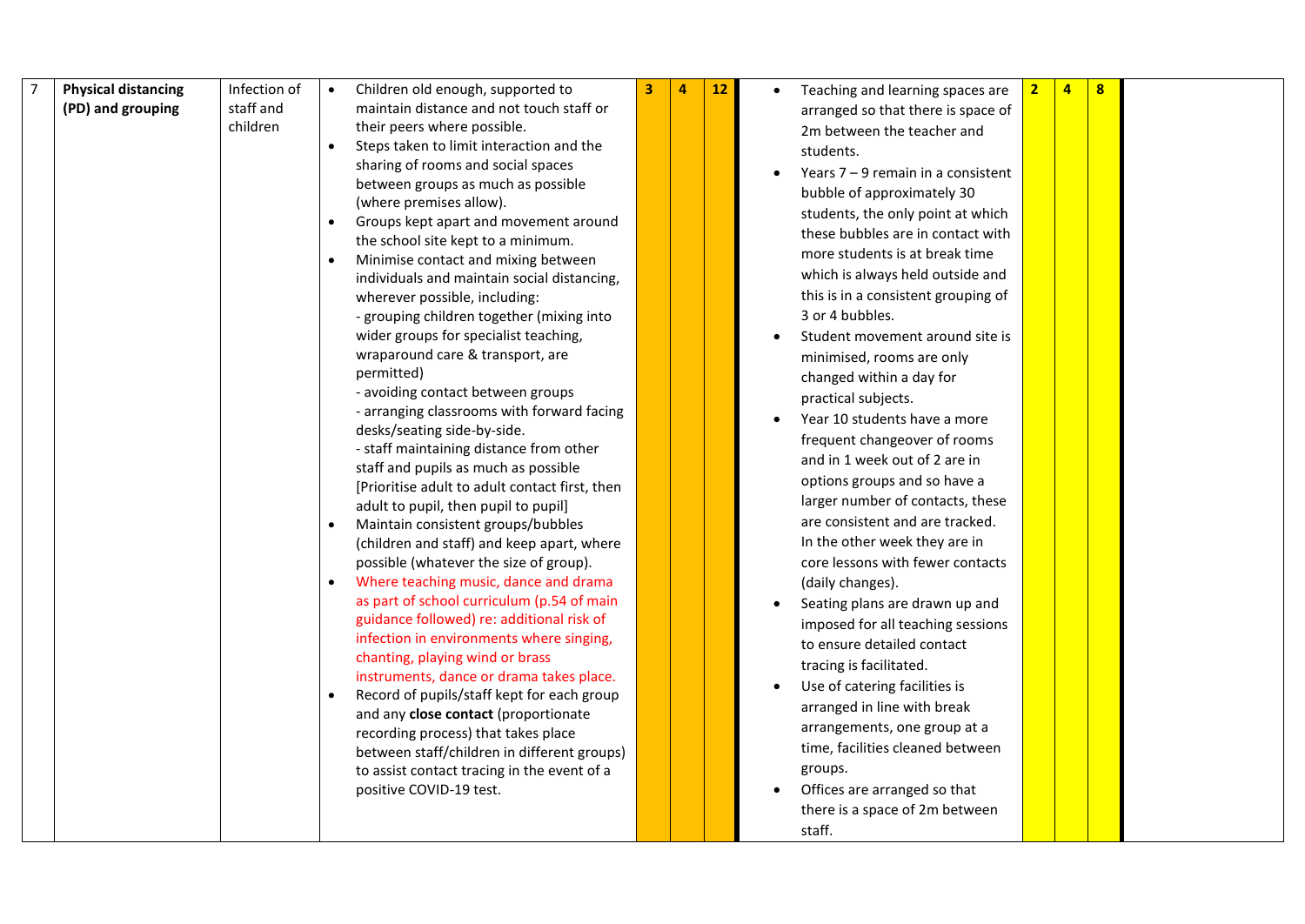| Large gatherings (such as assemblies or                                 |  | Where multiple occupancy is not    |  |
|-------------------------------------------------------------------------|--|------------------------------------|--|
| collective worship) with more than one                                  |  | possible whilst maintaining        |  |
| group avoided.                                                          |  | physical distancing an alternative |  |
| Maintain distinct groups - state the size of<br>$\bullet$               |  | work space will be arranged or     |  |
| your 'bubbles/groups'                                                   |  | else remote working used.          |  |
| Stagger/timetable to keep groups apart -<br>$\bullet$                   |  | Drop ins to offices are removed    |  |
| start/end of day, movement, lunch, breaks                               |  | and replaced with email            |  |
| etc.                                                                    |  | notifications/helplines.           |  |
| Staff in secondary schools maintain                                     |  | Signage on offices indicate        |  |
| distance from pupils, staying at the front                              |  | maximum numbers for each           |  |
| of the class, and away from their                                       |  | space.                             |  |
| colleagues where possible. [Ideally, adults                             |  | Any staff who need to carry out    |  |
| should maintain 2 metre distance from<br>each other, and from children] |  | close support or personal care     |  |
| Avoid close face-to-face contact and                                    |  | with students will plan this       |  |
| minimise time spent within 1 metre of                                   |  | ahead, use appropriate PPE and     |  |
| anyone.                                                                 |  | minimise the time involved.        |  |
| When staff or children cannot maintain                                  |  | Meetings are held online as much   |  |
| distancing, particularly with younger                                   |  | as possible, where physical        |  |
| children in primary schools, those with                                 |  | meetings are essential the         |  |
| complex needs or where space does not                                   |  | physical distancing is maximised,  |  |
| allow, the risk reduced by keeping pupils in                            |  | attendance and length are          |  |
| smaller, class-sized groups with                                        |  | minimised.                         |  |
| consideration of the need to maintain the                               |  | Use of any space or equipment is   |  |
| safety, security, safeguarding and welfare                              |  | kept to a minimum number of        |  |
| of those children who may require physical                              |  | people in a day, the staff room    |  |
| contact.                                                                |  | for example will not be a shared   |  |
| Where a child routinely attends more than                               |  | space but is repurposed as an      |  |
| one setting on a part time basis,                                       |  | office base for cover supervisors. |  |
| school/setting work collaboratively                                     |  | Staff will need to bring with them |  |
| through the system of controls to address                               |  |                                    |  |
| any risks identified.<br>Children walk in single file (observing 2m     |  | any drinks that they will need     |  |
| rule where possible) when moving about                                  |  | during the day.                    |  |
| the building and must not hold hands.                                   |  | Some offices may set up a drink    |  |
| In primary schools, it is recommended that                              |  | making facility for the use of the |  |
| face coverings should be worn by staff and                              |  | occupants. Any room with a         |  |
| adult visitors in situations where social                               |  | kettle must be kept locked when    |  |
| distancing between adults is not possible                               |  | not staffed.                       |  |
|                                                                         |  |                                    |  |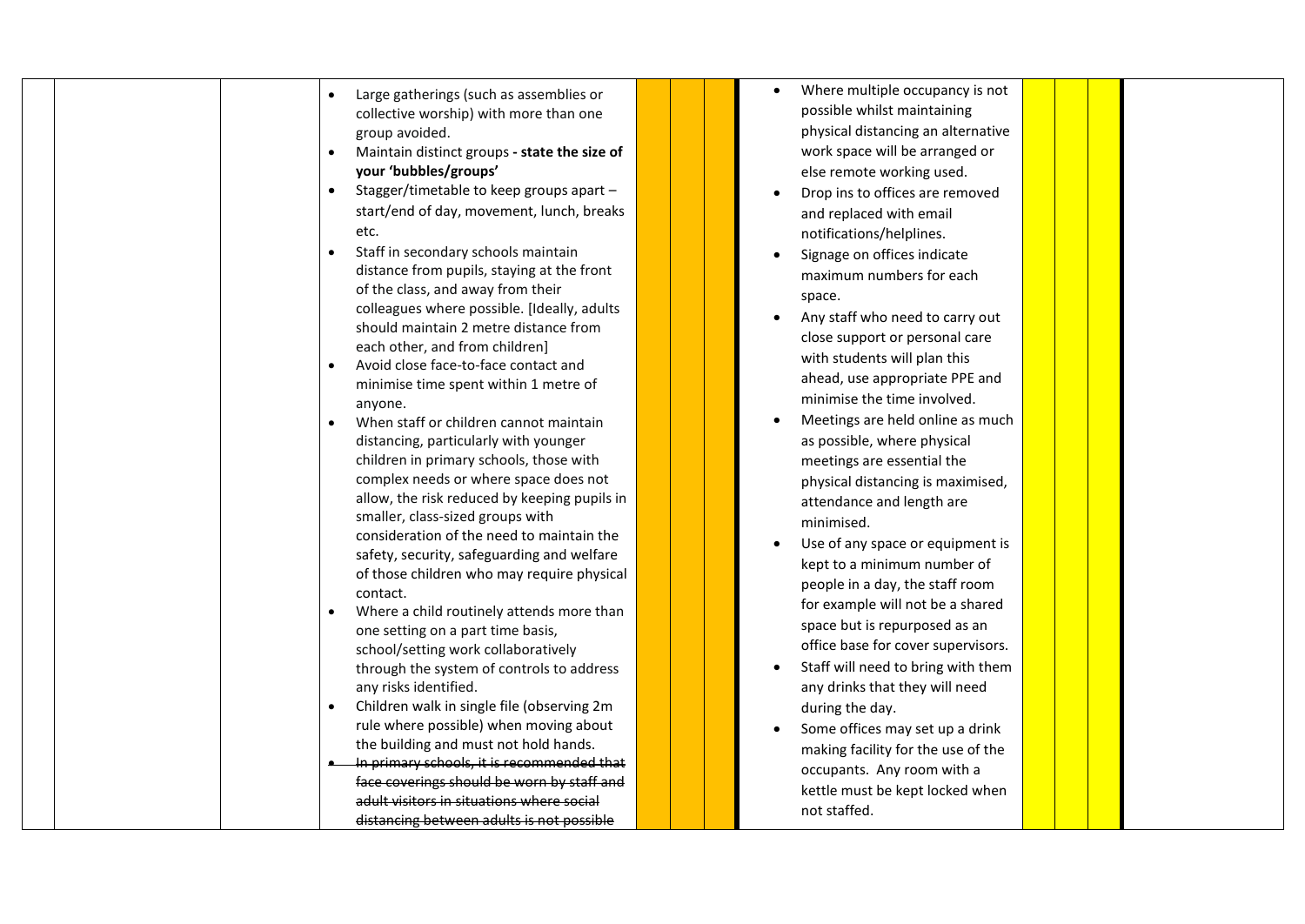|  |           | (for example, when moving around in          |  |
|--|-----------|----------------------------------------------|--|
|  |           | corridors and communal areas). Children in   |  |
|  |           | primary school do not need to wear a face    |  |
|  |           | covering.                                    |  |
|  |           | In secondary schools where pupils in year    |  |
|  |           | 7 and above are educated, face coverings     |  |
|  |           | should be worn by adults and pupils when     |  |
|  |           | moving around the premises, such as in       |  |
|  |           | corridors and communal areas where           |  |
|  |           | social distancing cannot easily be           |  |
|  |           | maintained. It is now also recommended       |  |
|  |           | that these secondary staff/pupils should     |  |
|  |           | wear face coverings in classrooms or         |  |
|  |           | during activities, unless social distancing  |  |
|  |           | can be maintained.                           |  |
|  |           | From 17 May, in line with Step 3 of the      |  |
|  |           | roadmap, face coverings no longer            |  |
|  |           | recommended for pupils in classrooms or      |  |
|  |           | communal areas in all schools.               |  |
|  | $\bullet$ | Face coverings no longer recommended         |  |
|  |           | for staff in classrooms.                     |  |
|  | $\bullet$ | In all schools recommended that face         |  |
|  |           | coverings should be worn by staff and        |  |
|  |           | visitors in situations outside of classrooms |  |
|  |           | where social distancing is not possible (for |  |
|  |           | example, when moving around in corridors     |  |
|  |           | and communal areas).                         |  |
|  |           | Face coverings should must also be worn      |  |
|  |           | by pupils in year 7 (age 11 and over) and    |  |
|  |           | above when travelling on dedicated school    |  |
|  |           | transport to secondary school or college.    |  |
|  |           | People aged 11 and over must wear a face     |  |
|  |           | covering when travelling on public           |  |
|  |           | transport.                                   |  |
|  |           | People who are exempt do not need to         |  |
|  |           | wear a face covering.                        |  |
|  |           | Face-coverings/masks used where              |  |
|  |           | required for specific tasks or where 2m      |  |
|  |           |                                              |  |
|  |           |                                              |  |

- A hot kettle cannot be carried along the corridor.
- Staff are not to offer drinks to students except for water in a disposable cup.
- Staff to escort bubbles to and from break spaces and gates at end of day to prevent crossing bubbles.
- Each learning space (classroom, lab, art room etc) to be laid out to allow a 2m gap between the adult and students.
- Staff route of entry to avoid face to face contact.
- Students to be grouped in classes of approximately 30 based on number that can be safely accommodated in learning spaces following layout control measures.
- Default is one adult per room, some larger spaces may accommodate more than one adult or more students.
- Student movement around site to be minimised by teachers moving to student groups.
- Rooms are well ventilated with windows opened and fans in each room.
- Site zoned to designate toilets, hand wash facilities, break areas, medical rooms all linked to specific teaching and learning spaces and offices whilst maximising physical distancing.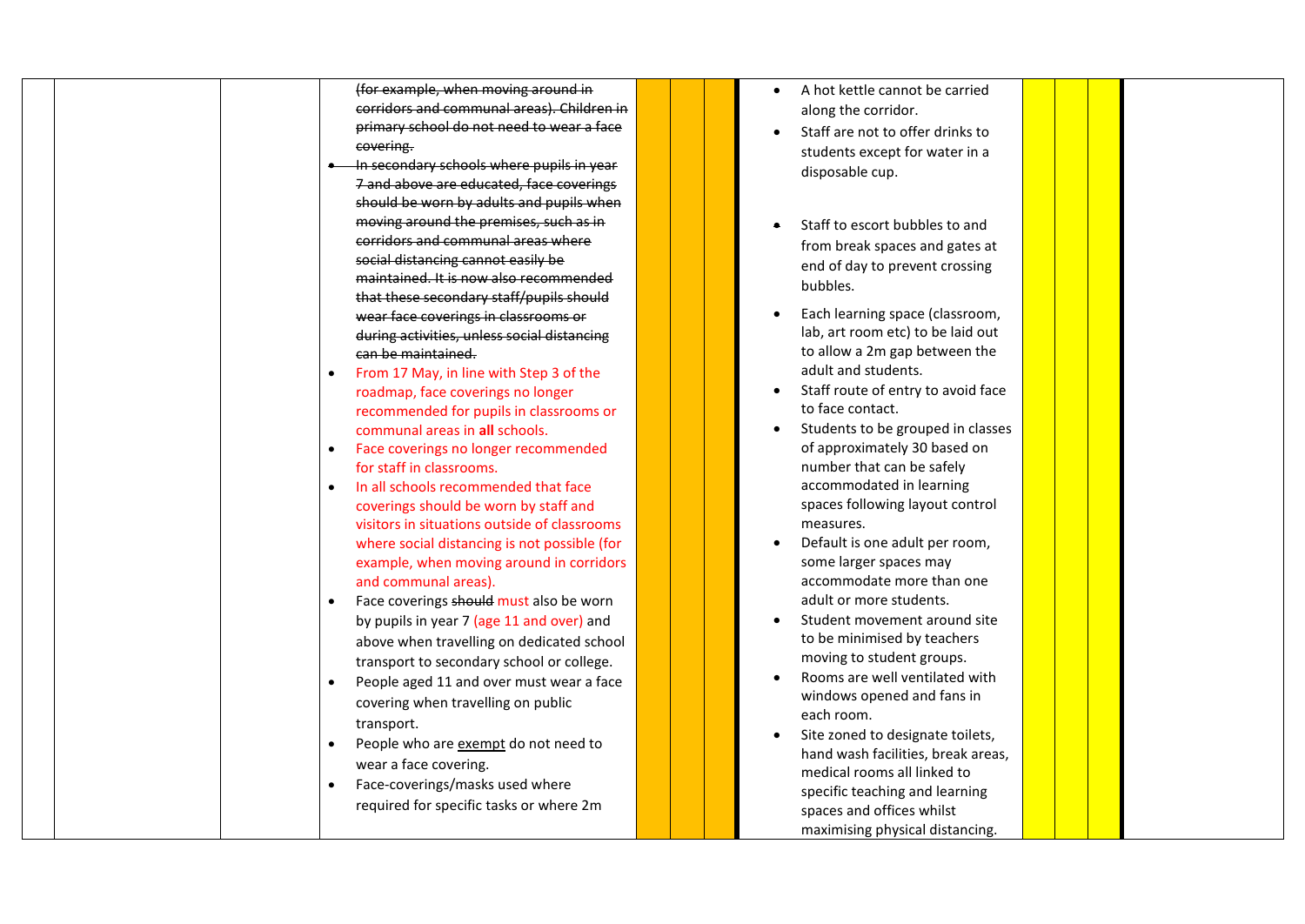|           | distance cannot be maintained whilst a      | Routes of egress allocated to             |  |
|-----------|---------------------------------------------|-------------------------------------------|--|
|           | symptomatic child is awaiting collection.   | zones.                                    |  |
|           | Review of one-way systems to maintain       | In the event of a fire/emergency          |  |
|           | physical distancing (PD) undertaken and     | evacuation PD to be observed              |  |
|           | ongoing monitoring.                         | amongst adults and between                |  |
| $\bullet$ | In the event of a fire/emergency            | adults and students. So long as           |  |
|           | evacuation, PD to be practiced as far as    | this does not delay exit from the         |  |
|           | possible, but nearest available exit to be  | building or put anyone at real risk       |  |
|           | used (over any one-way systems in place).   | from emergency.                           |  |
|           | PD to be practiced at assembly point (as    | <b>Emergency Evacuation procedure</b>     |  |
|           | far as practical). Refer to schools revised | is updated and shared with all.           |  |
|           | evacuation procedure.                       | Sharing of vehicles is to be              |  |
|           | Pupils to eat together in own groups - two  | avoided.                                  |  |
|           | metre distancing to be maintained,          |                                           |  |
|           | wherever possible and surfaces cleaned      |                                           |  |
|           | between groups.                             |                                           |  |
|           | Protocol/staggered times/queuing system     |                                           |  |
|           |                                             | NOTE: There are no suggested 'bubble'     |  |
|           | in place to avoid people congregating at    | sizes in the latest government guidance   |  |
|           | drop-off/pick-up times and agreed           | which states e.g.:                        |  |
|           | access/egress routes to enable better       |                                           |  |
|           | physical distancing communicated to         | Assess your circumstances and try to      |  |
|           | parents/ guardians.                         | implement 'bubbles' of an appropriate     |  |
| $\bullet$ | Contractors/other visitors only allowed on  | size to achieve the greatest reduction in |  |
|           | site with prior arrangement (COVID          | contact and mixing.                       |  |
|           | protocols checked/agreed in advance) and    |                                           |  |
|           | ideally, outside school hours e.g.          | - When staff or children cannot maintain  |  |
|           | emergency or statutory compliance works.    | distancing, particularly with younger     |  |
|           | Records kept of all visitors.               | children in primary schools, the risk can |  |
|           | Liaison with 'dedicated' Home to School     | also be reduced by keeping pupils in      |  |
|           | Transport (HTST) team, providers and LA     | smaller groups.                           |  |
|           | to ensure similar 'grouping' physical       |                                           |  |
|           | distancing/spacing, hand hygiene and        |                                           |  |
|           | cleaning controls etc. in place.            | <b>Close Contact means:</b>               |  |
|           | Physical distancing practised in all        | (1) same household (with symptoms         |  |
|           | internal/external rooms/areas of the        | or positive test) (2) contact with        |  |
|           | school and signage/regular reminders to     | anyone tested positive with a PCR or      |  |
|           | reinforce.                                  | LFD test:                                 |  |
|           |                                             |                                           |  |
|           |                                             |                                           |  |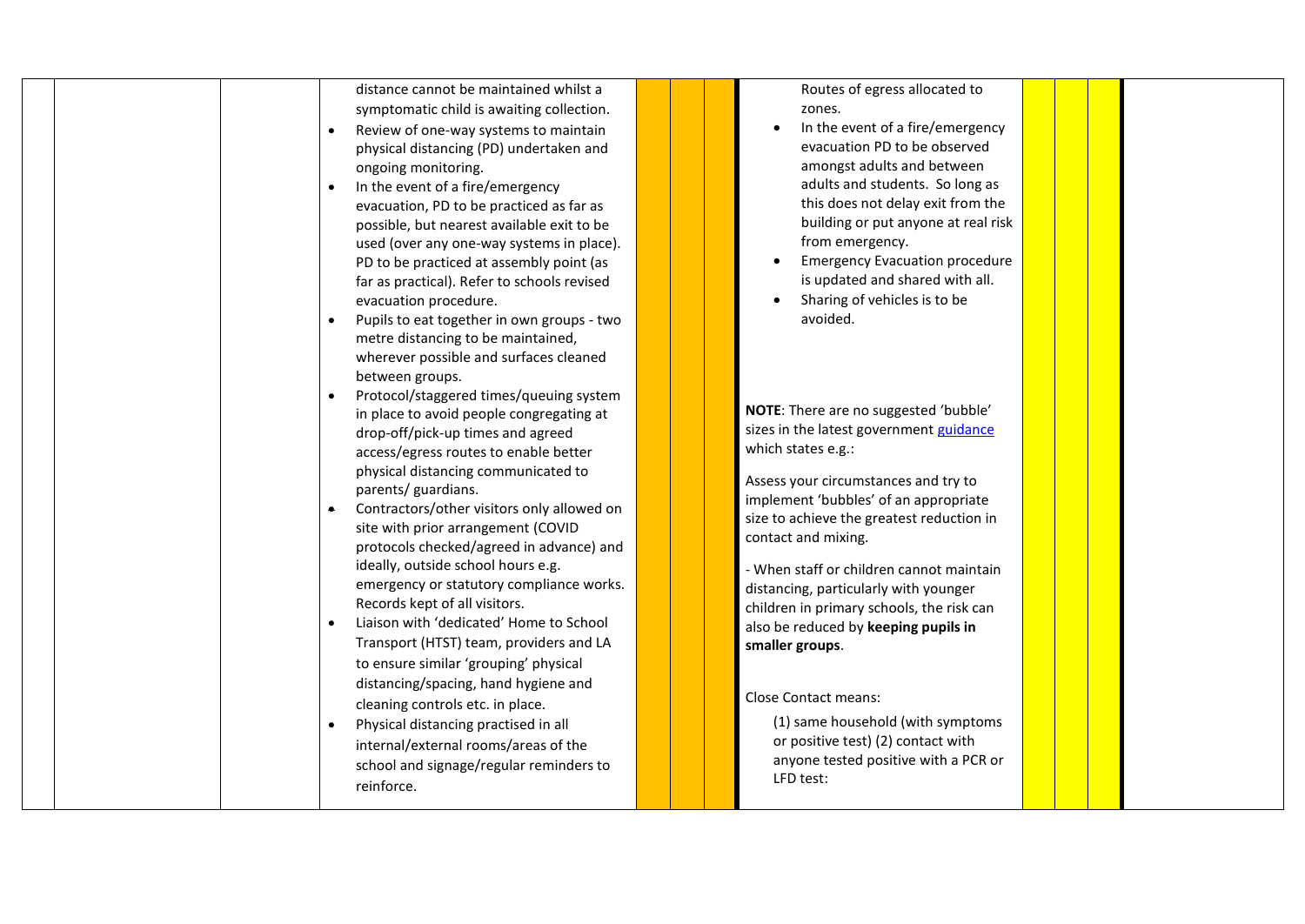| Face coverings to be worn<br>$\bullet$<br>correctly and clear instructions |  |  | F2F contact incl. being coughed<br>$\bullet$<br>on or having F2F conversation<br>within 1m.<br>Within 1m for 1 minute or longer<br>(without F2F contact).<br>Sexual contacts.<br>Within 2m for more than 15<br>minutes (either as a one-off<br>contact or added up together<br>over one day).<br>Travelled in the same vehicle or a<br>plane.<br>In view of the current belief that new<br>variants may be more easily transmissible<br>this school currently carry out detailed<br>investigations into potential contacts and<br>may advise isolation for other individuals<br>based on information gathered.<br>As per Government guidance received on<br>08/06/21 we instruct all Close contacts to<br>obtain PCR tests as close as possible to the<br>5 <sup>th</sup> day following<br><b>ADDITIONAL FACE COVERING INFO:</b> | Avoid use of public transport where<br>$\bullet$<br>possible but where unable, remind<br>staff/families to follow government safer<br>travel guidance for passengers and<br>practice good hand hygiene, physical<br>distancing, use of face coverings etc.<br>Car journeys restricted to those from the<br>same household (where possible) |  |
|----------------------------------------------------------------------------|--|--|----------------------------------------------------------------------------------------------------------------------------------------------------------------------------------------------------------------------------------------------------------------------------------------------------------------------------------------------------------------------------------------------------------------------------------------------------------------------------------------------------------------------------------------------------------------------------------------------------------------------------------------------------------------------------------------------------------------------------------------------------------------------------------------------------------------------------------|--------------------------------------------------------------------------------------------------------------------------------------------------------------------------------------------------------------------------------------------------------------------------------------------------------------------------------------------|--|
|                                                                            |  |  |                                                                                                                                                                                                                                                                                                                                                                                                                                                                                                                                                                                                                                                                                                                                                                                                                                  |                                                                                                                                                                                                                                                                                                                                            |  |
|                                                                            |  |  |                                                                                                                                                                                                                                                                                                                                                                                                                                                                                                                                                                                                                                                                                                                                                                                                                                  |                                                                                                                                                                                                                                                                                                                                            |  |
|                                                                            |  |  | given - see how to put on,                                                                                                                                                                                                                                                                                                                                                                                                                                                                                                                                                                                                                                                                                                                                                                                                       |                                                                                                                                                                                                                                                                                                                                            |  |
| remove, store and dispose of                                               |  |  |                                                                                                                                                                                                                                                                                                                                                                                                                                                                                                                                                                                                                                                                                                                                                                                                                                  |                                                                                                                                                                                                                                                                                                                                            |  |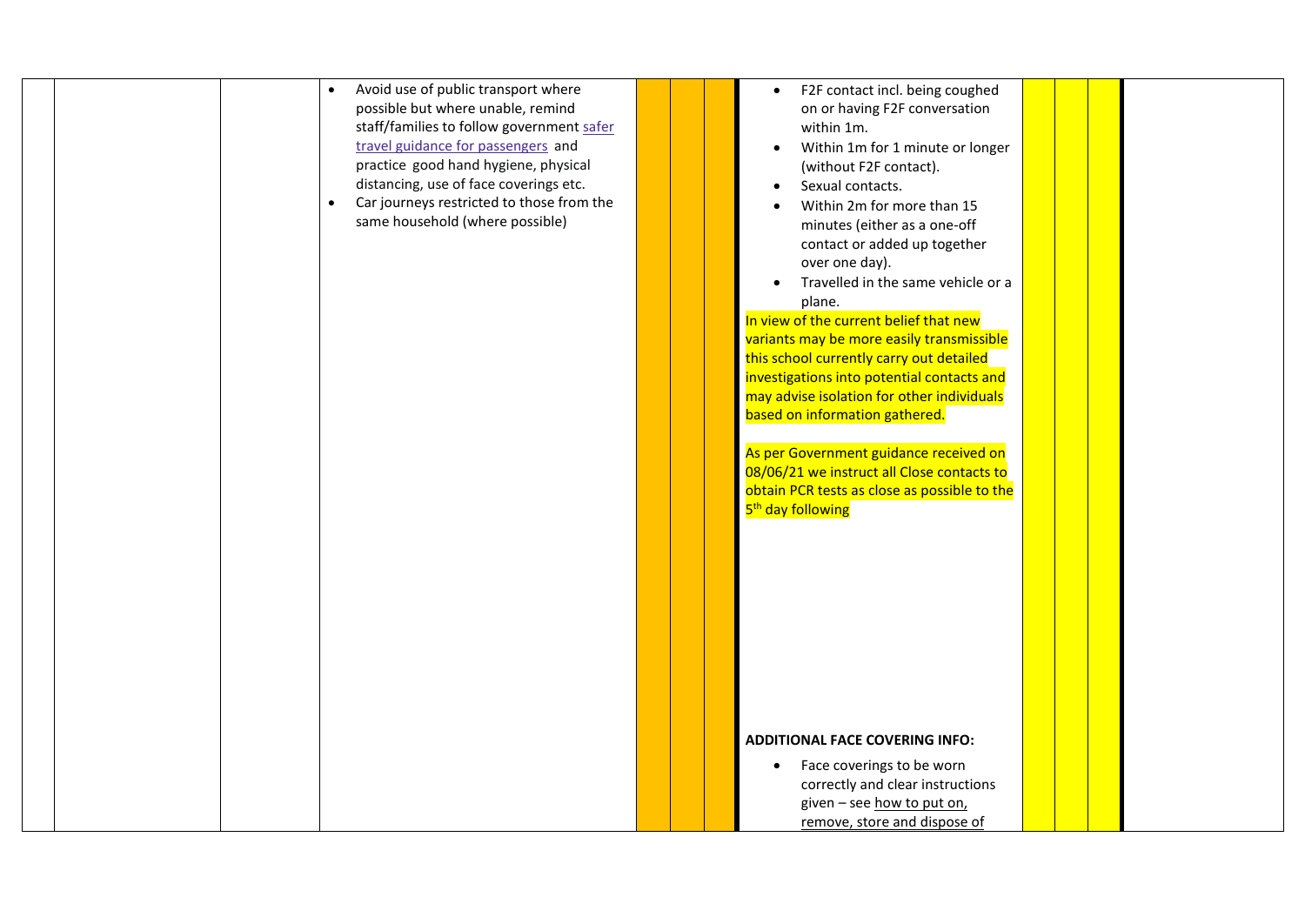|  |  | face coverings - including<br>importance of washing hands<br>Re-useable face coverings safely<br>$\bullet$<br>stored by wearers in individual,<br>sealable plastic bags between<br>use.<br>Small supply of 'school' face<br>coverings held, where forgotten,<br>lost, damaged, damp or<br>contaminated.<br>Awareness that some individuals<br>$\bullet$<br>are exempt from wearing face<br>coverings<br>Note: A face covering is a<br>covering of any type which |  |
|--|--|------------------------------------------------------------------------------------------------------------------------------------------------------------------------------------------------------------------------------------------------------------------------------------------------------------------------------------------------------------------------------------------------------------------------------------------------------------------|--|
|  |  |                                                                                                                                                                                                                                                                                                                                                                                                                                                                  |  |
|  |  | covers your nose and mouth. It is                                                                                                                                                                                                                                                                                                                                                                                                                                |  |
|  |  | not the same as the surgical<br>masks or respirators used by                                                                                                                                                                                                                                                                                                                                                                                                     |  |
|  |  | healthcare and other workers as<br>part of personal protective                                                                                                                                                                                                                                                                                                                                                                                                   |  |
|  |  | equipment (PPE).                                                                                                                                                                                                                                                                                                                                                                                                                                                 |  |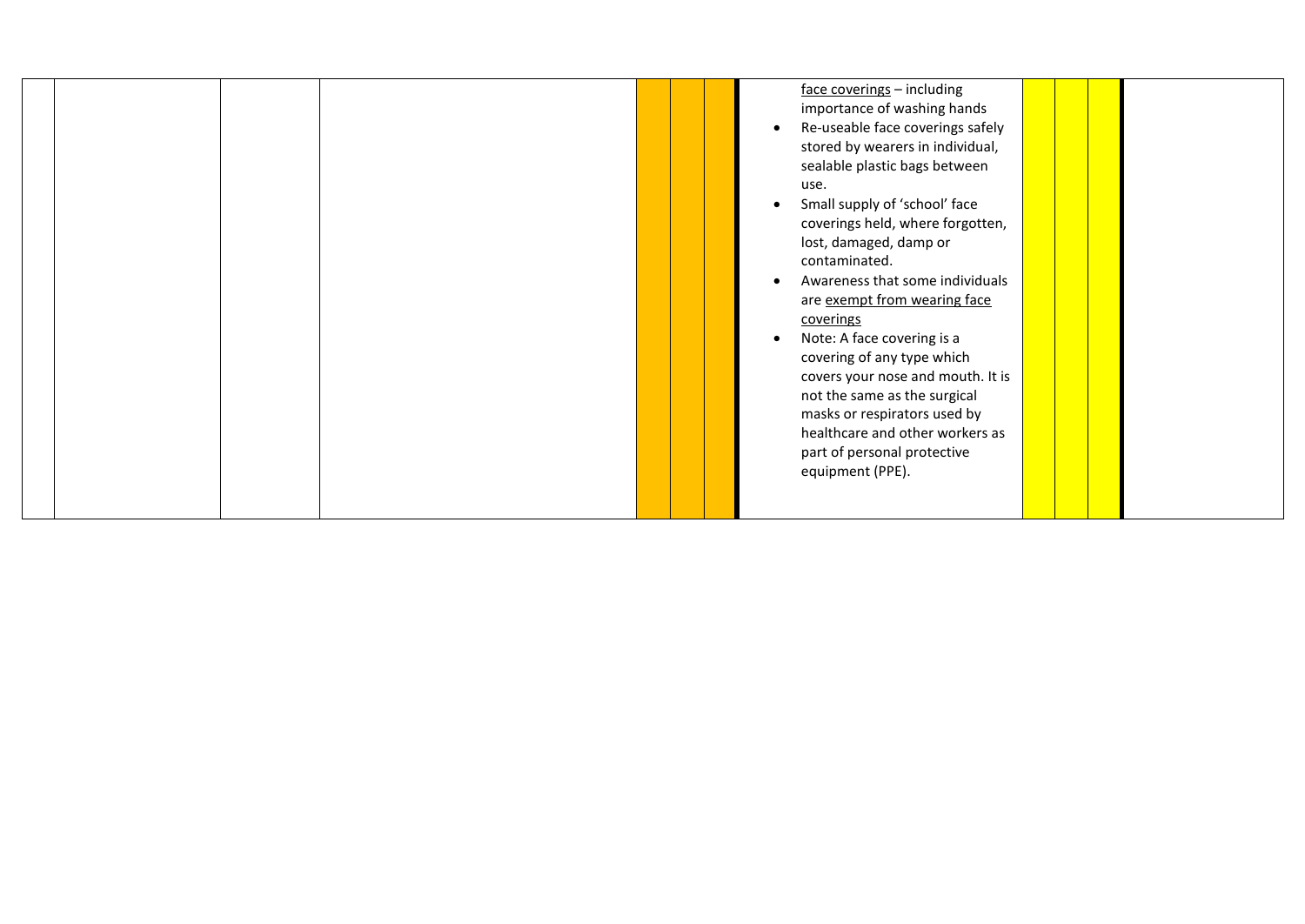| <b>Physical distancing</b> | Staff breaks covered by the same member of            |  |  |  |  |
|----------------------------|-------------------------------------------------------|--|--|--|--|
| (PD) and grouping          | staff each day to reduce mixing where possible.       |  |  |  |  |
| continued                  | Where possible and with consideration of              |  |  |  |  |
|                            | the ages of the children each child to use a          |  |  |  |  |
|                            | designated area (desk and                             |  |  |  |  |
|                            | chair/equipment) throughout the day,                  |  |  |  |  |
|                            | with thorough cleaning of the rooms at the            |  |  |  |  |
|                            | end of the day.                                       |  |  |  |  |
|                            | Maximise learning opportunities outdoors              |  |  |  |  |
|                            | - schedule in times for different groups to           |  |  |  |  |
|                            | be taught and play outside. As far as                 |  |  |  |  |
|                            | possible, staff are to avoid games and                |  |  |  |  |
|                            | activities that lead to physical contact              |  |  |  |  |
|                            | between children.                                     |  |  |  |  |
|                            | Ensure toilets do not become crowded by               |  |  |  |  |
|                            | limiting the number of children who use               |  |  |  |  |
|                            | the toilet facilities at one time - if your site      |  |  |  |  |
|                            | allows it, allocate different groups their            |  |  |  |  |
|                            | own toilet blocks - these should be cleaned           |  |  |  |  |
|                            | regularly and pupils encouraged to clean              |  |  |  |  |
|                            | hands thoroughly.                                     |  |  |  |  |
|                            | Timetable use of the staffroom and                    |  |  |  |  |
|                            | occupancy of offices to minimise numbers              |  |  |  |  |
|                            | of staff using at the same time - with                |  |  |  |  |
|                            | regular and touch-point cleaning regimes.             |  |  |  |  |
|                            | Reminders to children not to hold hands,<br>$\bullet$ |  |  |  |  |
|                            | hug, touch or jump on each other etc. with            |  |  |  |  |
|                            | due consideration of their age and level of           |  |  |  |  |
|                            | understanding.                                        |  |  |  |  |
|                            | Staff to avoid physical contact with                  |  |  |  |  |
|                            | children, wherever possible, however                  |  |  |  |  |
|                            | essential contact (e.g. to preserve the               |  |  |  |  |
|                            | safety of a child, to prevent injury or self-         |  |  |  |  |
|                            | harm, for first aid and/ or for safeguarding          |  |  |  |  |
|                            | purposes) would continue.                             |  |  |  |  |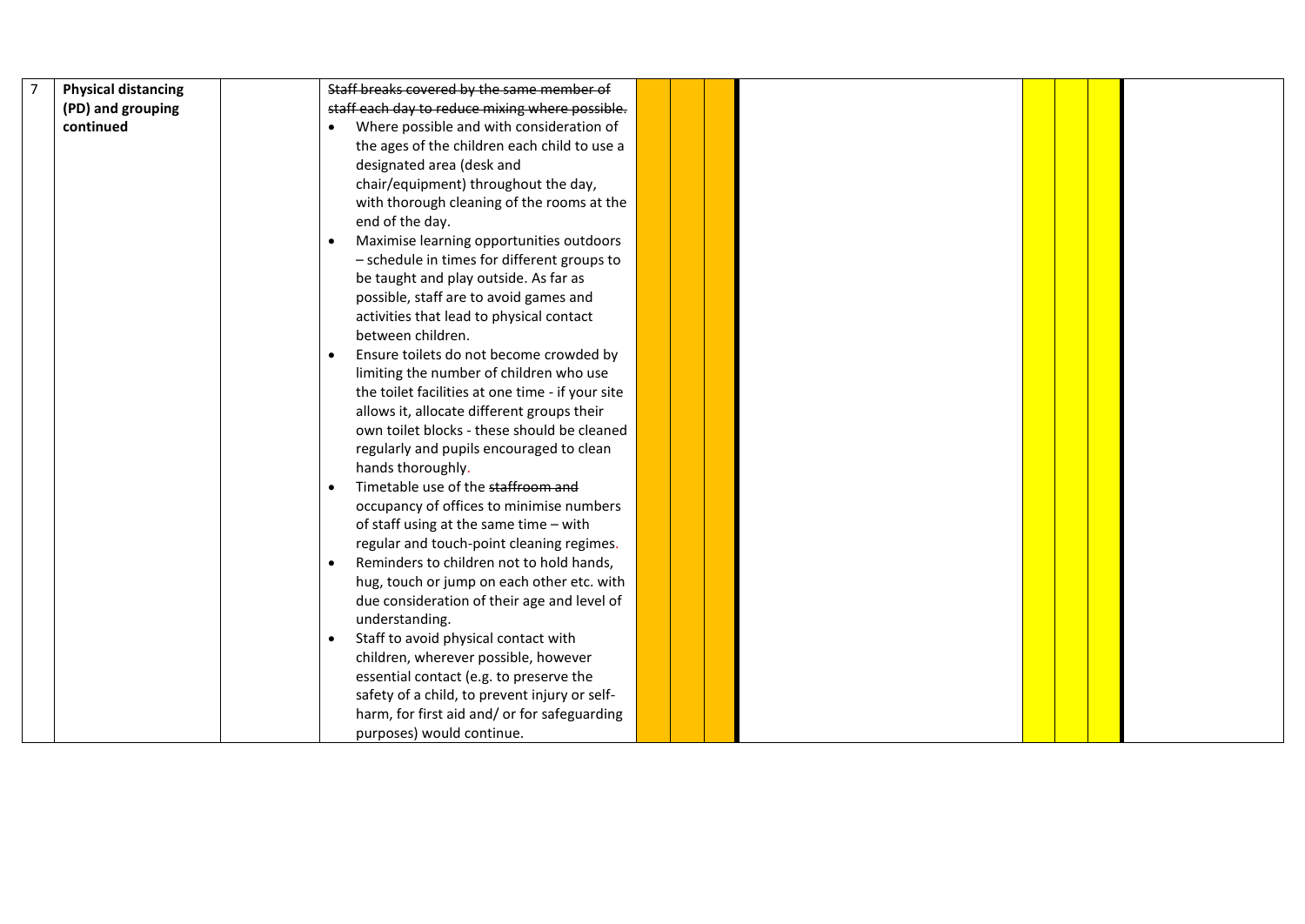|                            | Infection of | Physical distancing practiced as far as       | 3 | $\overline{4}$ | 12 | • Staff involved in personal care to wear                                       | 4 | 8 |  |
|----------------------------|--------------|-----------------------------------------------|---|----------------|----|---------------------------------------------------------------------------------|---|---|--|
|                            | staff and    | possible but acknowledged not (often)         |   |                |    | PPE. Training of use and provision of                                           |   |   |  |
|                            | children     | able to when working with pupils who          |   |                |    | equipment to be made by the school.                                             |   |   |  |
|                            |              | have complex needs or who need close          |   |                |    | • Guidance provided for all staff who                                           |   |   |  |
|                            |              | contact care.                                 |   |                |    | may need to use PPE as last level of                                            |   |   |  |
|                            |              | Additional operational guidance for special   |   |                |    | control measure                                                                 |   |   |  |
|                            |              | schools, special post-16 institutions and     |   |                |    | • Individual Risk Assessments are                                               |   |   |  |
|                            |              | alternative provision followed - staff        |   |                |    | carried out on all students with EHCPs                                          |   |   |  |
|                            |              | increase their level of self-protection, such |   |                |    | These to be shared with the Senior                                              |   |   |  |
|                            |              | as minimising close contact (where            |   |                |    | Leadership team.                                                                |   |   |  |
| <b>Physical Distancing</b> |              | appropriate), cleaning frequently touched     |   |                |    | . Re rooming to larger more well                                                |   |   |  |
| <b>SEND pupils</b>         |              | surfaces, and carrying out more frequent      |   |                |    | ventilated spaces for all withdrawal                                            |   |   |  |
|                            |              | handwashing.                                  |   |                |    |                                                                                 |   |   |  |
| Difficulty for some        |              | Consideration to home schooling when          |   |                |    | groups.<br>· Following full school control measures                             |   |   |  |
| children to follow         |              | needs cannot be safely met and the            |   |                |    | as a minimum                                                                    |   |   |  |
| social distancing          |              | introduction Rapid asymptomatic testing       |   |                |    |                                                                                 |   |   |  |
| guidelines or those        |              | in specialist settings for secondary aged     |   |                |    | • Where students require support that<br>does not allow for physical distancing |   |   |  |
| requiring personal         |              | pupils and staff.                             |   |                |    |                                                                                 |   |   |  |
| care.                      |              | Use of social stories at home to help         |   |                |    | the staff working with them are                                                 |   |   |  |
|                            |              | inform changes when children return.          |   |                |    | encouraged to minimise that contact.                                            |   |   |  |
|                            |              | SEND pupils' educational and care support     |   |                |    | • Staff supporting students who are less                                        |   |   |  |
|                            |              | and interventions provided as normal (incl.   |   |                |    | able to distance are provided with and                                          |   |   |  |
|                            |              | specialists, therapists, clinicians and other |   |                |    | encouraged to use PPE: gloves, aprons                                           |   |   |  |
|                            |              | support staff) and staff increase level of    |   |                |    | and face coverings, including FFP2                                              |   |   |  |
|                            |              | self-protection (as above).                   |   |                |    | masks.                                                                          |   |   |  |
|                            |              |                                               |   |                |    | Staff who work closely with students                                            |   |   |  |
|                            |              |                                               |   |                |    | who do not wear masks are to be                                                 |   |   |  |
|                            |              |                                               |   |                |    | provided with and encouraged to use                                             |   |   |  |
|                            |              |                                               |   |                |    | the more protective FFP2 masks                                                  |   |   |  |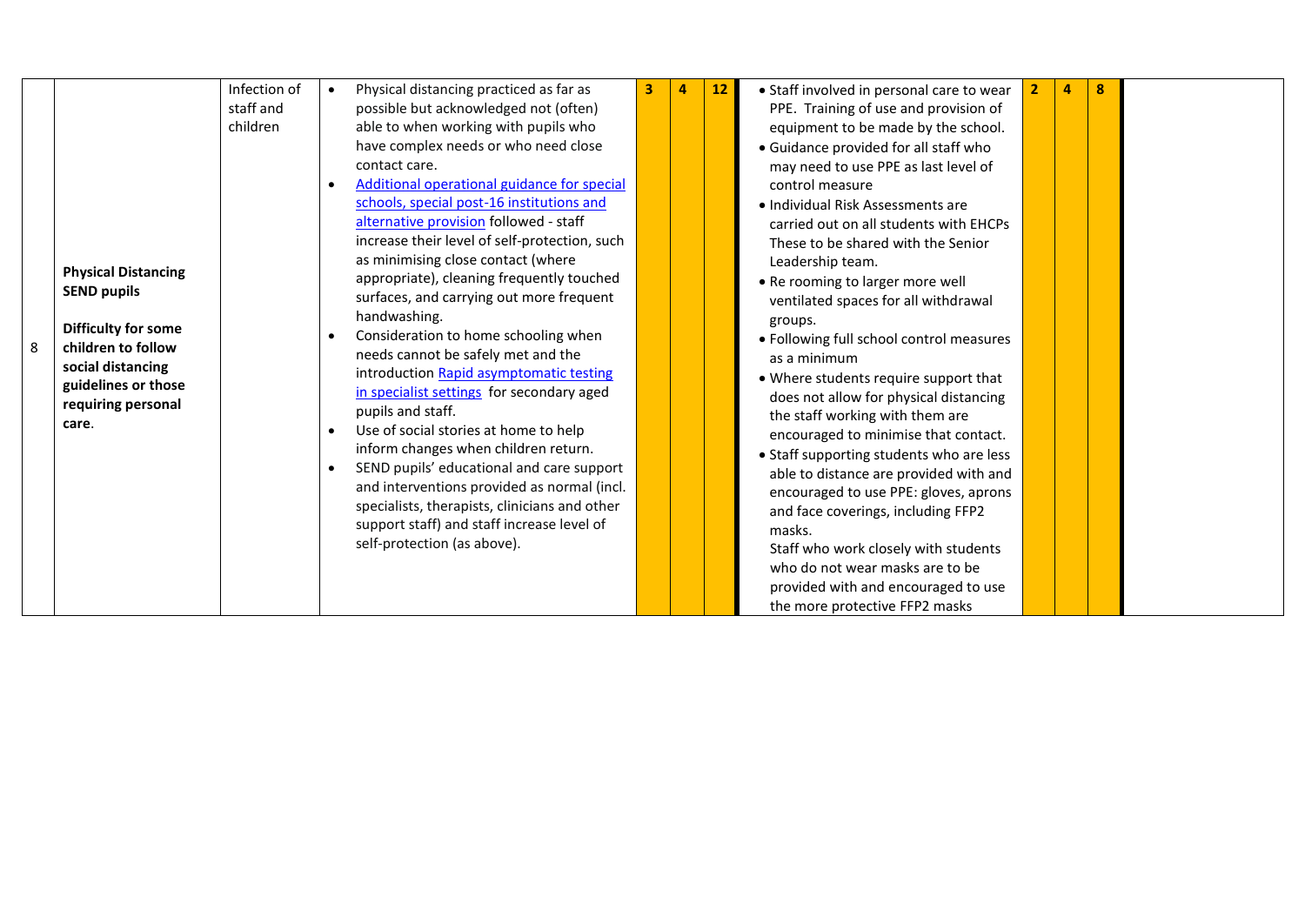| 9 | Inadequate health and | Infection of | Induction for all members of the school                                        | $\overline{2}$ | $\overline{4}$ | 8 |                                          | $\overline{2}$ | 4 | 8 |  |
|---|-----------------------|--------------|--------------------------------------------------------------------------------|----------------|----------------|---|------------------------------------------|----------------|---|---|--|
|   | hygiene               | staff and    | community (pupils/staff/peripatetic                                            |                |                |   | • Additional handwashing facilities      |                |   |   |  |
|   |                       | children     | teachers/others) to explain the latest                                         |                |                |   | fitted to outside of building. Soap,     |                |   |   |  |
|   |                       |              | COVID-19 safety arrangements and                                               |                |                |   | hand towels and bins available at each   |                |   |   |  |
|   |                       |              | guidelines to follow with regular                                              |                |                |   | point.                                   |                |   |   |  |
|   |                       |              | reminders.                                                                     |                |                |   | • Fans operating in every space to       |                |   |   |  |
|   |                       |              | Encourage staff and pupils to feedback any                                     |                |                |   | reduce chance of stagnant air.           |                |   |   |  |
|   |                       |              | concerns/issues regarding the measures in                                      |                |                |   | • Ventilation to be in place from unlock |                |   |   |  |
|   |                       |              | place.                                                                         |                |                |   | to lock up to maximise protection for    |                |   |   |  |
|   |                       |              | Continual reminders/routines for                                               |                |                |   | all including those who work outside     |                |   |   |  |
|   |                       |              | (staff/pupils/visitors etc.) to wash hands<br>(effectively) for 20 seconds and |                |                |   | of school day.                           |                |   |   |  |
|   |                       |              | handwashing facilities available and                                           |                |                |   | • Fans to be directed towards windows    |                |   |   |  |
|   |                       |              | replenished, including:                                                        |                |                |   | to maximise circulation of air from      |                |   |   |  |
|   |                       |              | when they arrive at school                                                     |                |                |   | outside rather than recirculating        |                |   |   |  |
|   |                       |              | when they return from breaks                                                   |                |                |   | internal.                                |                |   |   |  |
|   |                       |              | when they change rooms                                                         |                |                |   | Cleaners to be provided with and         |                |   |   |  |
|   |                       |              | before and after eating and play                                               |                |                |   | expected to wear masks/visors,           |                |   |   |  |
|   |                       |              |                                                                                |                |                |   | disposable gloves and disposable         |                |   |   |  |
|   |                       |              | Hygienic wipes or cleaning supplies/hand                                       |                |                |   | aprons. A fresh pair of gloves should    |                |   |   |  |
|   |                       |              | sanitiser available in each classroom/                                         |                |                |   | be used for each new room.               |                |   |   |  |
|   |                       |              | office and stored out of reach. Tissues and                                    |                |                |   | Cleaners who are able to are working     |                |   |   |  |
|   |                       |              | lidded bins to dispose of waste also in                                        |                |                |   |                                          |                |   |   |  |
|   |                       |              | every classroom/ office.                                                       |                |                |   | additional hours to support extra        |                |   |   |  |
|   |                       |              | Anyone entering the building should<br>sanitise/wash their hands with clear    |                |                |   | cleaning of site.                        |                |   |   |  |
|   |                       |              | instructions for visitors to follow on where                                   |                |                |   | Agency staff will be deployed to         |                |   |   |  |
|   |                       |              | to wash/availability of hand sanitiser and                                     |                |                |   | increase the capacity of the cleaning    |                |   |   |  |
|   |                       |              | dedicated toilet facilities.                                                   |                |                |   | team.                                    |                |   |   |  |
|   |                       |              | Robust cleaning regime in place and                                            |                |                |   | All cleaners have been briefed in        |                |   |   |  |
|   |                       |              | arrangements to deal with suspected or                                         |                |                |   | relation to working during pandemic      |                |   |   |  |
|   |                       |              | symptomatic COVID case, including deep                                         |                |                |   | Cleaners will be scheduled to work in    |                |   |   |  |
|   |                       |              | clean following Government guidance                                            |                |                |   | areas when least busy in order to        |                |   |   |  |
|   |                       |              | COVID-19: cleaning of non-healthcare                                           |                |                |   | avoid contact with others as far as is   |                |   |   |  |
|   |                       |              | settings guidance                                                              |                |                |   | possible.                                |                |   |   |  |
|   |                       |              | Door handles, light switches, computer                                         |                |                |   | Any unplanned cleaning required          |                |   |   |  |
|   |                       |              | keyboards, toys and other touch points                                         |                |                |   | during sessions involving students will  |                |   |   |  |
|   |                       |              | regularly disinfected throughout the day.                                      |                |                |   | be undertaken by cleaners who have       |                |   |   |  |
|   |                       |              | More frequent cleaning of rooms /shared                                        |                |                |   | agreed to work additional hours, the     |                |   |   |  |
|   |                       |              | areas that are used by different groups.                                       |                |                |   | only other staff who will be asked to    |                |   |   |  |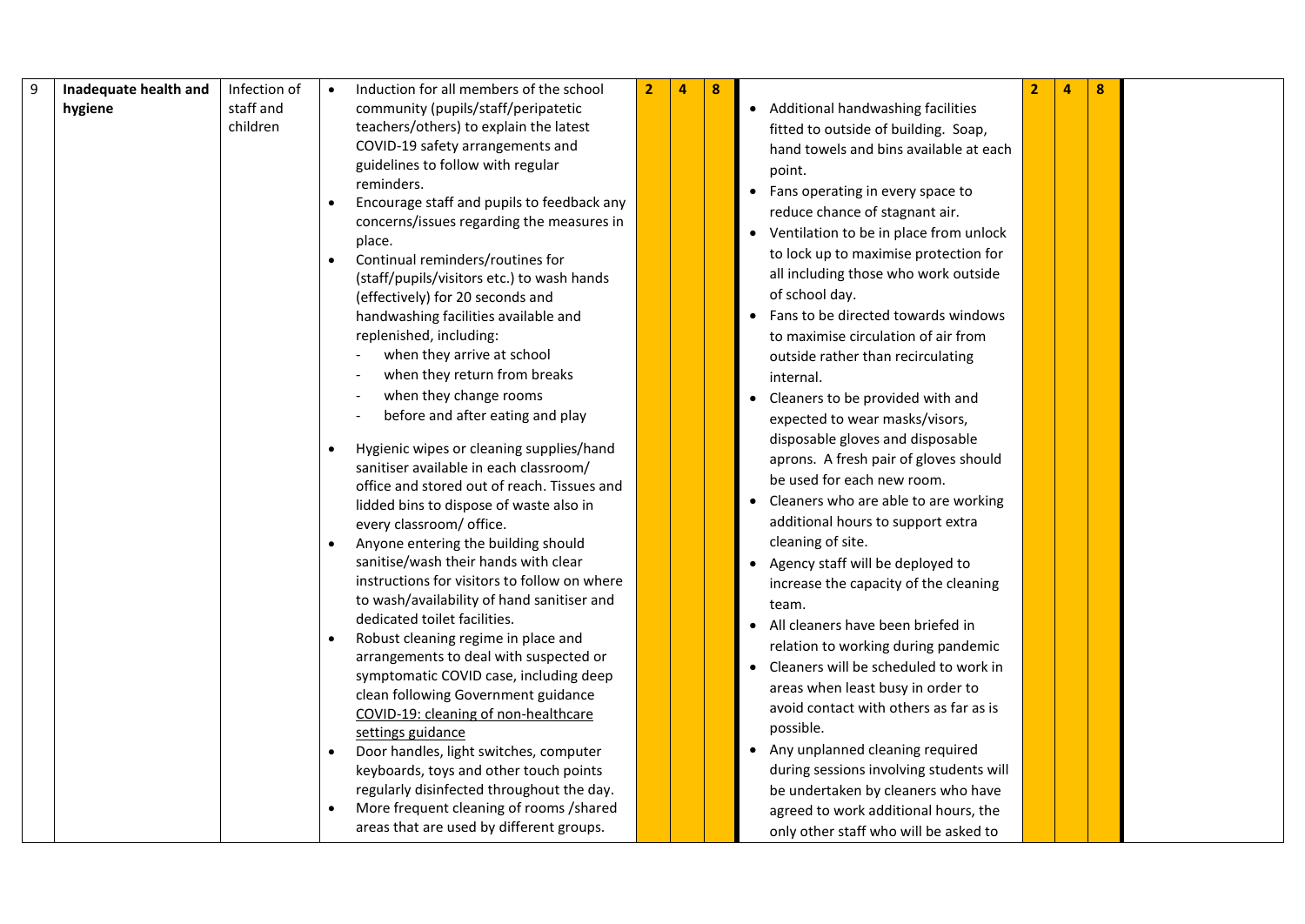|  | Premises staff/ other [state who] to<br>$\bullet$<br>ensure that appropriate cleaning<br>resources/protective clothing is ordered as<br>required following DfE guidance.<br>Premises staff / other [state who] to<br>$\bullet$<br>ensure availability and replenishment of<br>hand gel/liquid/wipes/ soap/tissues/bins.<br>Premises staff to continue to ensure that<br>the hot water system is working properly -<br>any issues reported promptly.<br>Keep rooms ventilated by opening<br>$\bullet$<br>windows and doors where possible and<br>safe to do so - see 2 above. |  | clean will be the facilities team in line<br>with their job description.<br>• Each learning area & office will have a<br>supply of antibacterial wipes to allow<br>staff to clean PCs and any other<br>shared equipment prior to use.<br>• Multiple packs of 'hand friendly' anti<br>bac wipes are provided in classrooms<br>for students to clean their own work<br>space in multiple use rooms and<br>especially for multiple use equipment.<br>• In the case of emergency cleaning the<br>area will be isolated to reduce<br>additional risk from close contact |  |  |
|--|------------------------------------------------------------------------------------------------------------------------------------------------------------------------------------------------------------------------------------------------------------------------------------------------------------------------------------------------------------------------------------------------------------------------------------------------------------------------------------------------------------------------------------------------------------------------------|--|--------------------------------------------------------------------------------------------------------------------------------------------------------------------------------------------------------------------------------------------------------------------------------------------------------------------------------------------------------------------------------------------------------------------------------------------------------------------------------------------------------------------------------------------------------------------|--|--|
|--|------------------------------------------------------------------------------------------------------------------------------------------------------------------------------------------------------------------------------------------------------------------------------------------------------------------------------------------------------------------------------------------------------------------------------------------------------------------------------------------------------------------------------------------------------------------------------|--|--------------------------------------------------------------------------------------------------------------------------------------------------------------------------------------------------------------------------------------------------------------------------------------------------------------------------------------------------------------------------------------------------------------------------------------------------------------------------------------------------------------------------------------------------------------------|--|--|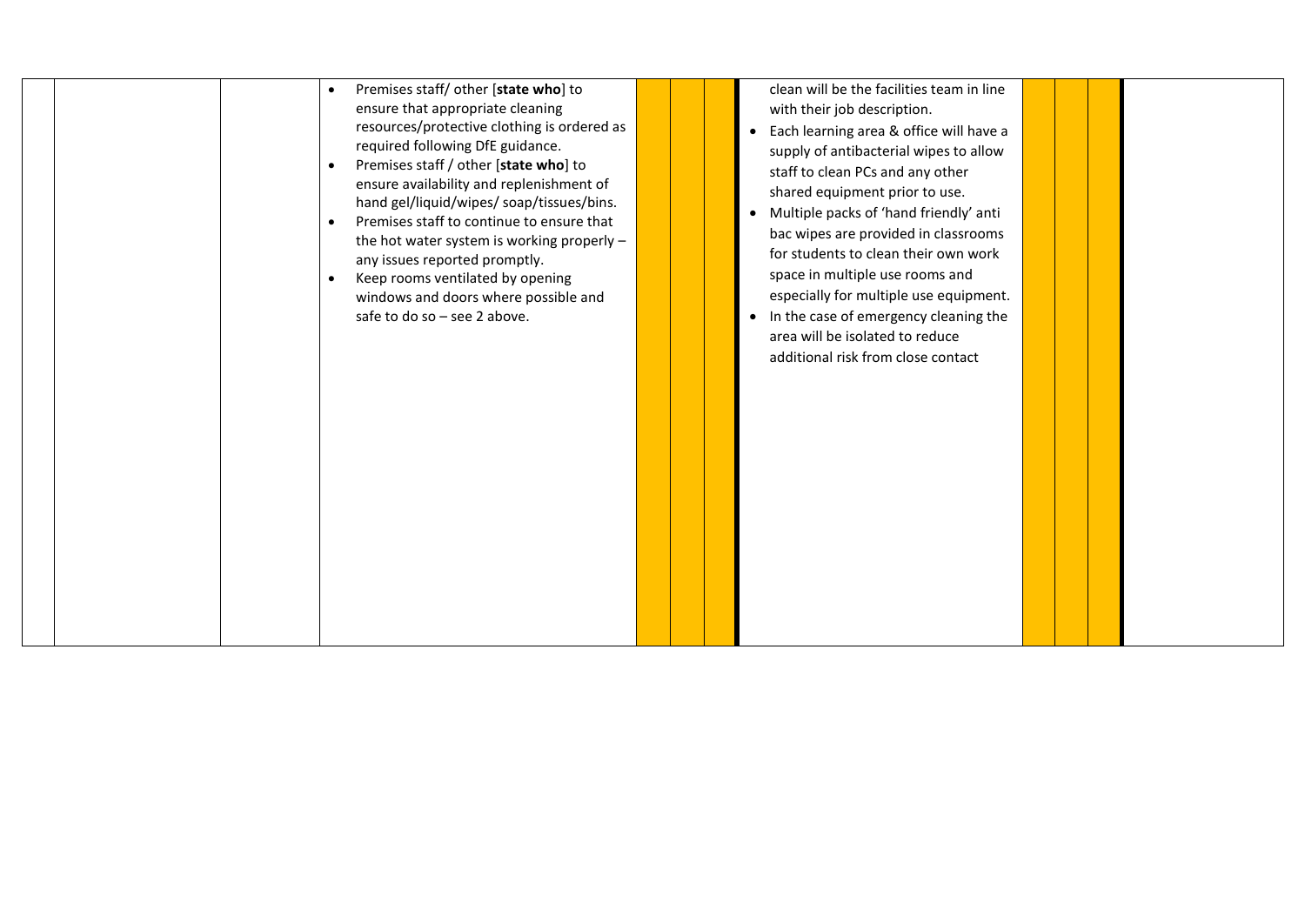| 9 | Inadequate health and | Regular supervised use of hand sanitiser<br>$\bullet$                                   |  | Note: Supervision of hand sanitiser     |  |  |
|---|-----------------------|-----------------------------------------------------------------------------------------|--|-----------------------------------------|--|--|
|   | hygiene continued     | where soap/water not immediately                                                        |  | use given risks around ingestion. Small |  |  |
|   |                       | available.                                                                              |  | children and pupils with complex        |  |  |
|   |                       | Remind children not to touch their eyes,<br>$\bullet$                                   |  | needs should continue to be helped to   |  |  |
|   |                       | nose and mouth with unwashed hands                                                      |  | clean their hands properly. Skin        |  |  |
|   |                       | Anyone handling food must wash their<br>$\bullet$                                       |  | friendly skin cleaning wipes can be     |  |  |
|   |                       | hands before and afterwards                                                             |  | used as an alternative.                 |  |  |
|   |                       | Anyone who has to treat a cut<br>$\bullet$                                              |  |                                         |  |  |
|   |                       | or wound must wash their hands before                                                   |  |                                         |  |  |
|   |                       | and afterwards                                                                          |  |                                         |  |  |
|   |                       | Posters showing effective hand washing<br>$\bullet$                                     |  |                                         |  |  |
|   |                       | and other advice re good hygiene to be                                                  |  |                                         |  |  |
|   |                       | displayed above each wash station/sink                                                  |  |                                         |  |  |
|   |                       | and in toilets                                                                          |  |                                         |  |  |
|   |                       | Posters and lesson plans on general hand<br>$\bullet$                                   |  |                                         |  |  |
|   |                       | hygiene can be found on the eBug website                                                |  |                                         |  |  |
|   |                       | Good respiratory hygiene - "Catch it, Bin<br>$\bullet$                                  |  |                                         |  |  |
|   |                       | it, Kill it" approach - staff and children told                                         |  |                                         |  |  |
|   |                       | to use a tissue or cover their mouth and                                                |  |                                         |  |  |
|   |                       | nose with a bent elbow, when coughing or                                                |  |                                         |  |  |
|   |                       | sneezing. Tissues to be disposed of in                                                  |  |                                         |  |  |
|   |                       | lidded bins and to be emptied at the end                                                |  |                                         |  |  |
|   |                       | of each day and double bagged. Hands                                                    |  |                                         |  |  |
|   |                       | must be washed after coughing or                                                        |  |                                         |  |  |
|   |                       | sneezing, with soap and warm water.                                                     |  |                                         |  |  |
|   |                       | Support for pupils who struggle to<br>$\bullet$                                         |  |                                         |  |  |
|   |                       | maintain good respiratory hygiene (e.g.                                                 |  |                                         |  |  |
|   |                       | who spit uncontrollably or use saliva as a<br>sensory stimulant) and the staff who work |  |                                         |  |  |
|   |                       | with them, by reviewing the individual RA                                               |  |                                         |  |  |
|   |                       | for those pupils                                                                        |  |                                         |  |  |
|   |                       |                                                                                         |  |                                         |  |  |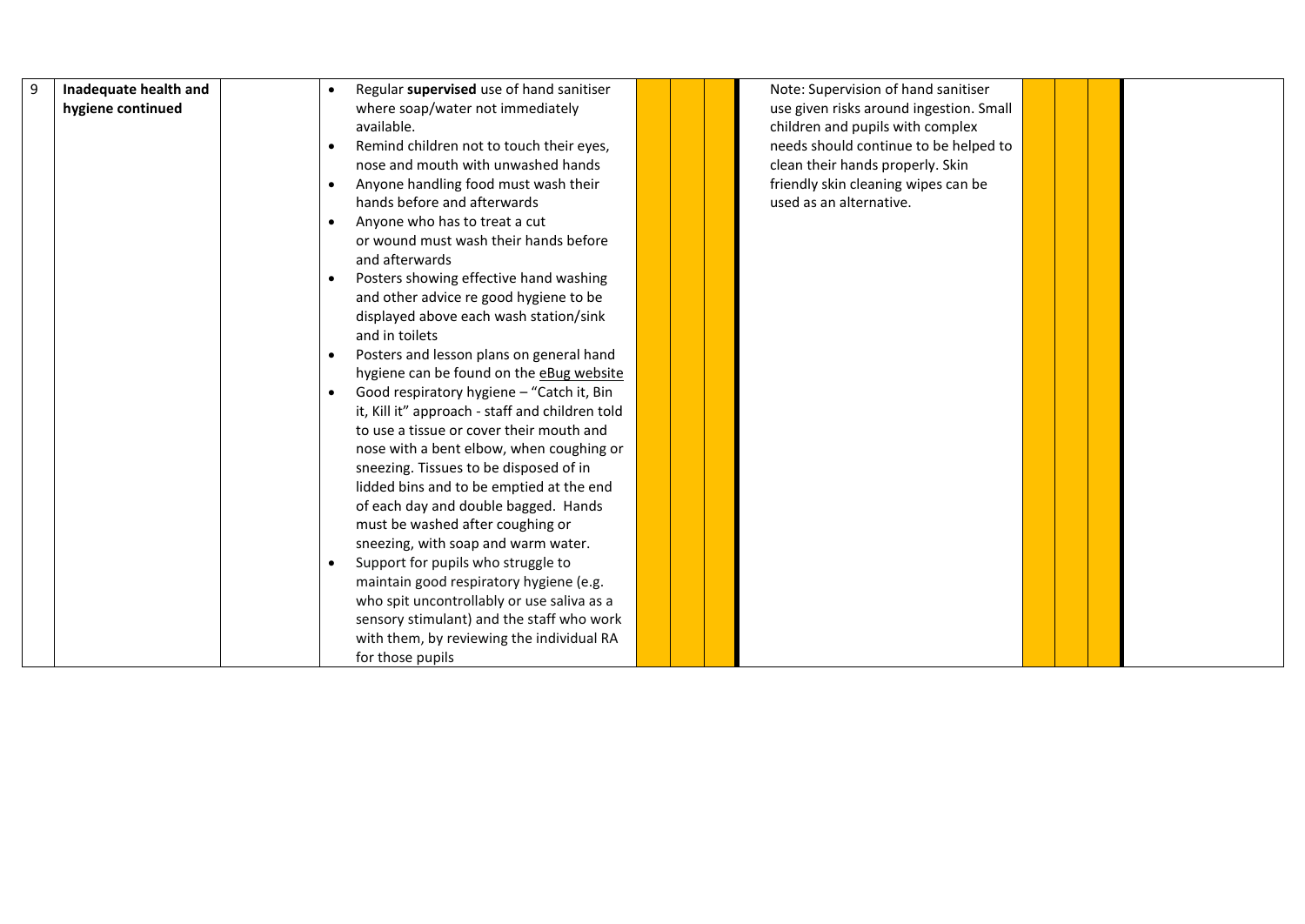| 10 | Cleaning - inadequate | Infection of | Arrangements in place for regular cleaning            | $\mathbf{2}$ | $\overline{4}$ | 8 | Locations of multiple use                | $\mathbf{1}$ | $\overline{4}$ | $\overline{a}$ |  |
|----|-----------------------|--------------|-------------------------------------------------------|--------------|----------------|---|------------------------------------------|--------------|----------------|----------------|--|
|    | supplies of products/ | staff and    | of surfaces that children are touching, such          |              |                |   | scheduled and formalised eg              |              |                |                |  |
|    | arrangements          | children     | as toys, books, tables, chairs, doors, sinks,         |              |                |   | library (RIC)                            |              |                |                |  |
|    |                       |              | toilets, more regularly than normal using             |              |                |   | Resources not collected in from          |              |                |                |  |
|    |                       |              | standard products, such as detergents. In             |              |                |   | students                                 |              |                |                |  |
|    |                       |              | the event that standard detergents                    |              |                |   | Anyone handling food for<br>$\bullet$    |              |                |                |  |
|    |                       |              | become unavailable, bleach can be used                |              |                |   |                                          |              |                |                |  |
|    |                       |              | where COSHH risk assessment                           |              |                |   | consumption by others must               |              |                |                |  |
|    |                       |              | demonstrates it is safe to use. Follow the            |              |                |   | wear a face covering.                    |              |                |                |  |
|    |                       |              | COVID-19: cleaning of non-healthcare                  |              |                |   | Practical rooms will be provided         |              |                |                |  |
|    |                       |              | settings guidance Staffing needs of                   |              |                |   | with gloves to allow students to         |              |                |                |  |
|    |                       |              | cleaning team regularly reviewed, regular             |              |                |   | use gloves when using                    |              |                |                |  |
|    |                       |              | and consistent agency staff introduced to             |              |                |   | equipment that may have been             |              |                |                |  |
|    |                       |              | supplement team to compensate for                     |              |                |   | used by another bubble in the            |              |                |                |  |
|    |                       |              | absences.                                             |              |                |   | same day.                                |              |                |                |  |
|    |                       |              | Two cleaners working during the school                |              |                |   | Default use of Google Classroom          |              |                |                |  |
|    |                       |              | day to ensure regular cleaning of toilets             |              |                |   | reduces the need for paper based         |              |                |                |  |
|    |                       |              | and touch points.                                     |              |                |   | working.                                 |              |                |                |  |
|    |                       |              | Seek to prevent the sharing of frequently             |              |                |   | Cleaners are allocated specific          |              |                |                |  |
|    |                       |              | used individual equipment where possible.             |              |                |   | areas to reduce crossing too             |              |                |                |  |
|    |                       |              | Ensure play equipment is cleaned between              |              |                |   | many bubbles and to assist with          |              |                |                |  |
|    |                       |              | different groups of children using it, and            |              |                |   | tracking potential contacts.             |              |                |                |  |
|    |                       |              | that multiple groups do not use it<br>simultaneously. |              |                |   | Non-essential furniture and              |              |                |                |  |
|    |                       |              | Outdoor playground equipment more                     |              |                |   | resources removed from used              |              |                |                |  |
|    |                       |              | frequently and meticulously cleaned. (This            |              |                |   |                                          |              |                |                |  |
|    |                       |              | also applies to resources used inside and             |              |                |   | spaces.                                  |              |                |                |  |
|    |                       |              | outside by wraparound care providers).                |              |                |   | Duplicates of some educational           |              |                |                |  |
|    |                       |              | Review/reduce/remove the use of soft                  |              |                |   | equipment has been purchased.            |              |                |                |  |
|    |                       |              | furnishings, soft toys and toys that are              |              |                |   | Where possible sessions are              |              |                |                |  |
|    |                       |              | hard to clean (such as those with intricate           |              |                |   | planned to allow for maximum             |              |                |                |  |
|    |                       |              | parts).                                               |              |                |   | 'quarantining' of resources.             |              |                |                |  |
|    |                       |              | Classroom based resources/shared                      |              |                |   | Cleaning scheduled to allow<br>$\bullet$ |              |                |                |  |
|    |                       |              | materials e.g. books and games shared                 |              |                |   | maximum 'empty time' between             |              |                |                |  |
|    |                       |              | within bubble and cleaned/disinfected                 |              |                |   | use and cleaning.                        |              |                |                |  |
|    |                       |              | regularly, along with frequently touched              |              |                |   | When a positive case has been            |              |                |                |  |
|    |                       |              | surfaces.                                             |              |                |   | tracked, the rooms used by them          |              |                |                |  |
|    |                       |              | Resources that are shared between classes             |              |                |   | are left for an additional time.         |              |                |                |  |
|    |                       |              | or bubbles, such as sports, art and science           |              |                |   |                                          |              |                |                |  |
|    |                       |              | equipment should be cleaned meticulously              |              |                |   |                                          |              |                |                |  |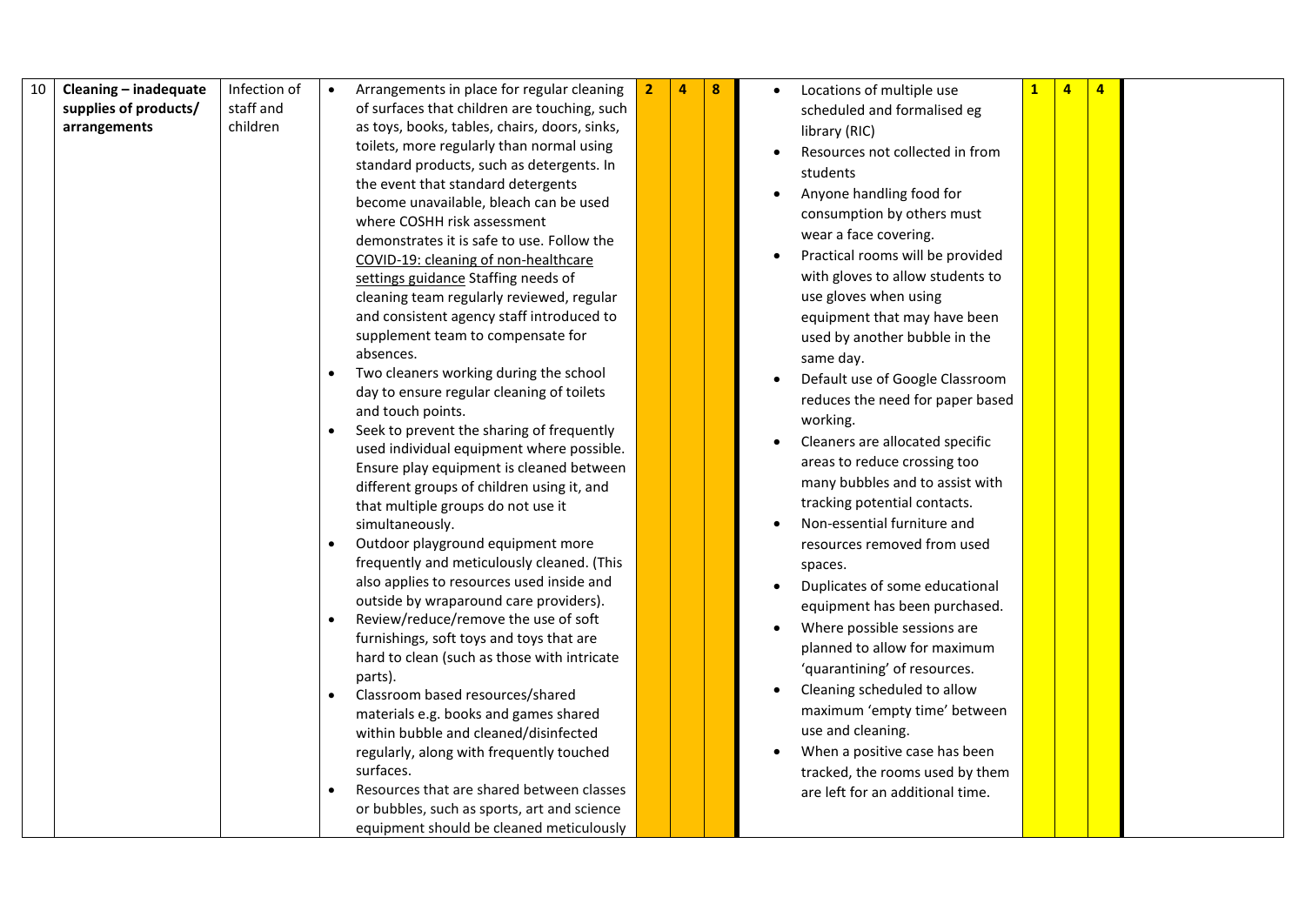|  | between bubbles or rotated to allow them<br>to be left unused for a period of 48 hours<br>(72 hours for plastics) between use by<br>different bubbles.<br>Limit the amount of equipment pupils<br>bring into the setting each day, to<br>essentials such as lunch boxes, hats, coats,<br>books, stationery, mobile phones and<br>bags. Pupils and teachers can take books<br>and other shared resources home,<br>although unnecessary sharing should be<br>avoided - robust handwashing, cleaning<br>etc. followed.<br>Thorough cleaning of areas that a<br>symptomatic child has touched - Public<br>Health/DfE/Gov guidelines on<br>decontamination/deep cleaning to be<br>followed<br>Arrangements in place with in-<br>house/NVIRO cleaners for thorough<br>cleaning of all areas in use.<br>Cleaners to wear disposable gloves and<br>aprons and if an area has been heavily<br>contaminated such as with visible bodily<br>fluids from a person with COVID-19, use<br>protection for the eyes, mouth and nose,<br>as well as wearing gloves and an apron.<br>The setting should ensure an adequate<br>supply of essential supplies.<br>A monitoring system for PPE introduced to<br>ensure that a supply of stock is available to<br>all who require it. |  | All ventilation measures remain<br>in place after the school day to<br>safeguard cleaners.<br>The Cleaning Manager has<br>responsibility for monitoring and<br>maintaining stock not only of<br>products and resources used by<br>the cleaners but also of the<br>hygiene resources required by<br>these control measures eg<br>tissues, antibac wipes, masks,<br>gloves etc. |  |  |
|--|----------------------------------------------------------------------------------------------------------------------------------------------------------------------------------------------------------------------------------------------------------------------------------------------------------------------------------------------------------------------------------------------------------------------------------------------------------------------------------------------------------------------------------------------------------------------------------------------------------------------------------------------------------------------------------------------------------------------------------------------------------------------------------------------------------------------------------------------------------------------------------------------------------------------------------------------------------------------------------------------------------------------------------------------------------------------------------------------------------------------------------------------------------------------------------------------------------------------------------------------------------------|--|-------------------------------------------------------------------------------------------------------------------------------------------------------------------------------------------------------------------------------------------------------------------------------------------------------------------------------------------------------------------------------|--|--|
|--|----------------------------------------------------------------------------------------------------------------------------------------------------------------------------------------------------------------------------------------------------------------------------------------------------------------------------------------------------------------------------------------------------------------------------------------------------------------------------------------------------------------------------------------------------------------------------------------------------------------------------------------------------------------------------------------------------------------------------------------------------------------------------------------------------------------------------------------------------------------------------------------------------------------------------------------------------------------------------------------------------------------------------------------------------------------------------------------------------------------------------------------------------------------------------------------------------------------------------------------------------------------|--|-------------------------------------------------------------------------------------------------------------------------------------------------------------------------------------------------------------------------------------------------------------------------------------------------------------------------------------------------------------------------------|--|--|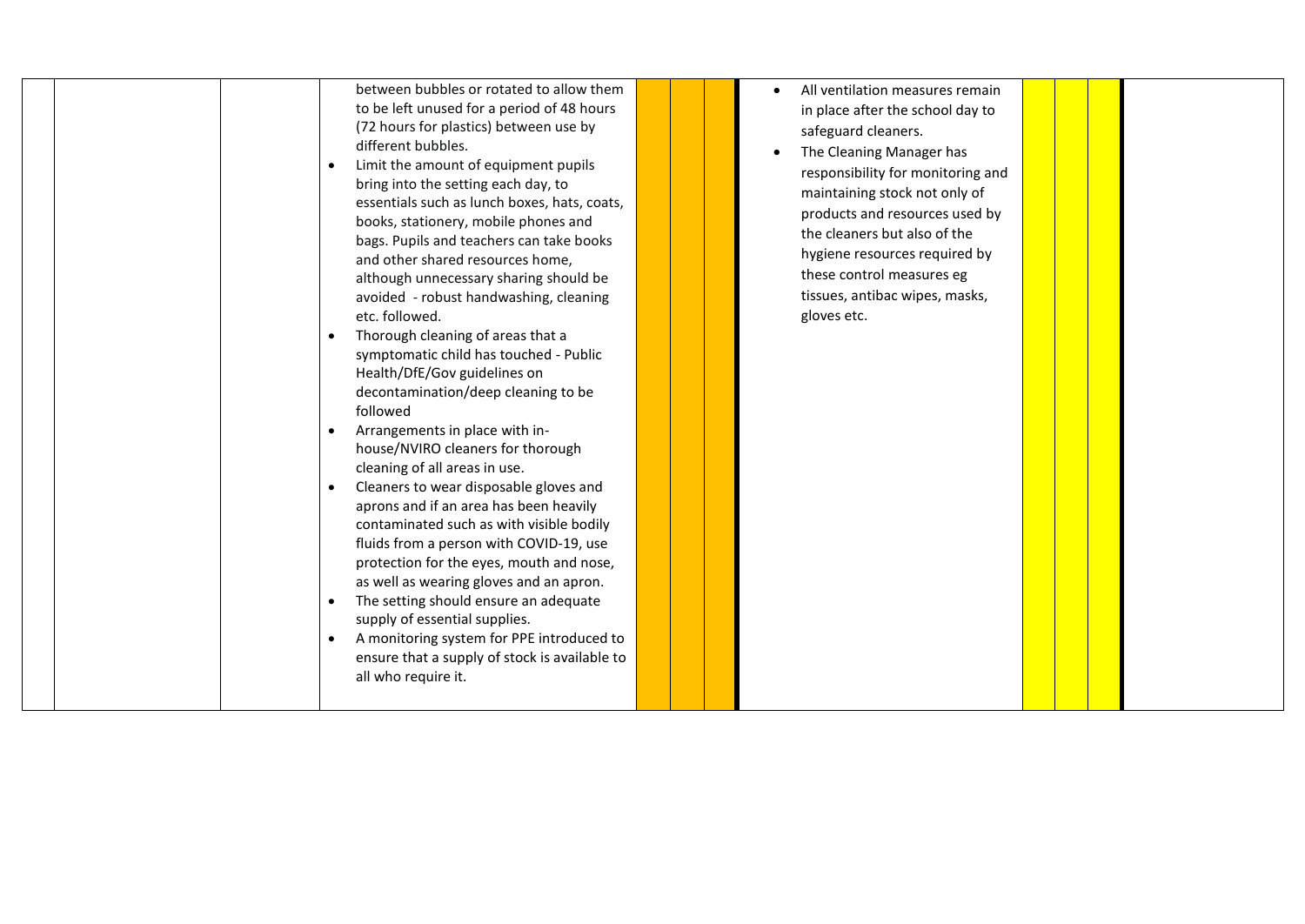| 11 | <b>Arrival and departures</b> | Infection of | Process/communication for safely                         | $\overline{2}$ | 4 | 8 | Staggered drop-off and collection     |                                         | $\mathbf{1}$ | 4 | 4 |  |
|----|-------------------------------|--------------|----------------------------------------------------------|----------------|---|---|---------------------------------------|-----------------------------------------|--------------|---|---|--|
|    | - staff/pupils (incl.         | staff,       | removing face coverings when pupils                      |                |   |   | times for groups                      |                                         |              |   |   |  |
|    | transport                     | children and | and staff (who use them arrive at                        |                |   |   |                                       | Accessing rooms directly from outside   |              |   |   |  |
|    | considerations)               | families     | school) - how to put on, remove, store                   |                |   |   | where possible.                       |                                         |              |   |   |  |
|    |                               |              | and dispose of face coverings                            |                |   |   | If possible, have a queuing system -  |                                         |              |   |   |  |
|    |                               |              | Pupils instructed not to touch the                       |                |   |   | one way in and one way out            |                                         |              |   |   |  |
|    |                               |              | front of their face covering during use                  |                |   |   |                                       | Signage/markers to indicate required    |              |   |   |  |
|    |                               |              | or when removing them.                                   |                |   |   | 2 metre distancing using signage      |                                         |              |   |   |  |
|    |                               |              | Temporary face coverings disposed in                     |                |   |   | and/or floor markings.                |                                         |              |   |   |  |
|    |                               |              | a covered bin and reusable face                          |                |   |   |                                       | Information poster on reducing risk of  |              |   |   |  |
|    |                               |              | coverings placed in a plastic bag to be                  |                |   |   | infection on building entrance and    |                                         |              |   |   |  |
|    |                               |              | taken home. Hands washed again                           |                |   |   | where adults converge                 |                                         |              |   |   |  |
|    |                               |              | before heading to their classroom.                       |                |   |   | of hygiene habits                     | Staff at entrances reminding students   |              |   |   |  |
|    |                               |              | Parents' drop-off and pick-up                            |                |   |   |                                       | Staff escorting groups to specific exit |              |   |   |  |
|    |                               |              | protocols (including the consideration                   |                |   |   | gates                                 |                                         |              |   |   |  |
|    |                               |              | of staggered start times, one                            |                |   |   | Multiple hand wash stations have      |                                         |              |   |   |  |
|    |                               |              | parent/carer, where possible) in place                   |                |   |   | been fitted near entrances to the     |                                         |              |   |   |  |
|    |                               |              | to minimise adult-to-adult contact:                      |                |   |   | building.                             |                                         |              |   |   |  |
|    |                               |              | asking parents to maintain 2m                            |                |   |   | Hand sanitiser is available from wall |                                         |              |   |   |  |
|    |                               |              | distancing when they drop off and                        |                |   |   |                                       | mounted dispensers around site and      |              |   |   |  |
|    |                               |              | collect children, whilst maintaining                     |                |   |   | additional pump action bottles in     |                                         |              |   |   |  |
|    |                               |              | safeguarding/visual controls.                            |                |   |   | classrooms.                           |                                         |              |   |   |  |
|    |                               |              | Public transport avoided where                           |                |   |   | Sneeze screens have been fitted at    |                                         |              |   |   |  |
|    |                               |              | possible - those using public transport                  |                |   |   | both reception points, the library    |                                         |              |   |   |  |
|    |                               |              | should refer to the safer travel                         |                |   |   | (RIC) and at student services         |                                         |              |   |   |  |
|    |                               |              | guidance for passengers                                  |                |   |   |                                       |                                         |              |   |   |  |
|    |                               |              | Public transport use by pupils,                          |                |   |   | Set up/review any outside             |                                         |              |   |   |  |
|    |                               |              | particularly in peak times, should be                    |                |   |   | handwashing stations to wash staff    |                                         |              |   |   |  |
|    |                               |              | kept to an absolute minimum -                            |                |   |   | and children's hands or provide       |                                         |              |   |   |  |
|    |                               |              | staggered start times considered to<br>avoid peak times. |                |   |   | sanitiser under supervision before    |                                         |              |   |   |  |
|    |                               |              | Protocols checked/agreed with HTST                       |                |   |   | entry                                 |                                         |              |   |   |  |
|    |                               |              | team, including:                                         |                |   |   |                                       |                                         |              |   |   |  |
|    |                               |              | see Transport to school and other                        |                |   |   |                                       |                                         |              |   |   |  |
|    |                               |              | places of education guidance.                            |                |   |   |                                       |                                         |              |   |   |  |
|    |                               |              | Organised queuing and boarding                           |                |   |   |                                       |                                         |              |   |   |  |
|    |                               |              | where possible.                                          |                |   |   |                                       |                                         |              |   |   |  |
|    |                               |              |                                                          |                |   |   |                                       |                                         |              |   |   |  |
|    |                               |              | Distancing within vehicles wherever                      |                |   |   |                                       |                                         |              |   |   |  |
|    |                               |              | possible.                                                |                |   |   |                                       |                                         |              |   |   |  |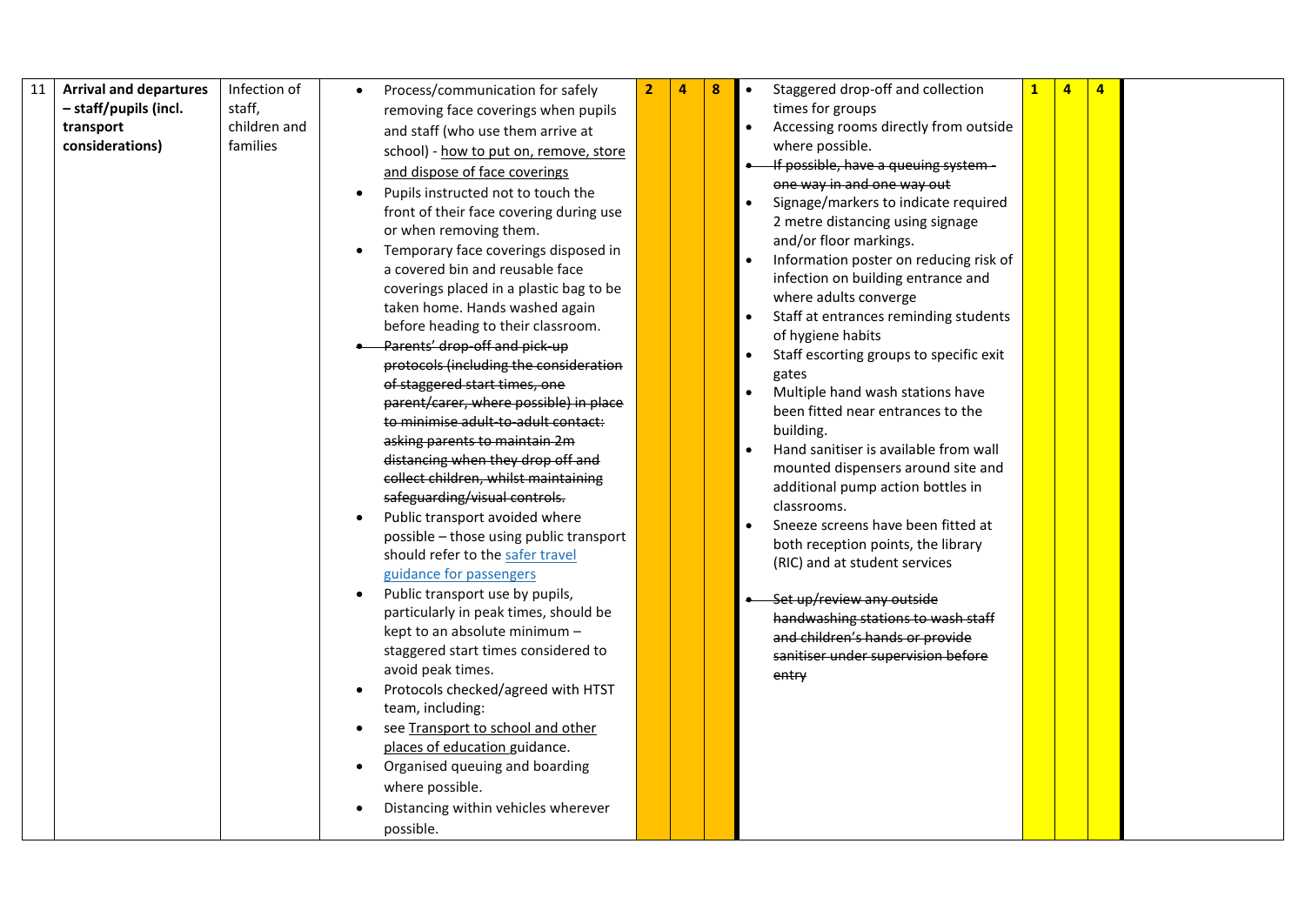|  |  | Face coverings should also be worn by      |  |  |  |  |
|--|--|--------------------------------------------|--|--|--|--|
|  |  | pupils in year 7 and above when            |  |  |  |  |
|  |  | travelling on dedicated school             |  |  |  |  |
|  |  | transport to secondary school or           |  |  |  |  |
|  |  | college.                                   |  |  |  |  |
|  |  | Encourage parents, staff and pupils to     |  |  |  |  |
|  |  | walk or cycle to school if at all possible |  |  |  |  |
|  |  | and consider using 'walking buses' (a      |  |  |  |  |
|  |  | supervised group of children being         |  |  |  |  |
|  |  | walked to, or from, school),               |  |  |  |  |
|  |  | Work with local authority to promote       |  |  |  |  |
|  |  | safe cycling routes, where possible.       |  |  |  |  |
|  |  | Make clear to parents that they            |  |  |  |  |
|  |  | cannot gather at entrance gates or         |  |  |  |  |
|  |  | doors or enter the site (unless they       |  |  |  |  |
|  |  | have a pre-arranged appointment,           |  |  |  |  |
|  |  | which should be conducted safely).         |  |  |  |  |
|  |  | All adults and children to                 |  |  |  |  |
|  |  | clean/sanitise their hands on              |  |  |  |  |
|  |  | arrival/entry to the school                |  |  |  |  |
|  |  | Encourage parents not to leave             |  |  |  |  |
|  |  | buggies, car seats and scooters at the     |  |  |  |  |
|  |  | school and if this is essential, items     |  |  |  |  |
|  |  | are to be left outside the school          |  |  |  |  |
|  |  | building.                                  |  |  |  |  |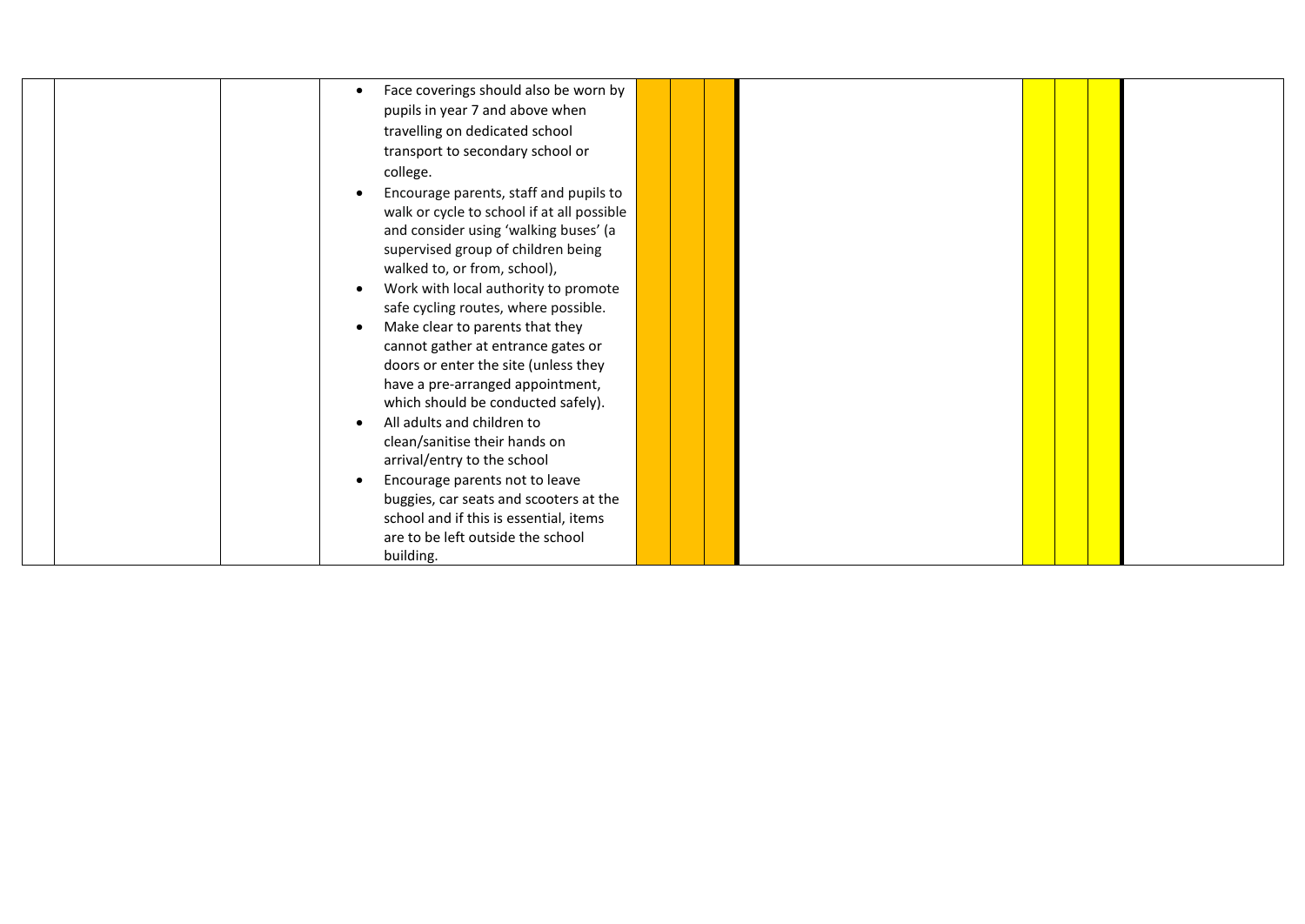| 12 | <b>Arrival and departures</b> | Infection of | No non-essential visitors to the                   | 4 | $\overline{a}$ | Deliveries controlled via electronic<br>$\bullet$              |  | $\overline{a}$ |  |
|----|-------------------------------|--------------|----------------------------------------------------|---|----------------|----------------------------------------------------------------|--|----------------|--|
|    | - Visitors                    | staff,       | setting/school and out of hours where              |   |                | gates, not to coincide with school                             |  |                |  |
|    |                               | children and | possible. Records kept of all visitors.            |   |                | start and finish times.                                        |  |                |  |
|    |                               | visitor      | Visitor induction to COVID protocols,              |   |                | All planned visitors to receive in                             |  |                |  |
|    |                               |              | including:                                         |   |                | advance a clear summary of our                                 |  |                |  |
|    |                               |              | Hand washing/sanitising on arrival and             |   |                | control measures and guidance of                               |  |                |  |
|    |                               |              | visitor instructed of need to                      |   |                | what we expect from them.                                      |  |                |  |
|    |                               |              | use/location of wash station/toilet,               |   |                | Staff have received information on                             |  |                |  |
|    |                               |              | hand sanitiser etc.                                |   |                | where to park and which entrances                              |  |                |  |
|    |                               |              | Tell suppliers (prior to visit) not to enter       |   |                | to use for the areas that they work                            |  |                |  |
|    |                               |              | the education or childcare setting if they         |   |                | in so that crossovers are minimised                            |  |                |  |
|    |                               |              | are displaying any symptoms of                     |   |                | between                                                        |  |                |  |
|    |                               |              | coronavirus (following the COVID-19:               |   |                | students/staff/visitors/deliveries                             |  |                |  |
|    |                               |              | guidance for households with possible              |   |                | Signage on gates instructs visitors:                           |  |                |  |
|    |                               |              | coronavirus infection)                             |   |                |                                                                |  |                |  |
|    |                               |              | Procedure for delivery of food and other           |   |                | Please do not come onsite if you or                            |  |                |  |
|    |                               |              | supplies so that deliveries are delivered          |   |                | anyone that you have had contact                               |  |                |  |
|    |                               |              | directly to the servery area with no need          |   |                | with in the last 10 days has tested                            |  |                |  |
|    |                               |              | to go through the building.                        |   |                | positive for Covid 19, is awaiting the                         |  |                |  |
|    |                               |              | All maintenance work/ checks completed             |   |                | results of a test or is currently                              |  |                |  |
|    |                               |              | outside of operational hours wherever<br>possible. |   |                | experiencing symptoms that may be<br>indicative of this virus. |  |                |  |
|    |                               |              | Emergency maintenance/ repair work can             |   |                |                                                                |  |                |  |
|    |                               |              | take place if safe to do so during                 |   |                | If none of the above applies to you                            |  |                |  |
|    |                               |              | operational hours and usual safeguarding           |   |                | then welcome, please wear a face                               |  |                |  |
|    |                               |              | and contractor management procedures               |   |                | covering and wash your hands on                                |  |                |  |
|    |                               |              | apply.                                             |   |                | arrival.                                                       |  |                |  |
|    |                               |              | Contractors visiting premises - let them           |   |                |                                                                |  |                |  |
|    |                               |              | know arrangements in advance of visit and          |   |                | Do go straight to the nearest                                  |  |                |  |
|    |                               |              | check that they have robust social                 |   |                | Reception point to sign in.                                    |  |                |  |
|    |                               |              | distancing, Covid-safe procedures in place.        |   |                |                                                                |  |                |  |
|    |                               |              | Office/ reception staff to log their arrival       |   |                | Thank you for helping us to keep                               |  |                |  |
|    |                               |              | and departure from site.                           |   |                | each other safe.                                               |  |                |  |
|    |                               |              |                                                    |   |                |                                                                |  |                |  |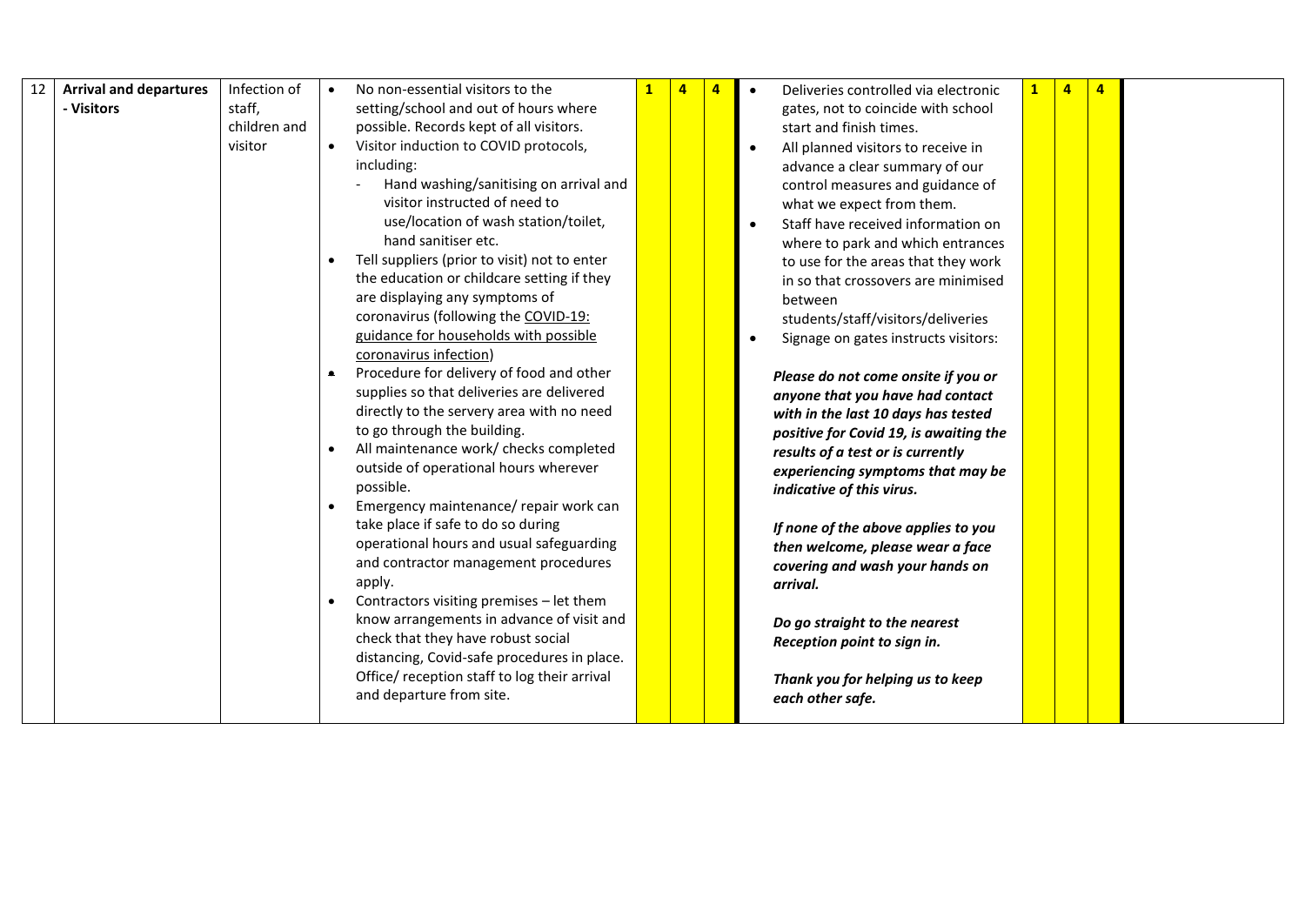| 13 | <b>Wrap-around &amp; Extra-</b> | Ensure any breakfast and after-school                                                  | $\overline{2}$ | 4 | 8 | Note: see Wrap-around provision and            | $\overline{a}$ | $\overline{4}$ |  |
|----|---------------------------------|----------------------------------------------------------------------------------------|----------------|---|---|------------------------------------------------|----------------|----------------|--|
|    | curricular provision -          | provision can work alongside wider                                                     |                |   |   | extra-curricular activity section in main      |                |                |  |
|    | transmission of the             | protective measures, including keeping                                                 |                |   |   | guidance for further details.                  |                |                |  |
|    | virus                           | children within their year groups or                                                   |                |   |   | Also: If the provision is taking place indoors |                |                |  |
|    |                                 | bubbles, where possible. If it is not                                                  |                |   |   | and it is not possible to group children in    |                |                |  |
|    |                                 | possible to maintain bubbles being used                                                |                |   |   | the same bubble as they are in during the      |                |                |  |
|    |                                 | during the school day small, consistent                                                |                |   |   | school day, providers should try to keep       |                |                |  |
|    |                                 | groups used.                                                                           |                |   |   | them in consistent groups of no more than      |                |                |  |
|    |                                 | All parents may access wraparound and                                                  |                |   |   | 15 children and at least one staff member.     |                |                |  |
|    |                                 | extra-curricular provision for their                                                   |                |   |   |                                                |                |                |  |
|    |                                 | children, without any restrictions on the                                              |                |   |   | For outdoor provision, until 29 March,         |                |                |  |
|    |                                 | reasons for which they may attend.                                                     |                |   |   | providers should continue to keep children     |                |                |  |
|    |                                 | From 8 March 2021, school work to                                                      |                |   |   | in small groups of no more than 15             |                |                |  |
|    |                                 | resume all before and after-school                                                     |                |   |   | children, in line with the advice on indoor    |                |                |  |
|    |                                 | educational activities and wraparound                                                  |                |   |   | provision. From 29 March, when all             |                |                |  |
|    |                                 | childcare for pupils, where this provision is<br>necessary to support parents to work, |                |   |   | outdoor sports and supervised activities       |                |                |  |
|    |                                 | attend education and access medical care,                                              |                |   |   | for children will be able to open without      |                |                |  |
|    |                                 | and is as part of pupil's wider education                                              |                |   |   | restrictions on attendance, activities taking  |                |                |  |
|    |                                 | and training. where one of the following                                               |                |   |   | place outdoors can happen in groups of         |                |                |  |
|    |                                 | applies:                                                                               |                |   |   | any number. This is because the                |                |                |  |
|    |                                 | the provision is being offered as part of the                                          |                |   |   | transmission risk is lower outside.            |                |                |  |
|    |                                 | school's educational activities (including                                             |                |   |   | Where providers are offering organised         |                |                |  |
|    |                                 | catch-up provision)                                                                    |                |   |   | activities for children, such as wraparound    |                |                |  |
|    |                                 | the provision is for a vulnerable child or                                             |                |   |   | childcare or extra-curricular activities are   |                |                |  |
|    |                                 | young person                                                                           |                |   |   | outdoors, this can currently happen in         |                |                |  |
|    |                                 | the provision is as part of their child's                                              |                |   |   | groups of any number.                          |                |                |  |
|    |                                 | efforts to obtain a regulated qualification                                            |                |   |   | From 17 May, in line with the                  |                |                |  |
|    |                                 | or meet the entry requirements of an                                                   |                |   |   | commencement of Step 3 of the roadmap,         |                |                |  |
|    |                                 | education institution                                                                  |                |   |   | where wraparound and other extra-              |                |                |  |
|    |                                 | the use of the provision is reasonably                                                 |                |   |   | curricular activities for children are taking  |                |                |  |
|    |                                 | necessary to support them to:                                                          |                |   |   | place indoors, they will be able to take       |                |                |  |
|    |                                 | ----- work                                                                             |                |   |   | place in groups of any number. However,        |                |                |  |
|    |                                 | seek work                                                                              |                |   |   | it remains important to continue to            |                |                |  |
|    |                                 | undertake education or training                                                        |                |   |   | minimise mixing between children, where        |                |                |  |
|    |                                 | attend a medical appointment                                                           |                |   |   | possible. This can be achieved by              |                |                |  |
|    |                                 | address a medical need                                                                 |                |   |   | continuing to keep children in consistent      |                |                |  |
|    |                                 | attend a support group                                                                 |                |   |   | groups every time they attend the setting.     |                |                |  |
|    |                                 |                                                                                        |                |   |   | Smaller groups should be considered            |                |                |  |
|    |                                 |                                                                                        |                |   |   | when it is not possible to do this. When       |                |                |  |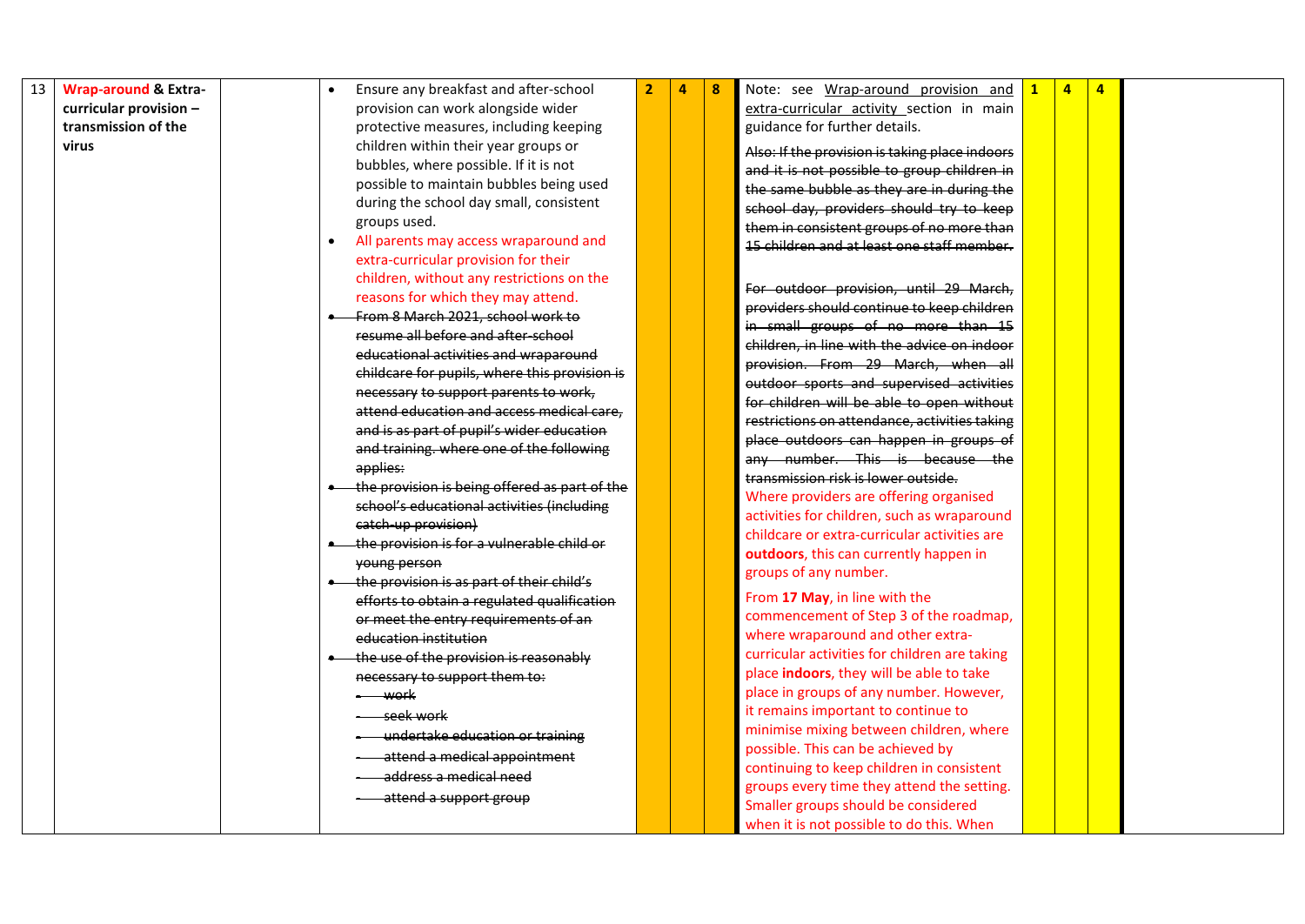|           | From 29 March, all parents will also be able to |  | considering appropriate group sizes, it will     |  |  |
|-----------|-------------------------------------------------|--|--------------------------------------------------|--|--|
|           | access provision for one of these additional    |  | be important to take into account factors        |  |  |
| purposes: |                                                 |  | such as the recommended occupancy                |  |  |
|           | • where the provision is taking place           |  | levels of the premises you are operating         |  |  |
|           | outdoors - all children may access outdoor      |  | from and levels of ventilation.                  |  |  |
|           | provision regardless of circumstances           |  |                                                  |  |  |
|           | their children are eligible for free school     |  | Extra curricular clubs are organised             |  |  |
|           | meals and are attending provision as part       |  | for outside or in large, well                    |  |  |
|           | of the holiday activities and food              |  | ventilated spaces.                               |  |  |
|           | programme.                                      |  | Groupings are consistent for each<br>$\bullet$   |  |  |
| $\bullet$ | Work closely with any external                  |  |                                                  |  |  |
|           | wraparound providers which pupils may           |  | club every time, paricipants must                |  |  |
|           | use to try to keep children in the same         |  | sign up in advance, drop ins not                 |  |  |
|           | bubble they are in during the school day,       |  | allowed                                          |  |  |
|           | as far as possible - see Protective             |  | Registers are kept for tracking                  |  |  |
|           | measures for holiday and after-school           |  | purposes.                                        |  |  |
|           | clubs, and other out-of-school settings         |  | Partcipants are encouraged to alter<br>$\bullet$ |  |  |
|           | during the coronavirus (COVID-19)               |  | their LFT days in order to test within           |  |  |
|           | outbreak.                                       |  | 24 hrs prior to attending a club,                |  |  |
| $\bullet$ | Parents advised to limit the number of          |  |                                                  |  |  |
|           | different multiple out-of-school settings       |  |                                                  |  |  |
|           | providers and to only use one out-of-           |  |                                                  |  |  |
|           | school setting in addition to school            |  |                                                  |  |  |
|           | wraparound providers they access as far as      |  |                                                  |  |  |
|           | possible, encouraged to check providers         |  |                                                  |  |  |
|           | have put in place own protective measures       |  |                                                  |  |  |
|           | and sent link to guidance for parents and       |  |                                                  |  |  |
|           | carers.                                         |  |                                                  |  |  |
| $\bullet$ | Where school hires out its premises for         |  |                                                  |  |  |
|           | use by external wraparound childcare            |  |                                                  |  |  |
|           | providers, such as after-school or holiday      |  |                                                  |  |  |
|           | clubs, ensure these organisations have          |  |                                                  |  |  |
|           | considered the relevant government              |  |                                                  |  |  |
|           | guidance for their sector and put in place      |  |                                                  |  |  |
|           | protective measures.                            |  |                                                  |  |  |
| $\bullet$ | As with physical activity during the school     |  |                                                  |  |  |
|           | day, contact sports should not take place.      |  |                                                  |  |  |
|           | (see Physical Activity below)                   |  |                                                  |  |  |
|           |                                                 |  |                                                  |  |  |
|           |                                                 |  |                                                  |  |  |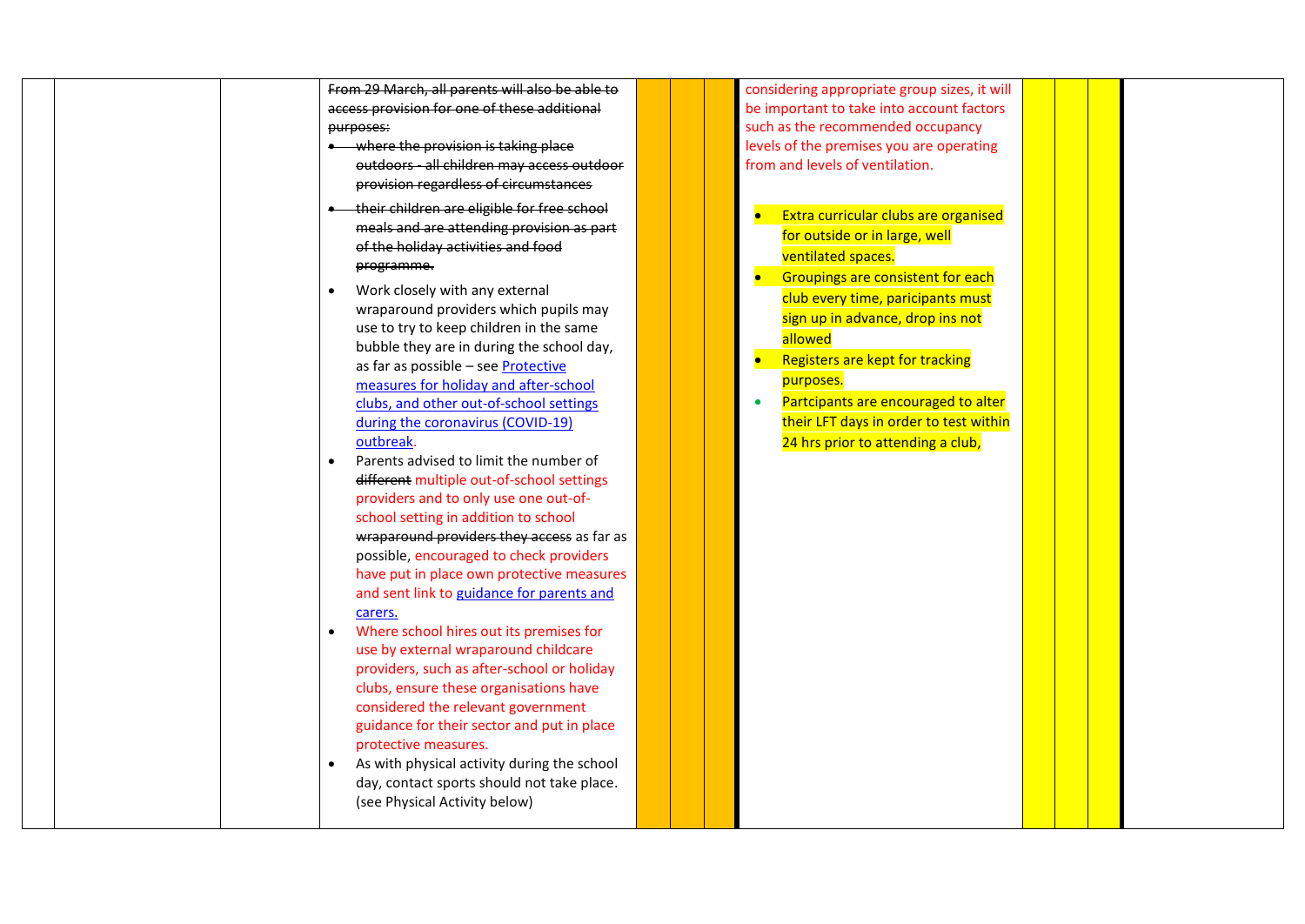| 14 | Physical activity in   |  | Pupils kept in consistent groups, sports     | $\overline{2}$ | $\overline{a}$ | 8 | Note: Where schools are considering team                                          | $\mathbf{1}$ | $\overline{4}$ | $\overline{4}$ |  |
|----|------------------------|--|----------------------------------------------|----------------|----------------|---|-----------------------------------------------------------------------------------|--------------|----------------|----------------|--|
|    | schools - transmission |  | equipment thoroughly cleaned between         |                |                |   | sports schools must only consider those                                           |              |                |                |  |
|    | of the virus           |  | each use by different individual groups,     |                |                |   | sports whose national governing bodies                                            |              |                |                |  |
|    |                        |  | and contact sports avoided.                  |                |                |   | have developed guidance under the                                                 |              |                |                |  |
|    |                        |  | Outdoor sports prioritised where possible,   |                |                |   | principles of the government's guidance                                           |              |                |                |  |
|    |                        |  | and large indoor spaces used (maximising     |                |                |   | on team sport and been approved by the                                            |              |                |                |  |
|    |                        |  | natural ventilation flows (through opening   |                |                |   | government -such as sports on the list                                            |              |                |                |  |
|    |                        |  | windows and doors or using air               |                |                |   | available at grassroots sports guidance for                                       |              |                |                |  |
|    |                        |  | conditioning systems wherever possible)      |                |                |   | safe provision including team sport,                                              |              |                |                |  |
|    |                        |  | where it is not, maximising distancing       |                |                |   | contact combat sport and organised sport                                          |              |                |                |  |
|    |                        |  | between pupils and paying scrupulous         |                |                |   | events.                                                                           |              |                |                |  |
|    |                        |  | attention to cleaning and hygiene.           |                |                |   | From 29 March, outdoor competition                                                |              |                |                |  |
|    |                        |  | PE lessons indoors (including those that     |                |                |   | between different schools can take place.                                         |              |                |                |  |
|    |                        |  | involve activities related to team sports,   |                |                |   | Indoor competition between different                                              |              |                |                |  |
|    |                        |  | for example practising specific techniques)  |                |                |   | schools should not take place until wider                                         |              |                |                |  |
|    |                        |  | permitted within school system of            |                |                |   | indoor grassroots sport for under 18s is                                          |              |                |                |  |
|    |                        |  | controls.                                    |                |                |   | permitted. This will be no earlier than 12                                        |              |                |                |  |
|    |                        |  | External facilities can be used in line with |                |                |   | April and we will confirm in due course.                                          |              |                |                |  |
|    |                        |  | government guidance for the use of, and      |                |                |   | Indoor and outdoor competition between                                            |              |                |                |  |
|    |                        |  | travel to and from, those facilities.        |                |                |   | different schools can take now place.                                             |              |                |                |  |
|    |                        |  | Work with external coaches, clubs and        |                |                |   | <b>BMS</b> are not participating in sporting                                      |              |                |                |  |
|    |                        |  | organisations for curricular and extra-      |                |                |   | activities with other schools                                                     |              |                |                |  |
|    |                        |  | curricular activities subject to obtaining   |                |                |   |                                                                                   |              |                |                |  |
|    |                        |  | provider assurance/evidence that this is     |                |                |   | Schools should refer to advice from                                               |              |                |                |  |
|    |                        |  | safe to do so and careful consideration      |                |                |   | organisations such as the Association for                                         |              |                |                |  |
|    |                        |  | how such arrangements can operate            |                |                |   | <b>Physical Education, Youth Sport Trust,</b><br>School PE leads and BHCC Outdoor |              |                |                |  |
|    |                        |  | within school wider protective measures.     |                |                |   | Education & PE Support Service.                                                   |              |                |                |  |
|    |                        |  |                                              |                |                |   |                                                                                   |              |                |                |  |
|    |                        |  |                                              |                |                |   | Also: Guidance on grassroot sports for                                            |              |                |                |  |
|    |                        |  |                                              |                |                |   | public and sport providers, safe                                                  |              |                |                |  |
|    |                        |  |                                              |                |                |   | provision and facilities, and guidance                                            |              |                |                |  |
|    |                        |  |                                              |                |                |   | from Sport England, guidance from Swim                                            |              |                |                |  |
|    |                        |  |                                              |                |                |   | England on school swimming and water                                              |              |                |                |  |
|    |                        |  |                                              |                |                |   | safety lessons available at returning to                                          |              |                |                |  |
|    |                        |  |                                              |                |                |   | pools guidance documents and using                                                |              |                |                |  |
|    |                        |  |                                              |                |                |   | changing rooms safely.                                                            |              |                |                |  |
|    |                        |  |                                              |                |                |   |                                                                                   |              |                |                |  |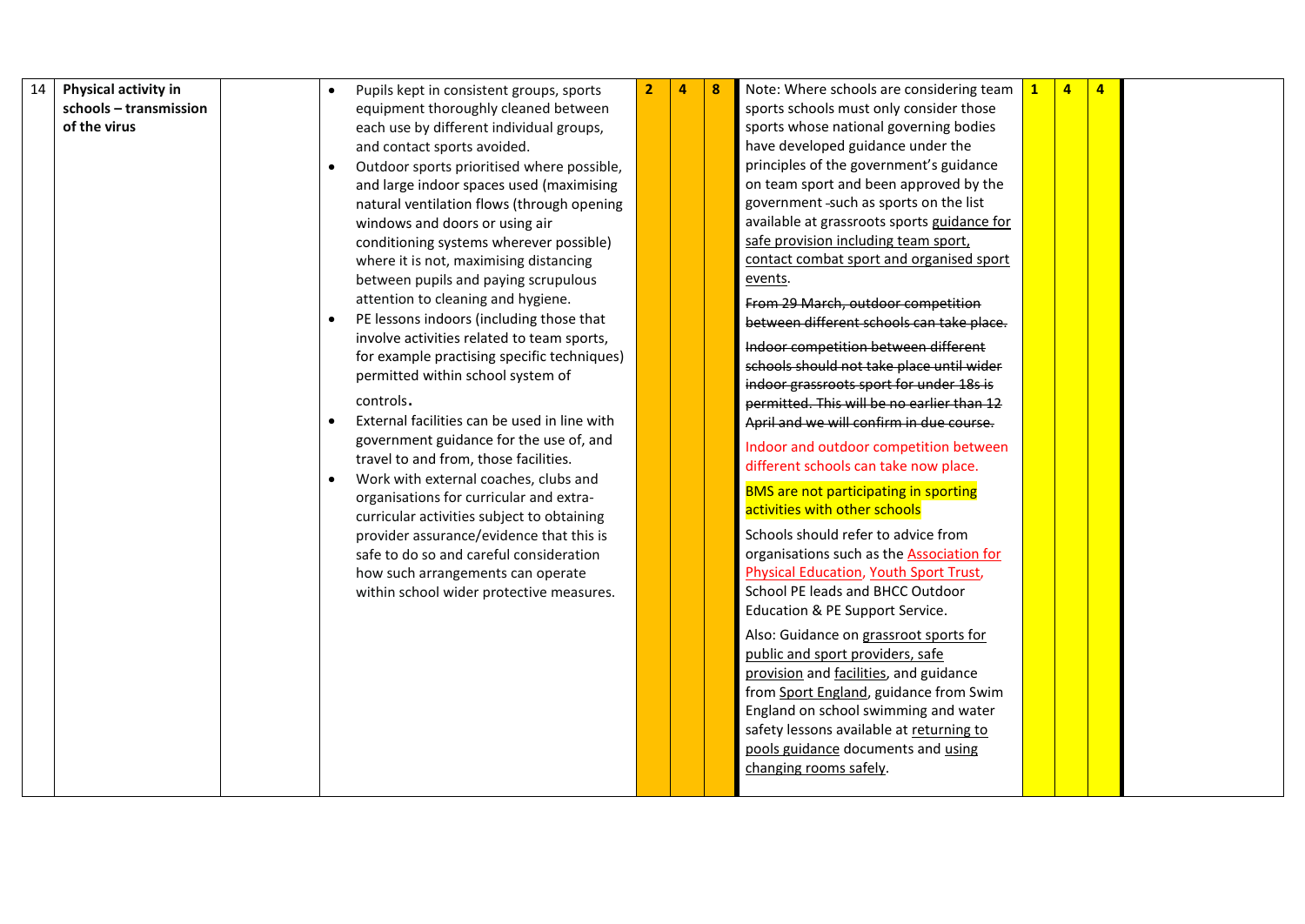|  | <b>BMS</b> are not using changing rooms,<br>students are wearing their PE kits all day<br>on PE days.                                                                                                                                                                    |  |  |
|--|--------------------------------------------------------------------------------------------------------------------------------------------------------------------------------------------------------------------------------------------------------------------------|--|--|
|  | Schools can consult the guidance<br>produced for providers who run<br>community activities, holiday clubs, after-<br>school clubs, tuition and other out-of-<br>school provision for children, to advise on<br>the protective measures providers should<br>put in place. |  |  |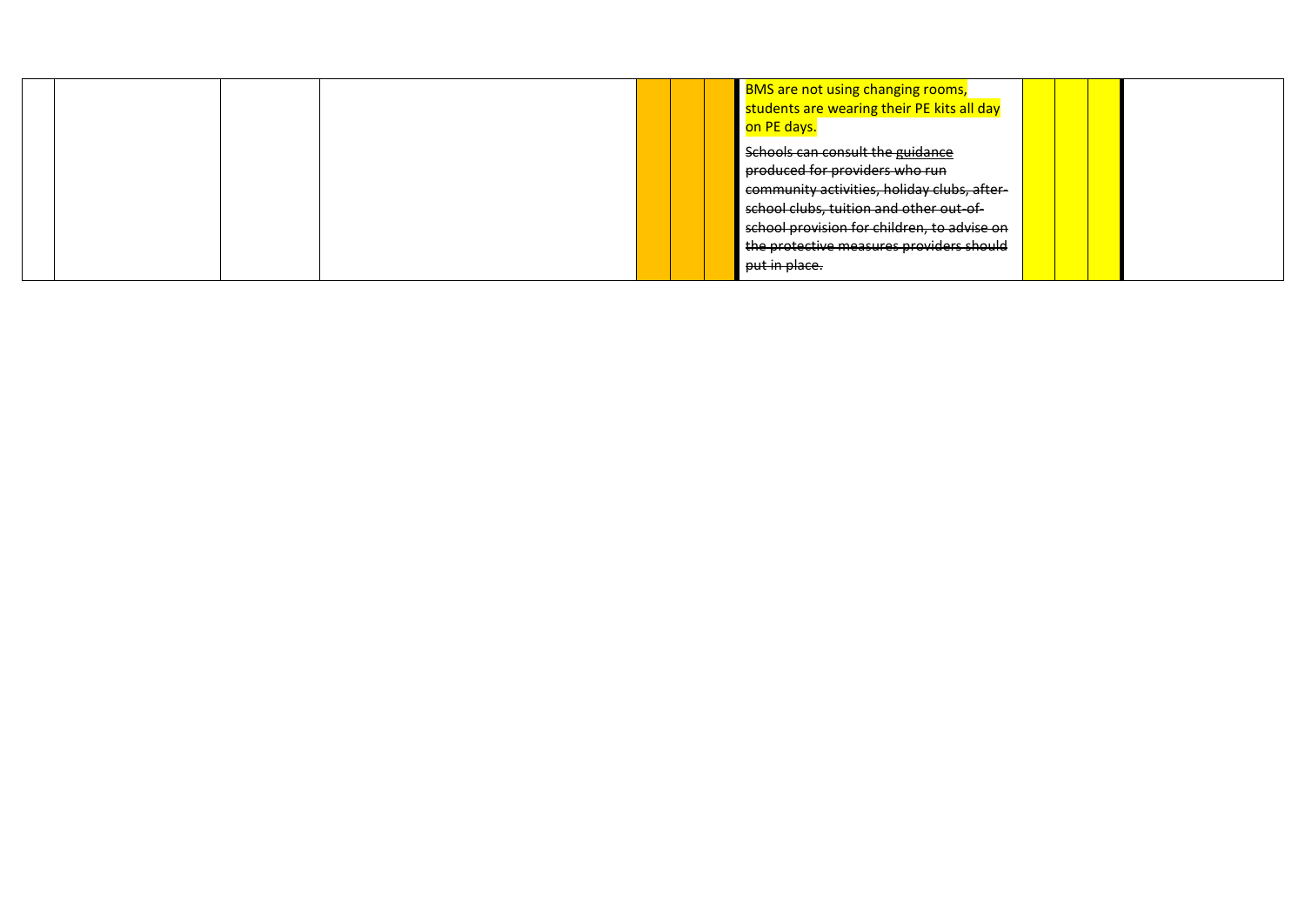| 15 | <b>Educational visits -</b> |           | We advise against all educational visits at    | $\overline{2}$ | 4 | 8 | NOTE: DfE recognises the significant             | $\overline{2}$ | 4 | 8 |  |
|----|-----------------------------|-----------|------------------------------------------------|----------------|---|---|--------------------------------------------------|----------------|---|---|--|
|    | transmission of the         |           | this time. This advice will be kept under      |                |   |   | benefits of educational visits for children's    |                |   |   |  |
|    | virus                       |           | review.                                        |                |   |   | educational development as well as their         |                |   |   |  |
|    |                             |           | In line with current coronavirus (COVID-19)    |                |   |   | mental health and wellbeing and is taking        |                |   |   |  |
|    |                             |           | restrictions, we continue to advise against    |                |   |   | steps to allow children to enjoy visits in       |                |   |   |  |
|    |                             |           | undertaking all educational visits.            |                |   |   | line with the government's roadmap.              |                |   |   |  |
|    |                             |           | In line with the roadmap, should step 2        |                |   |   | The roadmap is driven by data, not dates.        |                |   |   |  |
|    |                             |           | commence as planned, schools can resume        |                |   |   | The government will only move from one           |                |   |   |  |
|    |                             |           | educational day visits no earlier than 12      |                |   |   | step to the next when it is safe to do so        |                |   |   |  |
|    |                             |           | April.                                         |                |   |   | and based on 4 tests.                            |                |   |   |  |
|    |                             |           | In line with the roadmap, we advise            |                |   |   |                                                  |                |   |   |  |
|    |                             |           | against domestic residential educational       |                |   |   |                                                  |                |   |   |  |
|    |                             |           | visits until at least step 3, no earlier than  |                |   |   | For that reason, all dates are indicative        |                |   |   |  |
|    |                             |           | 17 May.                                        |                |   |   | and subject to change. Advice has now            |                |   |   |  |
|    |                             | $\bullet$ | Educational day visits continue subject to     |                |   |   | been updated to reflect the Prime                |                |   |   |  |
|    |                             |           | relevant COVID-secure guidelines, system       |                |   |   | <b>Minister's announcement regarding Step</b>    |                |   |   |  |
|    |                             |           | of controls, consistent groups, COVID-         |                |   |   | 3. Advice will continue to be updated in         |                |   |   |  |
|    |                             |           | secure measures at the destination, wider      |                |   |   | line with the roadmap.                           |                |   |   |  |
|    |                             |           | advice on visiting indoor/outdoor venues       |                |   |   |                                                  |                |   |   |  |
|    |                             |           | and full and through risk assessment.          |                |   |   | The government has now published Red,            |                |   |   |  |
|    |                             | $\bullet$ | <b>Domestic residential educational visits</b> |                |   |   | amber and green list rules for entering          |                |   |   |  |
|    |                             |           | permitted from 17/5/21 subject to full and     |                |   |   | <b>England</b> . Given the complexities attached |                |   |   |  |
|    |                             |           | thorough risk assessments in relation to all   |                |   |   | to international travel at this stage of the     |                |   |   |  |
|    |                             |           | educational visits to ensure they can be       |                |   |   | pandemic, it is recommended that                 |                |   |   |  |
|    |                             |           | undertaken safely. Consideration given the     |                |   |   | schools do not go on any international           |                |   |   |  |
|    |                             |           | principles set out in the system of controls   |                |   |   | visits this academic year up to and              |                |   |   |  |
|    |                             |           | and Annex C (see latest Schools                |                |   |   | including 5 September 2021. The position         |                |   |   |  |
|    |                             |           | coronavirus operational guidance) for FULL     |                |   |   | beyond 5 September will be reviewed              |                |   |   |  |
|    |                             |           | details to ensure children/staff taken into    |                |   |   | again in advance of Step 4.                      |                |   |   |  |
|    |                             |           | a safe environment e.g.                        |                |   |   |                                                  |                |   |   |  |
|    |                             |           | Visit bubble size principles:                  |                |   |   |                                                  |                |   |   |  |
|    |                             |           | Bubbles should be formed from                  |                |   |   |                                                  |                |   |   |  |
|    |                             |           | existing school bubbles such that              |                |   |   |                                                  |                |   |   |  |
|    |                             |           | residential visit bubbles only have            |                |   |   |                                                  |                |   |   |  |
|    |                             |           | pupils from a single existing bubble           |                |   |   |                                                  |                |   |   |  |
|    |                             |           | Form bubbles no larger than circa 30           |                |   |   |                                                  |                |   |   |  |
|    |                             |           | children - where possible aim to               |                |   |   |                                                  |                |   |   |  |
|    |                             |           | establish smaller bubbles                      |                |   |   |                                                  |                |   |   |  |
|    |                             |           | Only teachers and members of the               |                |   |   |                                                  |                |   |   |  |
|    |                             |           | school workforce already part of the           |                |   |   |                                                  |                |   |   |  |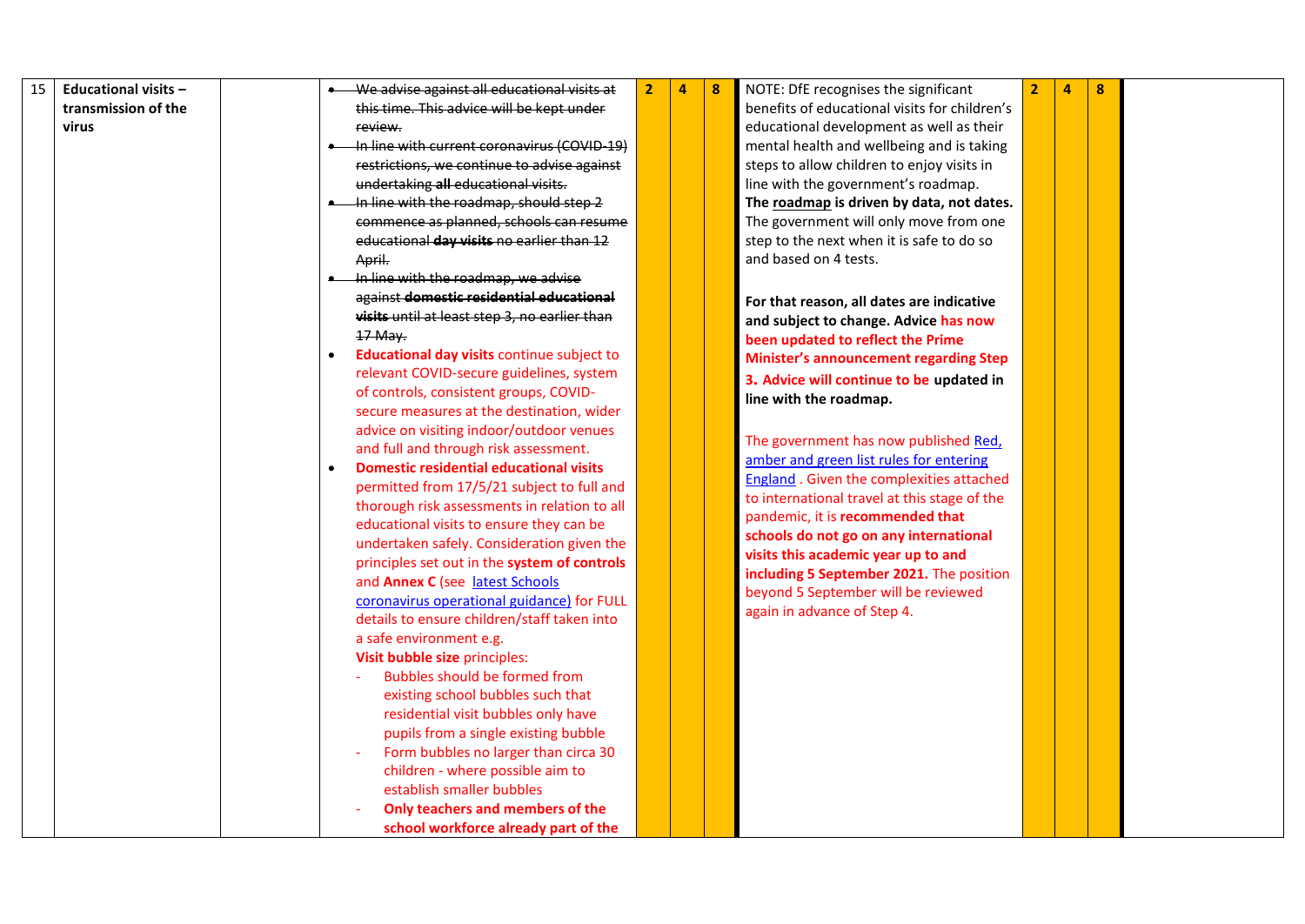|  | established school bubble should<br>accompany pupils on the visit as they<br>are already part of the existing school<br>bubble - they do not count towards<br>the bubble size<br>Parents, carers or volunteers should<br>not accompany the group to maintain<br>the integrity of the bubble.<br>Other detailed considerations include:<br>$\bullet$<br>Risk assessment<br>$\sim$<br>General preparation<br>Accommodation<br><b>Insurance</b><br><b>Travel</b> |  |  |  |
|--|---------------------------------------------------------------------------------------------------------------------------------------------------------------------------------------------------------------------------------------------------------------------------------------------------------------------------------------------------------------------------------------------------------------------------------------------------------------|--|--|--|
|  | The Global Travel Taskforce has been<br>commissioned to set out how to facilitate<br>a return to international travel as soon as<br>possible while managing the risk from<br>imported variants of concern. It is due to<br>report on 12 April 2021. This advice will be<br>updated following the publication of the<br>report.                                                                                                                                |  |  |  |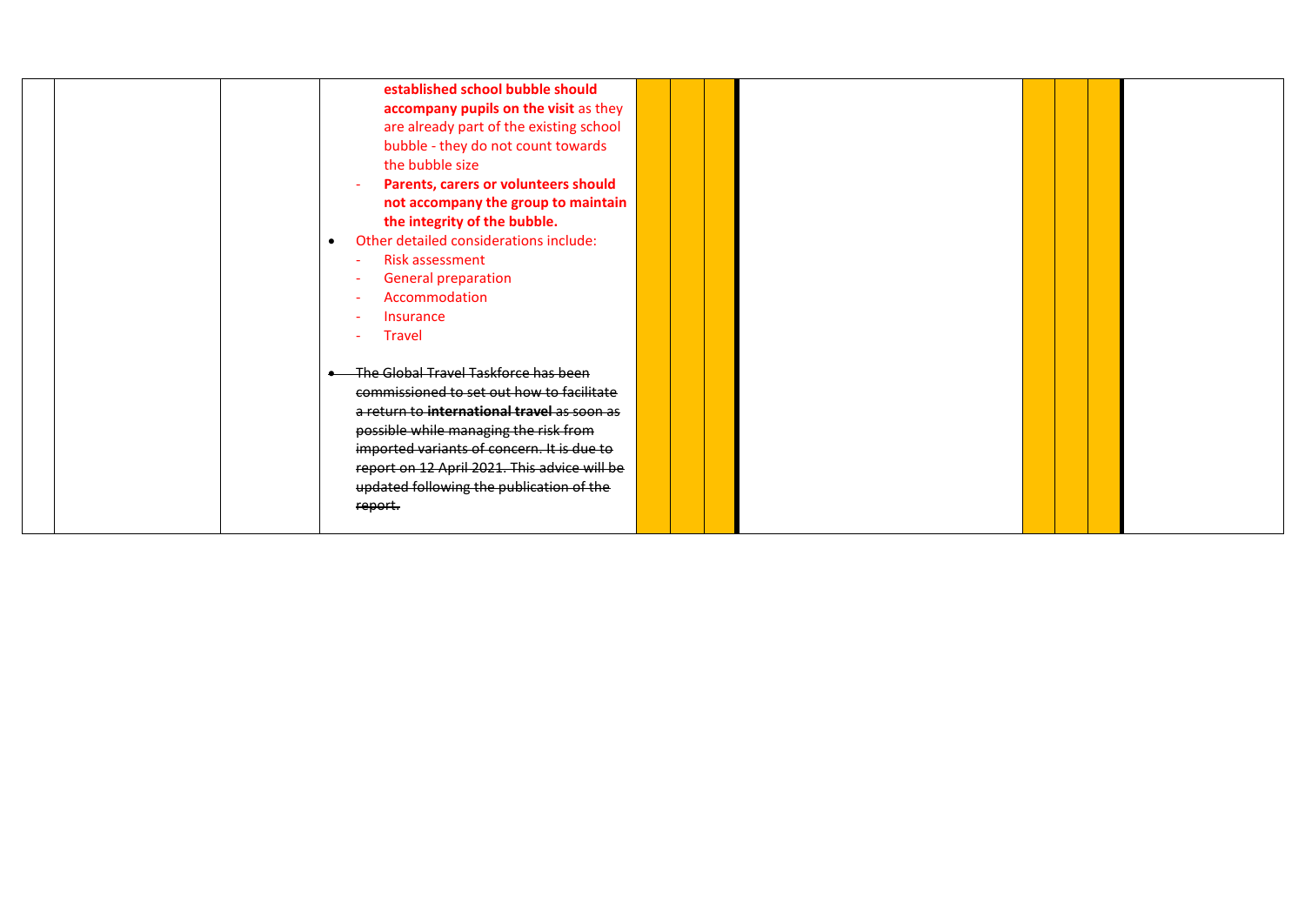| 16 | <b>Sickness at setting</b> | Infection of | $\bullet$ | Record kept of all visitors/attendees to        | 3 | <u>12</u> | DfE note: Schools have received an initial          | $\overline{2}$ | 4 | 8 |  |
|----|----------------------------|--------------|-----------|-------------------------------------------------|---|-----------|-----------------------------------------------------|----------------|---|---|--|
|    |                            | staff and    |           | enable contact tracing.                         |   |           | supply of 10 home testing kits that they            |                |   |   |  |
|    |                            | children     | $\bullet$ | The school must engage with the NHS Test        |   |           | can give directly to parents/carers                 |                |   |   |  |
|    |                            |              |           | and Trace procedure where a member of           |   |           | collecting a child who has developed                |                |   |   |  |
|    |                            |              |           | staff or pupil is symptomatic or has been       |   |           | symptoms at school, or staff who have               |                |   |   |  |
|    |                            |              |           | diagnosed - see also 'How it Works'.            |   |           | developed symptoms at school, where                 |                |   |   |  |
|    |                            |              |           |                                                 |   |           | they think providing one will significantly         |                |   |   |  |
|    |                            |              |           | Rapid testing using Lateral Flow Devices        |   |           |                                                     |                |   |   |  |
|    |                            |              |           | (LFD)s to support the return to face-to-        |   |           | increase the likelihood of them getting             |                |   |   |  |
|    |                            |              |           | face education by helping to identify           |   |           | tested. Re-ordering procedures have been            |                |   |   |  |
|    |                            |              |           | people who are infectious but do not have       |   |           | communicated to schools.                            |                |   |   |  |
|    |                            |              |           | any coronavirus (COVID-19) symptoms -           |   |           |                                                     |                |   |   |  |
|    |                            |              |           | not mandatory but participation strongly        |   |           | <b>BMS</b> avoids use of postal kits if possible as |                |   |   |  |
|    |                            |              |           | encouraged.                                     |   |           | results are return much more quickly from           |                |   |   |  |
|    |                            |              | $\bullet$ | Schools and nurseries should offer testing      |   |           | attending a test centre.                            |                |   |   |  |
|    |                            |              |           | to all teaching and non-teaching staff          |   |           |                                                     |                |   |   |  |
|    |                            |              |           | members, which includes:                        |   |           | If someone tests negative, if they feel well        |                |   |   |  |
|    |                            |              |           | trainee teachers on placement in                |   |           | and no longer have symptoms similar to              |                |   |   |  |
|    |                            |              |           | school                                          |   |           | coronavirus (COVID-19), they and other              |                |   |   |  |
|    |                            |              |           | supply workforce                                |   |           | members of their household can stop self-           |                |   |   |  |
|    |                            |              |           | contractors                                     |   |           | isolating. If they are unwell (e.g. with            |                |   |   |  |
|    |                            |              |           | peripatetic staff                               |   |           | another virus, such as a cold or flu) they          |                |   |   |  |
|    |                            |              |           | clinical practitioners                          |   |           | should avoid contact with other people              |                |   |   |  |
|    |                            |              |           | therapists                                      |   |           | until they are better.                              |                |   |   |  |
|    |                            |              |           | other support staff                             |   |           |                                                     |                |   |   |  |
|    |                            |              |           | caterers                                        |   |           | If a person is isolating because of contact         |                |   |   |  |
|    |                            |              |           | volunteers                                      |   |           | with someone has tested positive then               |                |   |   |  |
|    |                            |              |           | those supporting with wraparound                |   |           | they should continue to isolate for the full        |                |   |   |  |
|    |                            |              |           |                                                 |   |           | 10 days even if they have obtained a                |                |   |   |  |
|    |                            |              |           | childcare to children attending school          |   |           | negative result                                     |                |   |   |  |
|    |                            |              | $\bullet$ | It remains essential that anyone who gets       |   |           |                                                     |                |   |   |  |
|    |                            |              |           | a positive result from an LFD result self-      |   |           | If someone tests positive, they should              |                |   |   |  |
|    |                            |              |           | isolates immediately, as must other             |   |           | follow the 'stay at home: guidance for              |                |   |   |  |
|    |                            |              |           | members of their household, while they          |   |           | households with possible or confirmed               |                |   |   |  |
|    |                            |              |           | get a confirmatory PCR test.                    |   |           | coronavirus (COVID-19) infection' and               |                |   |   |  |
|    |                            |              |           | Where an LFD test is taken first, and a PCR     |   |           | must continue to self-isolate for at least          |                |   |   |  |
|    |                            |              |           | test is then taken within 2 days of the         |   |           | 10 days from the onset of their symptoms            |                |   |   |  |
|    |                            |              |           | positive lateral flow test, and is negative, it |   |           | and then return to school only if they do           |                |   |   |  |
|    |                            |              |           | overrides the LFD test and the person can       |   |           | not have symptoms other than cough or               |                |   |   |  |
|    |                            |              |           | return to school.                               |   |           | loss of sense of smell/taste. Other                 |                |   |   |  |
|    |                            |              |           |                                                 |   |           | members of their household, support                 |                |   |   |  |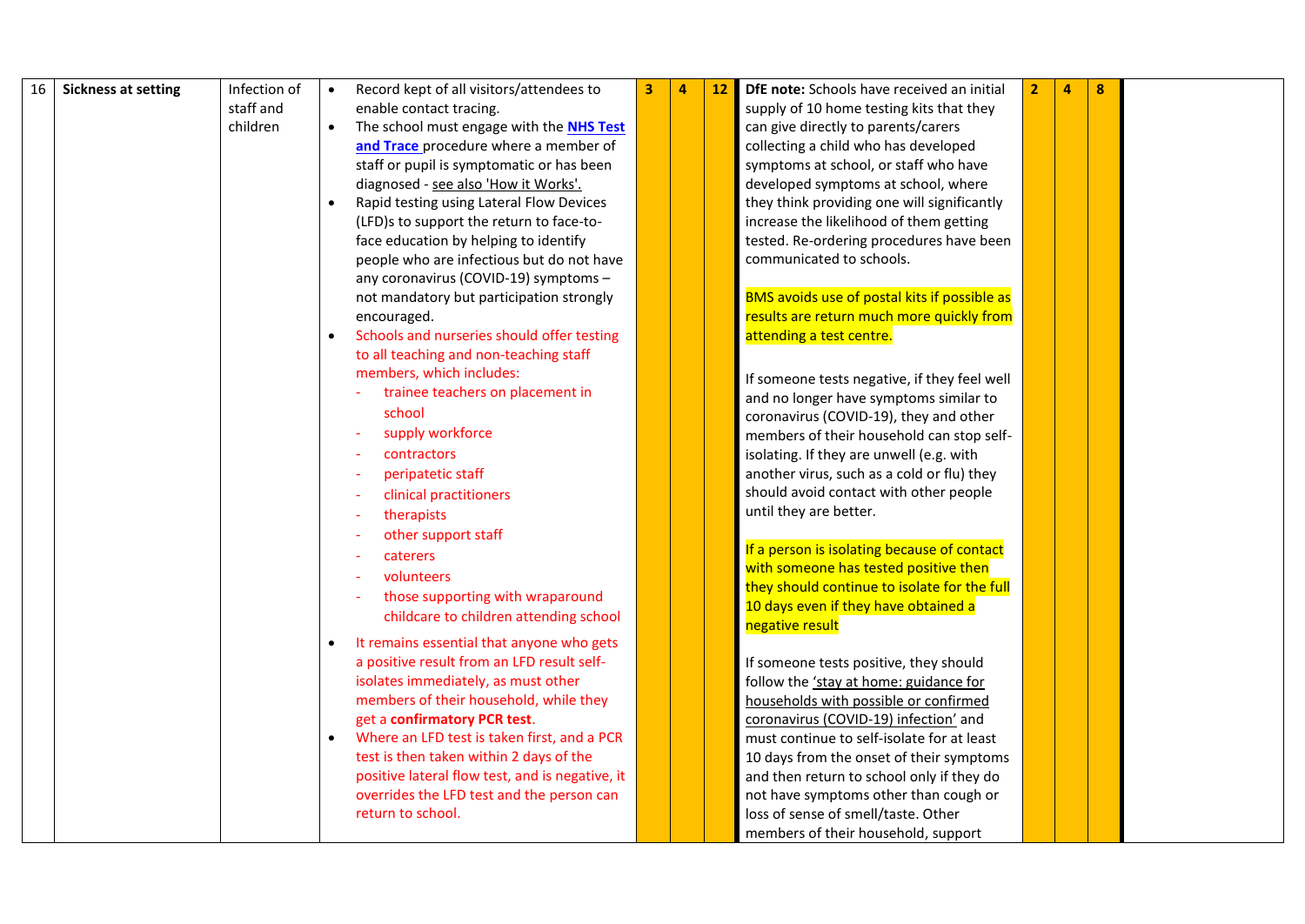| Staff in primary schools will continue to    | bubble or childcare bubble should             |  |
|----------------------------------------------|-----------------------------------------------|--|
| test (voluntary, but strongly encouraged)    | continue self-isolating for the full 10 days. |  |
| with LFDs twice a week at home, as per       |                                               |  |
| existing guidance on testing for staff in    | Refer: PHE South East Educational             |  |
| primary schools and nurseries. Primary age   | <b>Settings Working Group</b>                 |  |
| pupils will not be tested with LFDs.         | <b>COVID-19 Resource Pack for Educational</b> |  |
| Secondary schools and colleges - Move to     |                                               |  |
| (voluntary, but strongly encouraged) home    | Settings provides useful information and      |  |
| testing model for staff (and pupils) after   | guidance and PHE South East Health            |  |
| pupils have been offered 3 tests on site, 3- | <b>Protection Team: Managing Suspected</b>    |  |
| 5 days apart. Pupils can return to F2F       | and Confirmed COVID-19 cases in               |  |
| education after first negative test -        | <b>Childcare and Educational Settings</b>     |  |
|                                              | <b>FLOWCHART</b>                              |  |
| although voluntary. Non-tested pupils can    | Scroll down. to the Public Health England     |  |
| attend as normal (subject to usual COVID     | section on BEEM                               |  |
| control measures). Staff & pupils supplied   |                                               |  |
| with LFD test kits for twice weekly self-    | Given how much is not known                   |  |
| swabbing tests at home.                      | about the details of Delta Variant            |  |
| Specialist settings - see additional         | we will continue to respond to all            |  |
| operational guidance and Rapid               | unexplained symptoms as                       |  |
| asymptomatic testing in specialist settings. | concerning and will instruct                  |  |
| Settings encouraged to test staff on a       | members of the school                         |  |
| twice-weekly basis, with tests 3-4 days      | community to take PCR tests for               |  |
| apart. Offer one-off testing to returning    | confirmation of their status.                 |  |
| secondary age pupils or those 19-25 with     |                                               |  |
| EHCPs. Recognised that self-swabbing may     | <b>Staff and student families are</b>         |  |
| cause significant concerns for some          |                                               |  |
| children and young people with SEND.         | regularly reminded of the                     |  |
| Testing is voluntary and no child or young   | expectations to operate with                  |  |
| person will be tested unless informed        | caution and altruism.                         |  |
| consent has been given by the appropriate    |                                               |  |
| person.                                      |                                               |  |
| Communicate to staff, parents/carers they    |                                               |  |
| need to be ready and willing book a test,    |                                               |  |
|                                              |                                               |  |
| self-isolate and inform school of the result |                                               |  |
| of NHS Test & Trace.                         |                                               |  |
| Children instructed to let staff know        |                                               |  |
| immediately if they start feeling unwell     |                                               |  |
| (hot, new continuous cough, loss/change      |                                               |  |
| of smell/taste).                             | SLT prioritise promptly a                     |  |
|                                              | thorough checking, tracking and               |  |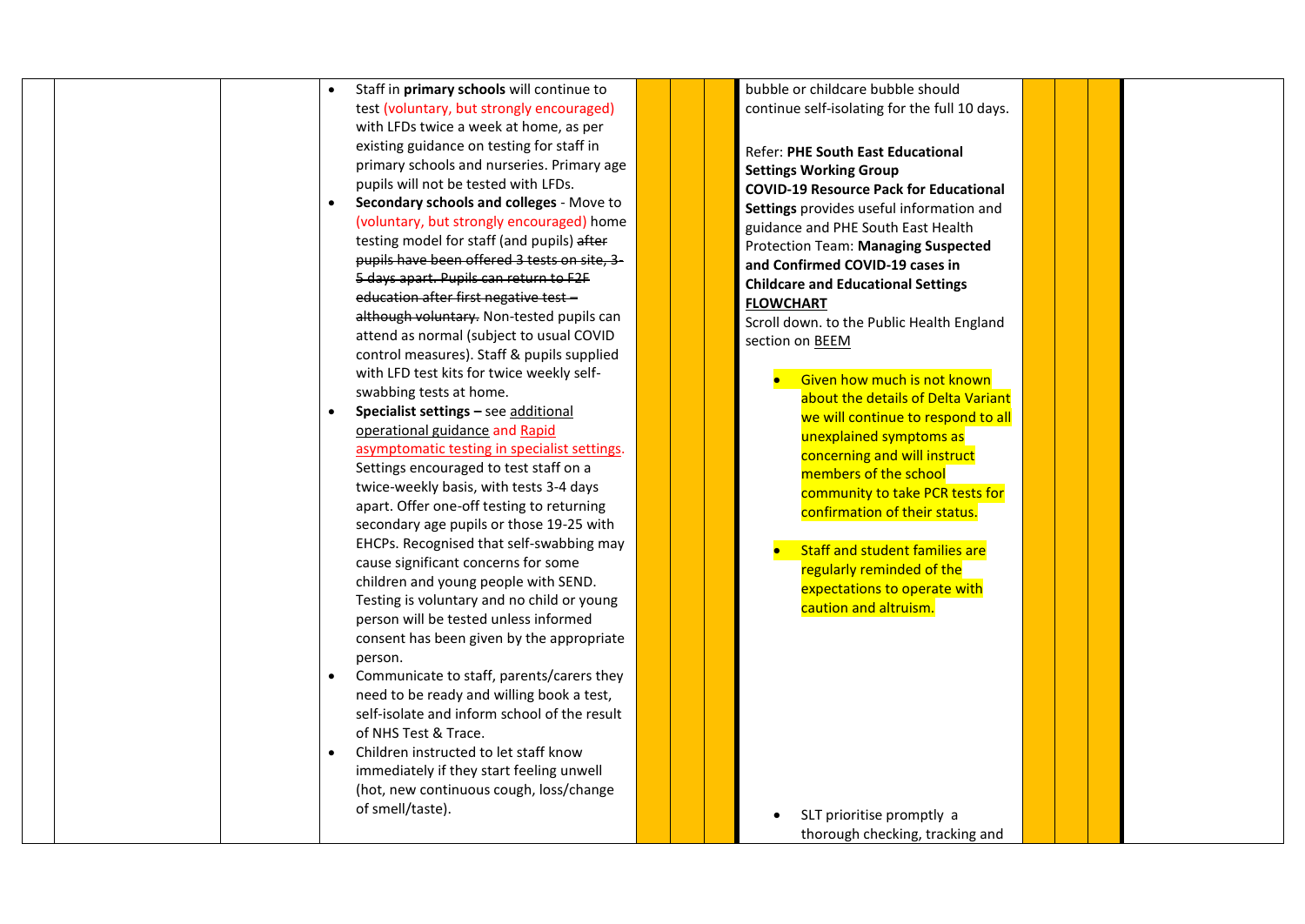| Staff aware of and vigilant to symptoms of<br>$\bullet$ | tracing process in response to    |  |
|---------------------------------------------------------|-----------------------------------|--|
| coronavirus.                                            | reports of positive status or the |  |
| Procedure in place to be followed if staff<br>$\bullet$ | probability of such.              |  |
| or children become unwell on site with a                |                                   |  |
| new, continuous cough, high temperature                 |                                   |  |
| or loss / change of smell or taste, including:          |                                   |  |
| who will liaise with the DfE Helpline 0800              |                                   |  |
| 046 8687 and selecting option 1 for advice              |                                   |  |
| on the action to take in response to a                  |                                   |  |
| positive case) or local Health Protection               |                                   |  |
| Team and provide any necessary                          |                                   |  |
| information or support to allow them to                 |                                   |  |
| conduct their rapid risk assessment to                  |                                   |  |
| confirm who has been in contact with the                |                                   |  |
| person.                                                 |                                   |  |
| Process for sending home any people<br>$\bullet$        |                                   |  |
| identified by the DfE Helpline or Health                |                                   |  |
| Protection Team and informing them of                   |                                   |  |
|                                                         |                                   |  |
| the need to self-isolate for 10 days                    |                                   |  |
| How staff/ parents/ guardians will be                   |                                   |  |
| informed following the DfE Helpline or                  |                                   |  |
| Health Protection Team advice/templates                 |                                   |  |
| Protecting personal data - not sharing the              |                                   |  |
| names or details of people with                         |                                   |  |
| coronavirus (COVID-19) unless essential to              |                                   |  |
| protect others.                                         |                                   |  |
| Symptomatic staff will be sent home to<br>$\bullet$     |                                   |  |
| self-isolate and must arrange a test via                |                                   |  |
| <b>NHS Test and Trace</b> and school informed           |                                   |  |
| of the result.                                          |                                   |  |
| Symptomatic child moved to a medical<br>$\bullet$       |                                   |  |
| isolation room where possible away from                 |                                   |  |
|                                                         |                                   |  |
| others, door to be closed and window                    |                                   |  |
| opened for ventilation. Whilst awaiting                 |                                   |  |
| collection, the child supervised by one                 |                                   |  |
| member of staff. Parent/carer must                      |                                   |  |
| arrange a test for child via NHS Test and               |                                   |  |
| Trace and school informed of the result.                |                                   |  |
|                                                         |                                   |  |
|                                                         |                                   |  |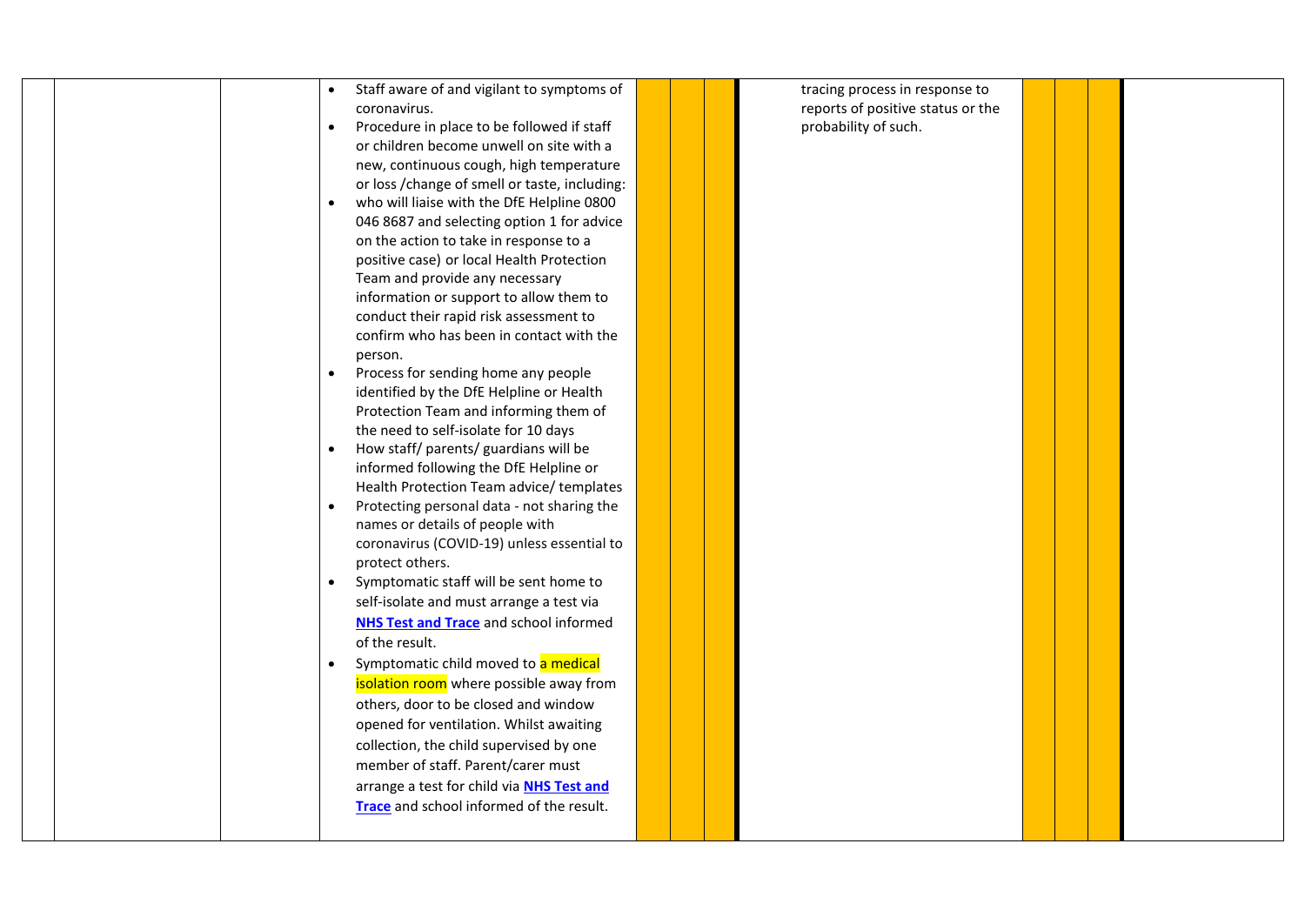|  | If it is not possible to isolate child, move<br>$\bullet$     |  |  |  |  |
|--|---------------------------------------------------------------|--|--|--|--|
|  | them to an area, which is at least 2 metres                   |  |  |  |  |
|  | from others.                                                  |  |  |  |  |
|  | The child should use a separate toilet and<br>$\bullet$       |  |  |  |  |
|  | this should then be thoroughly cleaned                        |  |  |  |  |
|  | before being used by anyone else (in line                     |  |  |  |  |
|  | with guidelines). Cleaning in non-                            |  |  |  |  |
|  | healthcare settings/sealed for 72 hours,                      |  |  |  |  |
|  | then cleaned.                                                 |  |  |  |  |
|  | A small <b>PPE</b> supply is available for staff<br>$\bullet$ |  |  |  |  |
|  | supervising children presenting with                          |  |  |  |  |
|  | symptoms before collection where 2m                           |  |  |  |  |
|  | distance cannot be achieved. A facemask                       |  |  |  |  |
|  | should be worn by the supervising adult if                    |  |  |  |  |
|  | a distance of 2 metres cannot be                              |  |  |  |  |
|  | maintained. If contact with the child is                      |  |  |  |  |
|  | necessary, then gloves, an apron and a                        |  |  |  |  |
|  | facemask should be worn by the                                |  |  |  |  |
|  | supervising adult. If a dynamic risk                          |  |  |  |  |
|  | assessment by the first aider determines                      |  |  |  |  |
|  | there is a risk of splashing to the eyes, for                 |  |  |  |  |
|  | example from coughing, spitting, or                           |  |  |  |  |
|  | vomiting, then eye protection should also                     |  |  |  |  |
|  | be worn.                                                      |  |  |  |  |
|  | The member of staff supervising the child<br>$\bullet$        |  |  |  |  |
|  | being isolated must wash their hands                          |  |  |  |  |
|  | thoroughly for 20 seconds with soap and                       |  |  |  |  |
|  | running water or use hand sanitiser after                     |  |  |  |  |
|  | the child is collected.                                       |  |  |  |  |
|  | A symptomatic member of staff or child<br>$\bullet$           |  |  |  |  |
|  | should take the shortest route out of the                     |  |  |  |  |
|  | building.                                                     |  |  |  |  |
|  | Clean the area around the person with<br>$\bullet$            |  |  |  |  |
|  | symptoms with normal household                                |  |  |  |  |
|  | disinfectant.                                                 |  |  |  |  |
|  | Where a child/children/staff member/s<br>$\bullet$            |  |  |  |  |
|  | tests positive, the rest of their group may                   |  |  |  |  |
|  | be sent home and advised to self-isolate                      |  |  |  |  |
|  | for 10 days (as guided by DfE helpline).                      |  |  |  |  |
|  |                                                               |  |  |  |  |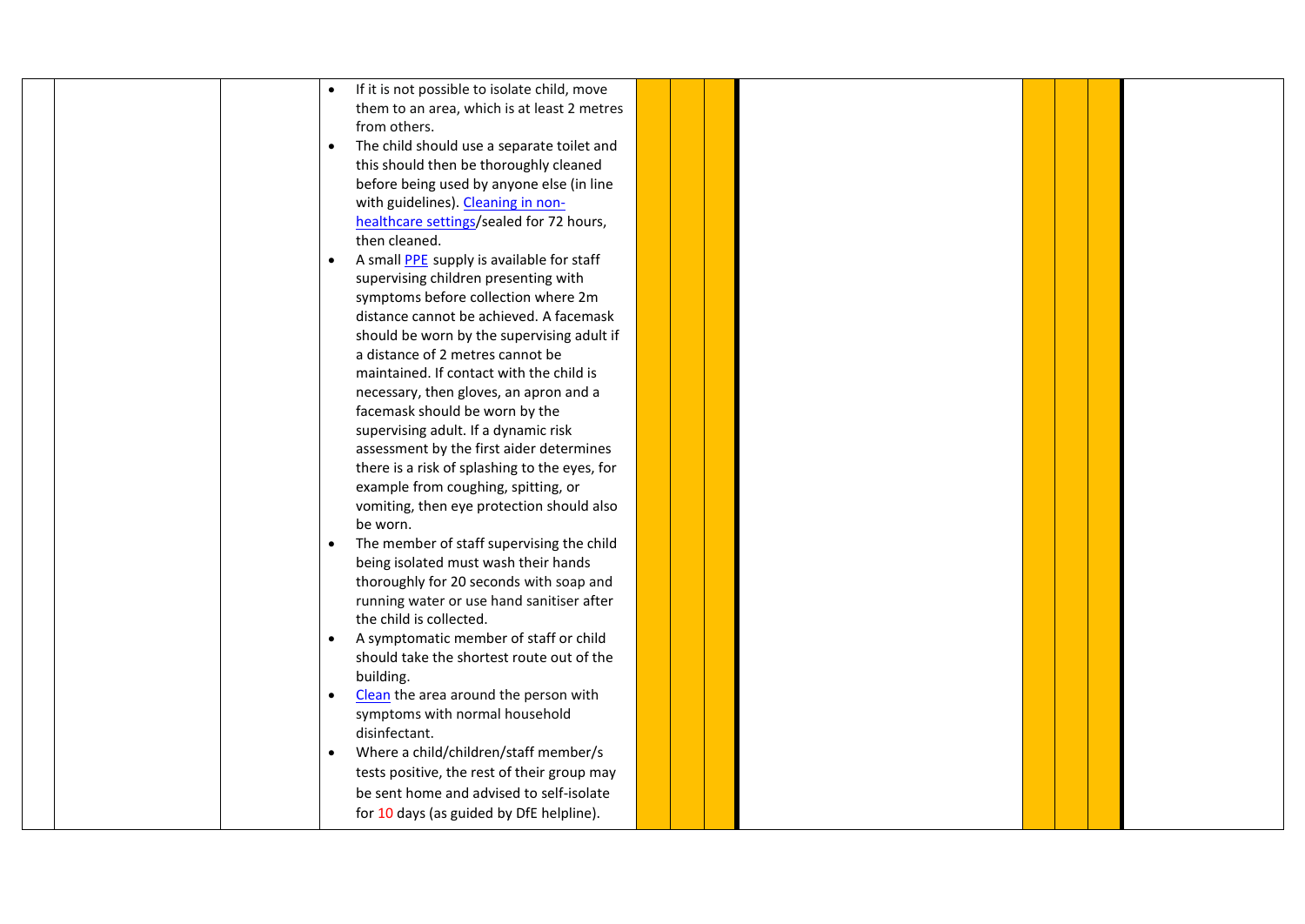| Referral to DfE helpline where required<br>on 0800 046 8687 - selecting the option<br>for reporting a positive case. (Lines open<br>Monday to Friday from 8am to 6pm, and<br>10am to 6pm on Saturdays and Sundays)<br>Positive/diagnosed staff cases reported to<br>H&S team on COVID-HS2 form and<br>investigated as per current procedures | Note: We do not require an HS2 form for<br>positive staff cases where the school are<br>confident that the member of staff did<br>not contract this at work - e.g. they have<br>been homeworking. |
|----------------------------------------------------------------------------------------------------------------------------------------------------------------------------------------------------------------------------------------------------------------------------------------------------------------------------------------------|---------------------------------------------------------------------------------------------------------------------------------------------------------------------------------------------------|
|----------------------------------------------------------------------------------------------------------------------------------------------------------------------------------------------------------------------------------------------------------------------------------------------------------------------------------------------|---------------------------------------------------------------------------------------------------------------------------------------------------------------------------------------------------|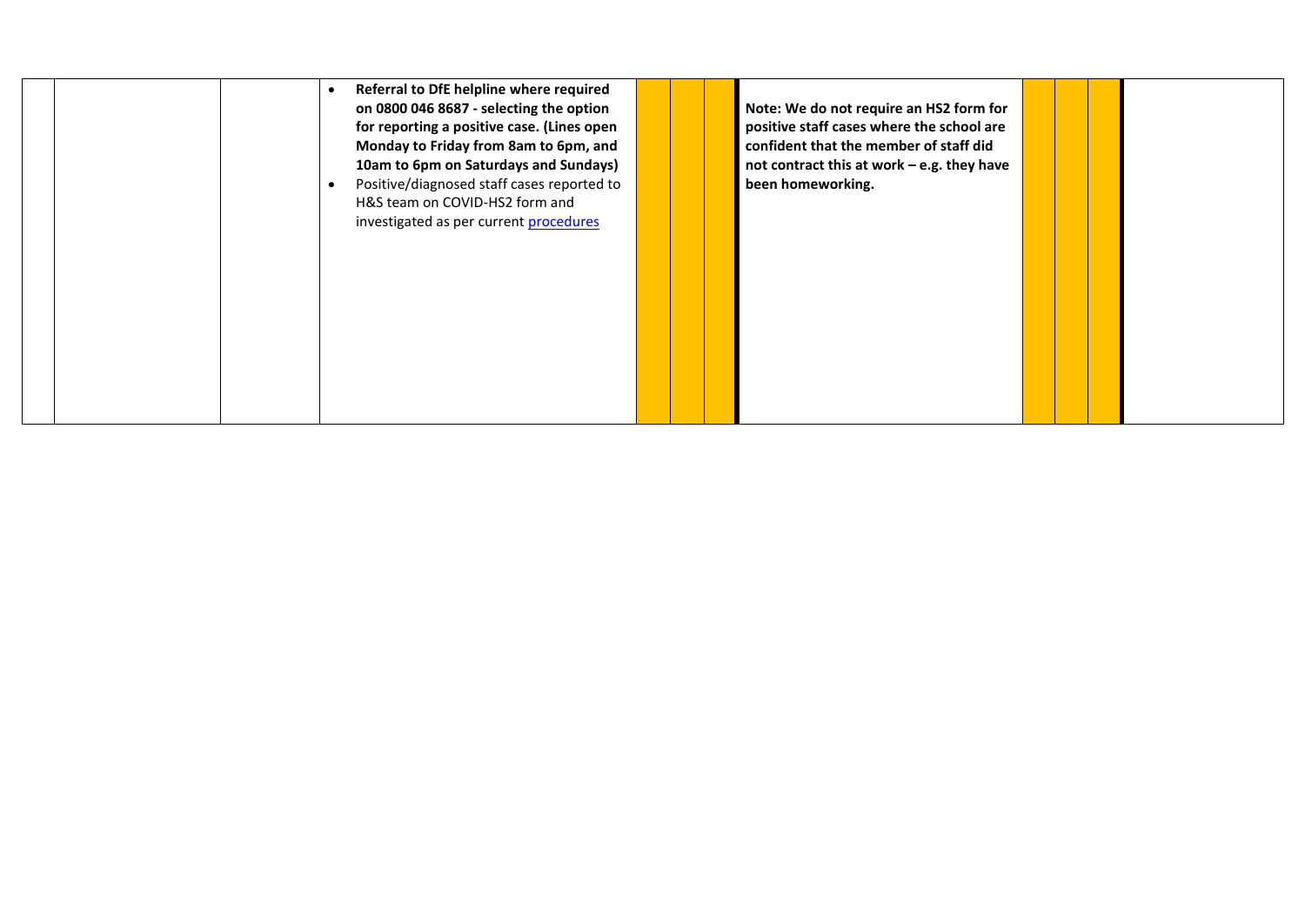| 17 | <b>Staff Wellbeing -</b> | All Staff     | $\bullet$ | Staff have access to BHCC wellbeing pages    | $\overline{\mathbf{2}}$ | 6 | Staff briefing (subject to distancing  | $\overline{\mathbf{2}}$ | $\overline{2}$ | $\overline{4}$ |  |
|----|--------------------------|---------------|-----------|----------------------------------------------|-------------------------|---|----------------------------------------|-------------------------|----------------|----------------|--|
|    |                          | including SLT |           | and school wellbeing plan.                   |                         |   | guidelines/electronic communication)   |                         |                |                |  |
|    | Staff are worried and    |               | $\bullet$ | Governing boards and school leaders          |                         |   | and explanation of current             |                         |                |                |  |
|    | feel stressed because    |               |           | should have regard to staff (including the   |                         |   | controls/opportunity to raise          |                         |                |                |  |
|    | of the national          |               |           | Headteacher) work-life balance and           |                         |   | concerns/implement additional          |                         |                |                |  |
|    | situation and fear of    |               |           | wellbeing. Schools should ensure they        |                         |   | measures.                              |                         |                |                |  |
|    | the risk of infection    |               |           | have explained to all staff the measures     |                         |   | Take time to identify staff personal   |                         |                |                |  |
|    |                          |               |           | they are proposing putting in place and      |                         |   | experiences during pandemic to         |                         |                |                |  |
|    |                          |               |           | involve all staff in that process.           |                         |   | identify individual worries or         |                         |                |                |  |
|    |                          |               |           | Headteacher wellbeing considered and         |                         |   | concerns. Think together about what    |                         |                |                |  |
|    |                          |               |           | monitored by the Governing Body and          |                         |   | challenges might be ahead and what     |                         |                |                |  |
|    |                          |               |           | support provided [ADD DETAIL OF              |                         |   | support individuals might need.        |                         |                |                |  |
|    |                          |               |           | <b>SUPPORT]</b>                              |                         |   | Increase frequency of supervision for  |                         |                |                |  |
|    |                          |               | $\bullet$ | Please refer to pages 9/10 (above)           |                         |   | vulnerable staff. Seek support or      |                         |                |                |  |
|    |                          |               |           | 'Transmission of virus continued' for the    |                         |   | guidance for overwhelmed staff.        |                         |                |                |  |
|    |                          |               |           | latest shielding/vulnerability advice and    |                         |   | Regular emailed staff briefings ensure |                         |                |                |  |
|    |                          |               |           | completion of the COVID-19 Individual Risk   |                         |   | all staff are informed of plans and    |                         |                |                |  |
|    |                          |               |           | Assessment used to assess the potential      |                         |   | explanation of current                 |                         |                |                |  |
|    |                          |               |           | risks to a vulnerable person to return       |                         |   | contros/opportunityto raised           |                         |                |                |  |
|    |                          |               |           | safely.                                      |                         |   | concerns/implement additional          |                         |                |                |  |
|    |                          |               |           | Open-door policy for staff to raise any      |                         |   | measures.                              |                         |                |                |  |
|    |                          |               |           | wellbeing concerns - including becoming      |                         |   | Individual Risk Assessments were       |                         |                |                |  |
|    |                          |               |           | overwhelmed - and regular SLT check-ins.     |                         |   | carried out by all staff prior to full |                         |                |                |  |
|    |                          |               |           | Staff briefing regarding new arrangements    |                         |   | reopening of school                    |                         |                |                |  |
|    |                          |               |           | and expectations - including those for staff |                         |   | Counselling service information        |                         |                |                |  |
|    |                          |               |           | working at home.                             |                         |   | shared regularly with staff.           |                         |                |                |  |
|    |                          |               |           | Agreed methods of communication $-$ e.g.     |                         |   | Line management structure              |                         |                |                |  |
|    |                          |               |           | email, Ping, WhatApp groups, website,        |                         |   | maintained to ensure cascade of care.  |                         |                |                |  |
|    |                          |               |           | staff contact numbers, text alerts, line     |                         |   | Mental Health training to be           |                         |                |                |  |
|    |                          |               |           | manager contact and support etc.             |                         |   | considered.                            |                         |                |                |  |
|    |                          |               |           | DSE guidance on BEEM and BHCC website.       |                         |   | LA Wellbeing information and           |                         |                |                |  |
|    |                          |               |           | Regular breaks to be programmed in for all   |                         |   | support aimed at Headteachers has      |                         |                |                |  |
|    |                          |               |           | staff.                                       |                         |   | been shared with all SLT.              |                         |                |                |  |
|    |                          |               |           | Use of staff rooms should be minimised,      |                         |   | The linemanager structure includes     |                         |                |                |  |
|    |                          |               |           | although staff must still have a break of a  |                         |   | regular wellbeing check ups and the    |                         |                |                |  |
|    |                          |               |           | reasonable length during the day.            |                         |   | structure covers the whole staff       |                         |                |                |  |
|    |                          |               |           |                                              |                         |   | group.                                 |                         |                |                |  |
|    |                          |               |           |                                              |                         |   | Usual return to work support in place  |                         |                |                |  |
|    |                          |               |           |                                              |                         |   | for anyone returning from individual   |                         |                |                |  |
|    |                          |               |           |                                              |                         |   | absence.                               |                         |                |                |  |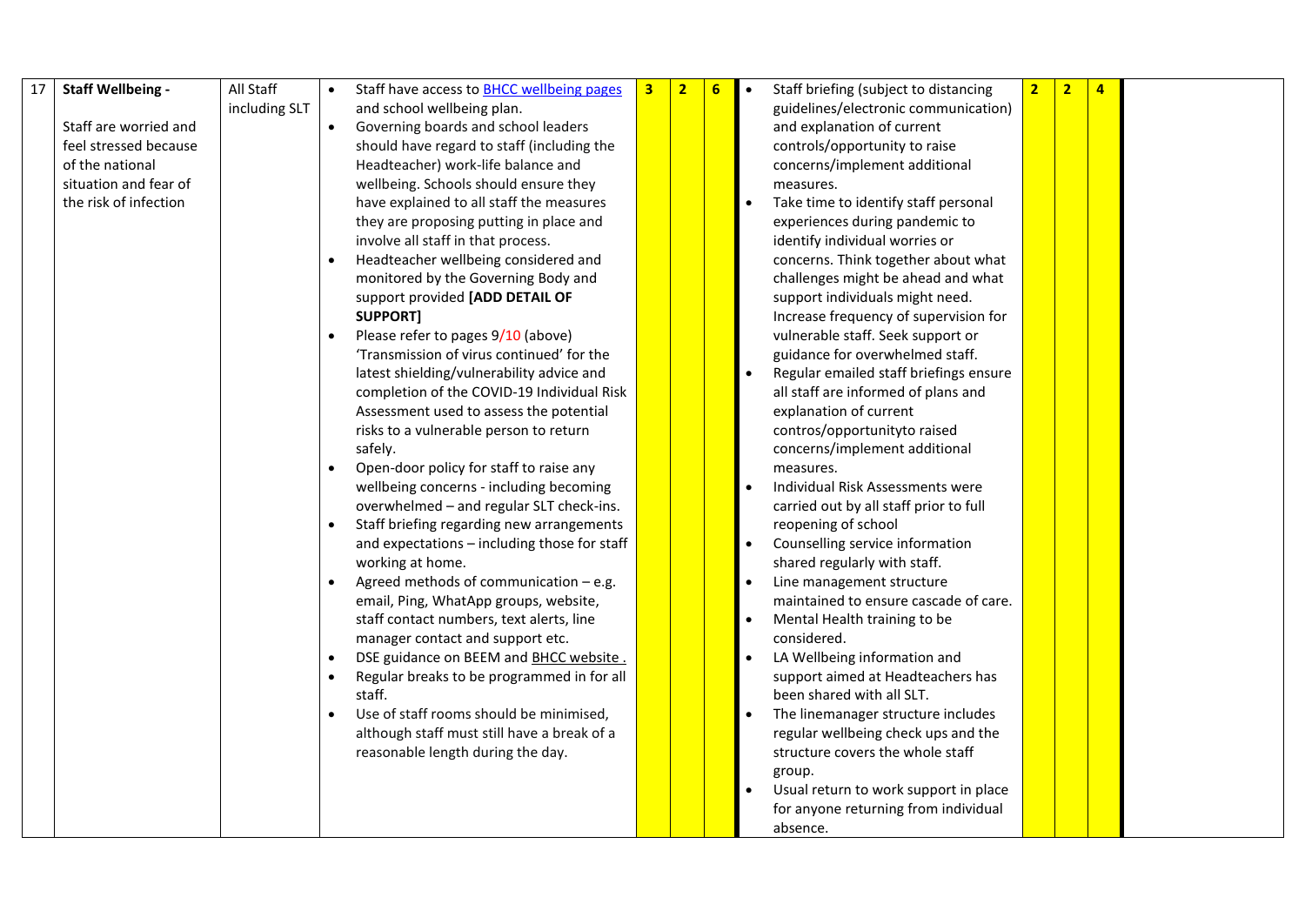|  |  | New staff introduced to school           |  |  |
|--|--|------------------------------------------|--|--|
|  |  | systems earlier than usual.              |  |  |
|  |  | Existing HR procedures continue as a     |  |  |
|  |  | default.                                 |  |  |
|  |  | It is recognised that there is likely to |  |  |
|  |  | be a significant emotional/mental        |  |  |
|  |  | response to any experience of Covid      |  |  |
|  |  | 19 in addition to the physical impact.   |  |  |
|  |  | Members of our community are             |  |  |
|  |  | encouraged to watch out for each         |  |  |
|  |  | other.                                   |  |  |
|  |  |                                          |  |  |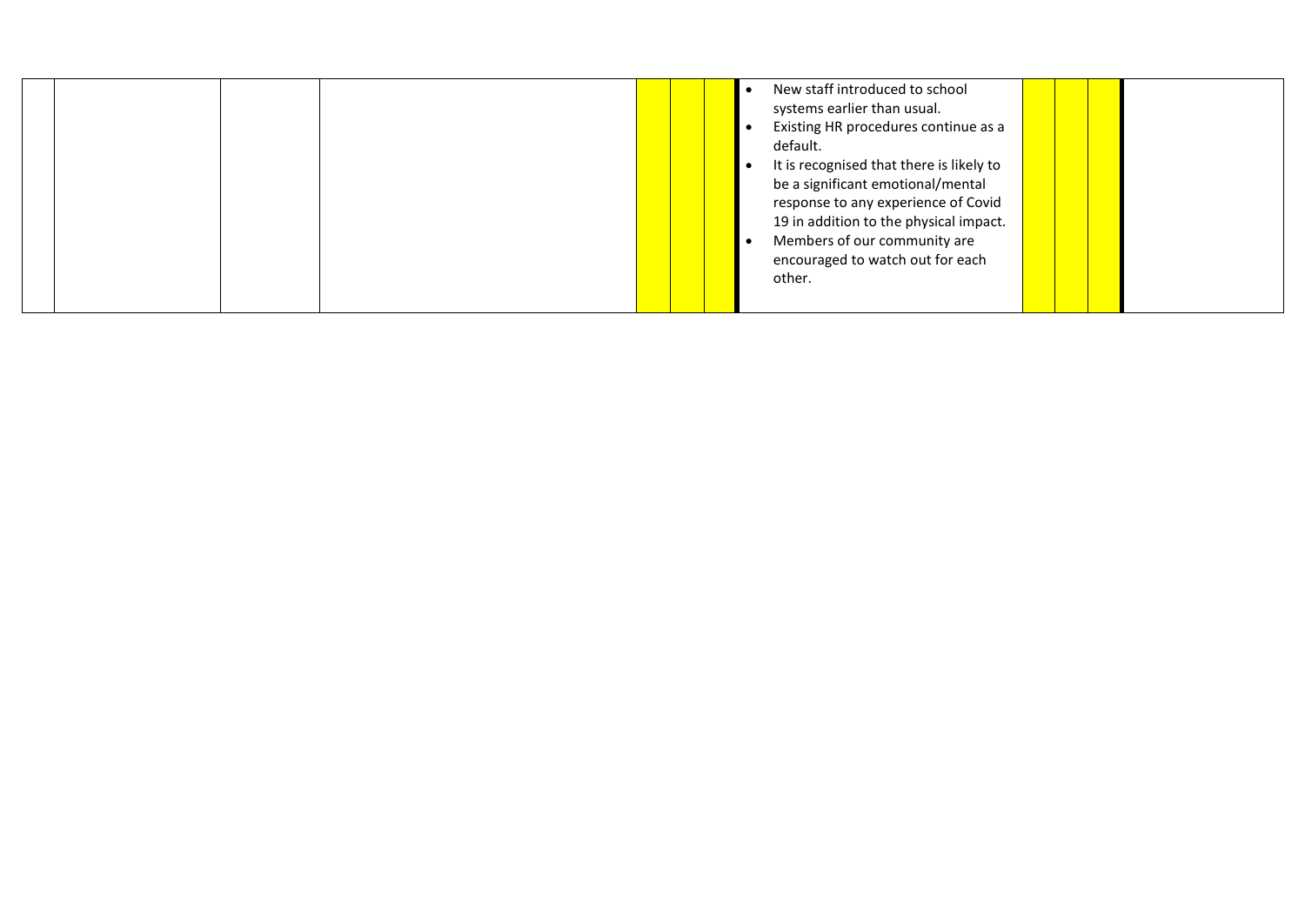| <b>Staff Wellbeing</b> | All staff     |           | SLT to monitor who is ill and make contact |  |  |  |  |
|------------------------|---------------|-----------|--------------------------------------------|--|--|--|--|
| Continued              | including SLT |           | - esp. with those that live alone.         |  |  |  |  |
|                        |               | $\bullet$ | SLT to follow guidance re PPE from         |  |  |  |  |
|                        |               |           | LA/DfE/PHE etc. to ensure staff have       |  |  |  |  |
|                        |               |           | appropriate types and supply of PPE        |  |  |  |  |
|                        |               | $\bullet$ | The use of face coverings/masks in line    |  |  |  |  |
|                        |               |           | with guidance and should be considered     |  |  |  |  |
|                        |               |           | where staff have additional/particular     |  |  |  |  |
|                        |               |           | concerns and used/provided where task      |  |  |  |  |
|                        |               |           | RAs dictate.                               |  |  |  |  |
|                        |               | $\bullet$ | Cleaning/premises staff provided with PPE  |  |  |  |  |
|                        |               |           | including disposable gloves, aprons and    |  |  |  |  |
|                        |               |           | face mask                                  |  |  |  |  |
|                        |               | $\bullet$ | Regular staff meetings - remotely if       |  |  |  |  |
|                        |               |           | possible or outside (weather permitting)   |  |  |  |  |
|                        |               | $\bullet$ | CPD and training accessed via eLearning    |  |  |  |  |
|                        |               |           | when possible                              |  |  |  |  |
|                        |               | $\bullet$ | Bereavement support and guidance           |  |  |  |  |
|                        |               |           | available STATE LOCAL SUPPORT              |  |  |  |  |
|                        |               |           | <b>AVAILABLE</b>                           |  |  |  |  |
|                        |               | $\bullet$ | DfE additional support for both pupil and  |  |  |  |  |
|                        |               |           | staff wellbeing in the current situation & |  |  |  |  |
|                        |               |           | information about the extra mental health  |  |  |  |  |
|                        |               |           | support for pupils and teachers available. |  |  |  |  |
|                        |               | $\bullet$ | The Education Support Partnership          |  |  |  |  |
|                        |               |           | provides a free helpline for school staff  |  |  |  |  |
|                        |               |           | and targeted support for mental health     |  |  |  |  |
|                        |               |           | and wellbeing.                             |  |  |  |  |
|                        |               |           |                                            |  |  |  |  |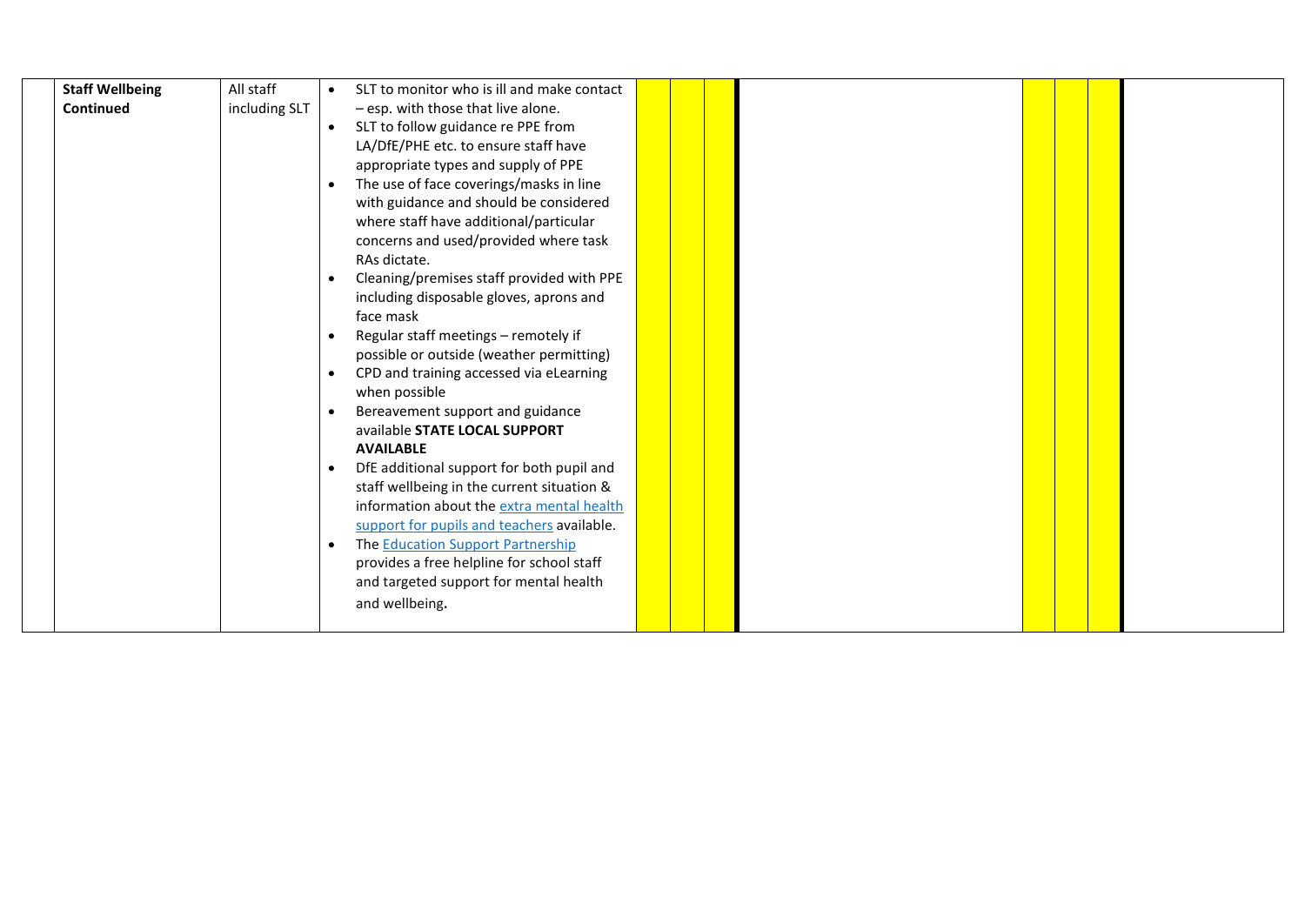| 18 | <b>Children's wellbeing</b> | Children | $\bullet$ | Find out or provide opportunity for each    | 3 | 3 | 9 |                                 | 3 <sup>1</sup> | 6 |  |
|----|-----------------------------|----------|-----------|---------------------------------------------|---|---|---|---------------------------------|----------------|---|--|
|    |                             |          |           | child to share their experience of lockdown |   |   |   | Online assemblies are presented |                |   |  |
|    | Children anxious about      |          |           | including positives, negatives, any         |   |   |   | across the school at the same   |                |   |  |
|    | returning or impact of      |          |           | experiences of separation and loss, anxiety |   |   |   | time to encourage a sense of    |                |   |  |
|    | lockdown/ongoing            |          |           | about returning, confusion, bereavement.    |   |   |   |                                 |                |   |  |
|    | Covid-19 anxieties          |          |           | Update information on SEND, health and      |   |   |   | sharing the same experiences.   |                |   |  |
|    |                             |          |           | learning, with high priority given to       |   |   |   | Pastoral teams continue to be   |                |   |  |
|    |                             |          |           | wellbeing.                                  |   |   |   | proactive in offering emotional |                |   |  |
|    |                             |          |           | Use familiar settings wherever possible for |   |   |   | support and signposting to      |                |   |  |
|    |                             |          |           | a class' return to school.                  |   |   |   | students and their families.    |                |   |  |
|    |                             |          | $\bullet$ | Staff to be mindful that young children     |   |   |   |                                 |                |   |  |
|    |                             |          |           | may find it difficult to adjust to changes  |   |   |   |                                 |                |   |  |
|    |                             |          |           | and avoiding physical contact with others.  |   |   |   |                                 |                |   |  |
|    |                             |          |           | Children to be put in small/same groups     |   |   |   |                                 |                |   |  |
|    |                             |          |           | and staff to monitor the                    |   |   |   |                                 |                |   |  |
|    |                             |          |           | emotional/welfare of children.              |   |   |   |                                 |                |   |  |
|    |                             |          | $\bullet$ | BHISS to be contacted to offer support for  |   |   |   |                                 |                |   |  |
|    |                             |          |           | those children who have experienced         |   |   |   |                                 |                |   |  |
|    |                             |          |           | trauma, anxiety and finding returning to    |   |   |   |                                 |                |   |  |
|    |                             |          |           | school difficult                            |   |   |   |                                 |                |   |  |
|    |                             |          | $\bullet$ | Other specialist support available through  |   |   |   |                                 |                |   |  |
|    |                             |          |           | the local authority - STATE THOSE USED      |   |   |   |                                 |                |   |  |
|    |                             |          | $\bullet$ | Stagger children's start/finish times.      |   |   |   |                                 |                |   |  |
|    |                             |          | $\bullet$ | Encourage updates from home, via phone      |   |   |   |                                 |                |   |  |
|    |                             |          |           | and current online systems                  |   |   |   |                                 |                |   |  |
|    |                             |          | $\bullet$ | Follow guidance on supporting children's    |   |   |   |                                 |                |   |  |
|    |                             |          |           | mental health and wellbeing during the      |   |   |   |                                 |                |   |  |
|    |                             |          |           | coronavirus pandemic.                       |   |   |   |                                 |                |   |  |
|    |                             |          |           | Bereavement support and guidance            |   |   |   |                                 |                |   |  |
|    |                             |          |           | available as per school Bereavement         |   |   |   |                                 |                |   |  |
|    |                             |          |           | policy and specific training is being       |   |   |   |                                 |                |   |  |
|    |                             |          |           | provided to staff.                          |   |   |   |                                 |                |   |  |
|    |                             |          |           | Pupil wellbeing and support detailed on     |   |   |   |                                 |                |   |  |
|    |                             |          |           | P61-in main guidance                        |   |   |   |                                 |                |   |  |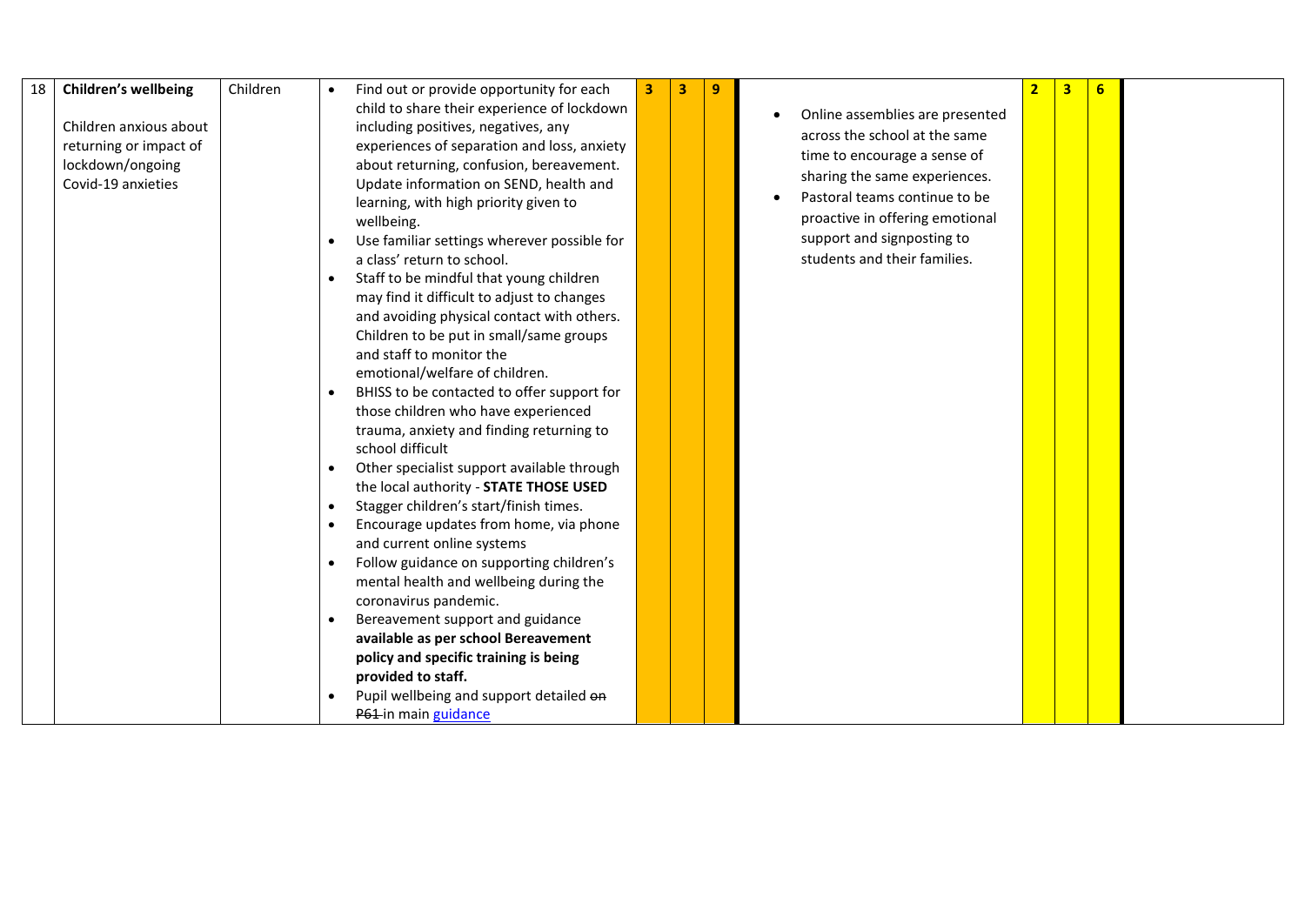| 19 | Any staff - home<br>working and use of<br>display screen<br>equipment (DSE)<br>DSE related ill-health<br>or injury and<br>Isolation | Staff                                   | $\bullet$<br>$\bullet$<br>$\bullet$<br>$\bullet$<br>$\bullet$<br>$\bullet$ | Staff made aware of the corporate<br>guidance for 'working well at home' and<br>how to access this<br>DSE guidance on BEEM and BHCC website<br>Staff asked to complete/update DSE<br>assessments for working at home<br>Staff provided with DSE equipment if<br>needed, e.g. separate mouse, keyboard,<br>stand for laptop or chair.<br>Management to make regular contact with<br>homeworkers to check if any issues and on<br>their wellbeing<br>Regular breaks to be programmed in for all<br>staff and staff working from home to<br>ensure regular breaks are taken |                         | $\overline{2}$ | $\overline{2}$ |                                                                                                                                                                                                                                                                                                                                                                                                                   |                | $\overline{2}$ | $\overline{2}$ |  |
|----|-------------------------------------------------------------------------------------------------------------------------------------|-----------------------------------------|----------------------------------------------------------------------------|--------------------------------------------------------------------------------------------------------------------------------------------------------------------------------------------------------------------------------------------------------------------------------------------------------------------------------------------------------------------------------------------------------------------------------------------------------------------------------------------------------------------------------------------------------------------------|-------------------------|----------------|----------------|-------------------------------------------------------------------------------------------------------------------------------------------------------------------------------------------------------------------------------------------------------------------------------------------------------------------------------------------------------------------------------------------------------------------|----------------|----------------|----------------|--|
| 20 | Nappy/pad changing,<br>intimate care and<br>clinical and offensive<br>waste removal                                                 | Staff may be<br>exposed to<br>the virus | $\bullet$<br>$\bullet$<br>$\bullet$                                        | Children whose routine care already<br>involves the use of PPE due to their<br>toileting and/or intimate care needs<br>should continue to receive their care in the<br>same way and staff provided with the<br>same levels of PPE<br>Schools current toileting/intimate care<br>procedures are followed for nappy/pad<br>changing.<br>Clinical waste arrangements/facilities<br>already in place. Additional government<br>guidance is followed on waste removal.                                                                                                        | $\overline{\mathbf{3}}$ | 4              | 12             | Public Health and Health and Safety<br>$\bullet$<br>have advised that mask wearing is not<br>required for nappy changes.<br>BMS will be providing fluid repellent<br>masks, disposable aprons and gloves<br>for all staff who have to support<br>personal care.<br>Key support staff have attended<br>training in the safe use of PPE for<br>student support, the learning to e<br>cascaded to appropriate teams. | $\overline{2}$ | 4              | 8              |  |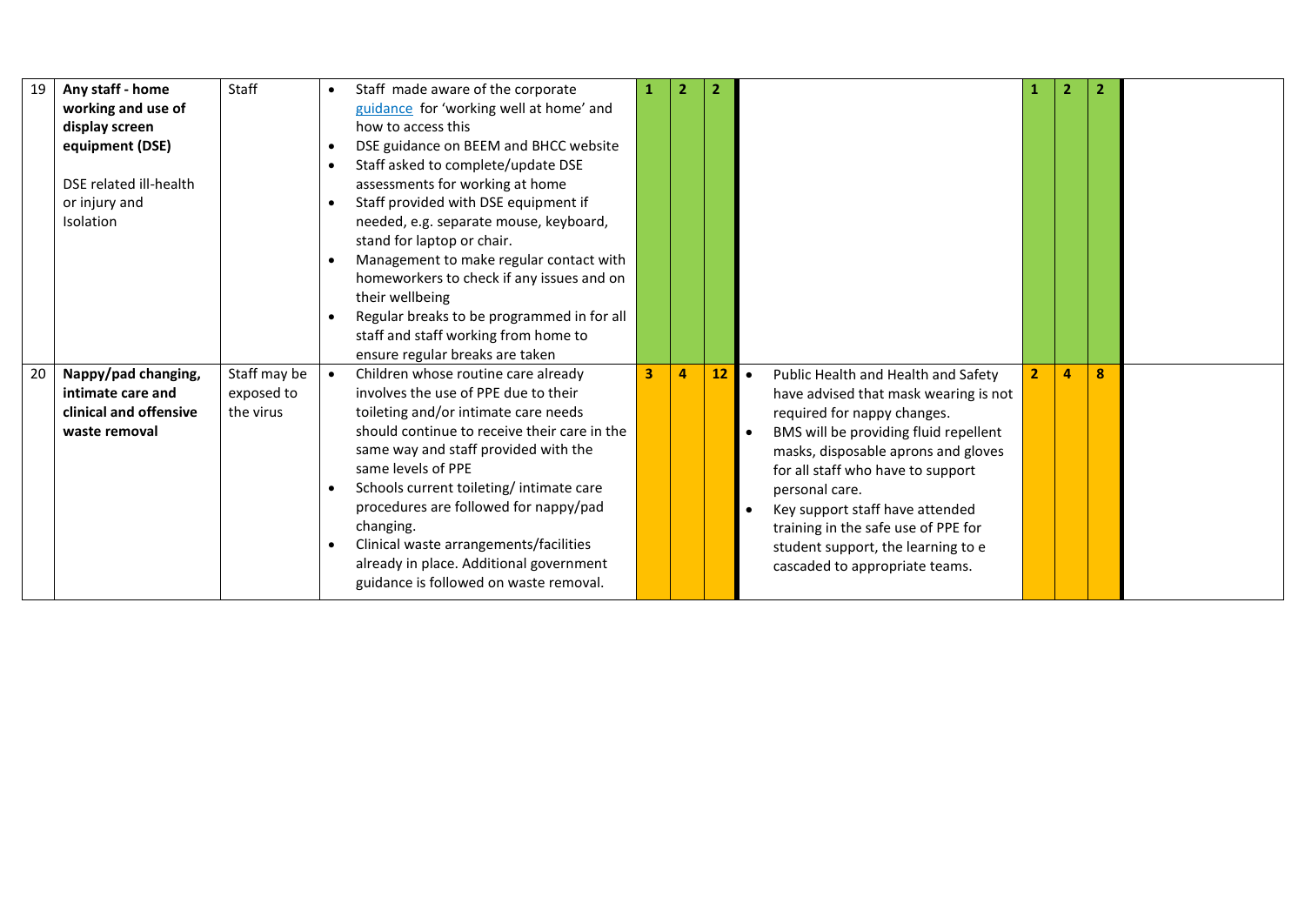| 21 | Office equipment<br>Staff exposed to the<br>virus through shared<br>equipment                          | Staff                                                   | $\bullet$              | Shared equipment avoided wherever<br>possible - e.g. own phones, desks,<br>stationery and no hot-desking<br>Where equipment has to be shared, it is<br>used by as few people as possible &<br>cleaned after use - e.g. photocopiers,<br>intercoms/entry systems etc.<br>Essential visitors/contractors signed in by<br>reception/ office staff and reminded of<br>SD/hygiene expectations.<br>All keyboards, mice, desks, chair arms and<br>telephones to be cleaned before use,<br>between shifts, and at the end of the day<br>with antibacterial cleaners or standard<br>disinfectants.<br>Cleaning wipes available.<br>Workstations/staff set apart by 2m, e.g.<br>with floor markings or taped-off<br>areas/desks.                 | $\overline{2}$ | $\overline{\mathbf{3}}$ | 6              | $\bullet$<br>$\bullet$ | Signs requesting physical distancing<br>displayed at external reception doors<br>and within reception area - esp.<br>where no screen.<br>Physical distancing markings on floor<br>and/or 'one in one out' policy where<br>physical distancing difficult.<br>Sneeze screens erected where<br>required.<br>Online register for staff<br>Where break relief is required at<br>reception points the incoming staff<br>member must have time to wipe all<br>surfaces prior to beginning to receive<br>calls, visitors.<br>Delivery personnel requested to wear<br>face coverings and maintain physical<br>distancing.                                                  | $\mathbf{1}$ | 3              | 3              |  |
|----|--------------------------------------------------------------------------------------------------------|---------------------------------------------------------|------------------------|-----------------------------------------------------------------------------------------------------------------------------------------------------------------------------------------------------------------------------------------------------------------------------------------------------------------------------------------------------------------------------------------------------------------------------------------------------------------------------------------------------------------------------------------------------------------------------------------------------------------------------------------------------------------------------------------------------------------------------------------|----------------|-------------------------|----------------|------------------------|-------------------------------------------------------------------------------------------------------------------------------------------------------------------------------------------------------------------------------------------------------------------------------------------------------------------------------------------------------------------------------------------------------------------------------------------------------------------------------------------------------------------------------------------------------------------------------------------------------------------------------------------------------------------|--------------|----------------|----------------|--|
| 22 | <b>Communication</b><br>SLT/staff not up to<br>date with<br>PHE/Government/DfE<br>& LA advice/guidance | All<br>Staff/Pupils/<br>Parents/Out<br>side<br>Agencies | $\bullet$<br>$\bullet$ | SLT to read, review and share<br>PHE/DfE/Government information and<br>advice from Brighton & Hove local<br>authority ensuring all<br>staff/governors/parents/carers are kept up<br>to date, including:<br><b>Emails from Education &amp; Skills</b><br><b>Links to Gov.uk information</b><br><b>BEEM</b><br>Heads PA / designated staff member to<br>check LA website daily and notify SLT -<br>https://new.brighton-<br>hove.gov.uk/coronavirus-covid-19<br>Emergency procedures should be regularly<br>updated and shared with all staff following<br>updated guidance from Public Health<br>England/DfE/Government and LA<br>Behaviour Policy to be updated to reflect<br>changes and communicated to pupils,<br>parents and staff. | 1              | $\overline{2}$          | $\overline{2}$ |                        | Robust communication systems are<br>$\bullet$<br>in place for the consistent and clear<br>messages to students, families and<br>staff.<br>All are informed of changes in<br>advance.<br>This risk assessment, summary<br>$\bullet$<br>guidance for visitors and staff<br>handbook are shared with all staff at<br>every review and are stored in an<br>accessible and efficiently signposted<br>shared drive.<br>All staff are encouraged to feedback<br>in an ongoing manner by email to<br>school H & S lead on all health and<br>safety and practical matters. The<br>control measures and working plans<br>are regularly review in light of such<br>feedback. | $\mathbf{1}$ | $\overline{2}$ | $\overline{2}$ |  |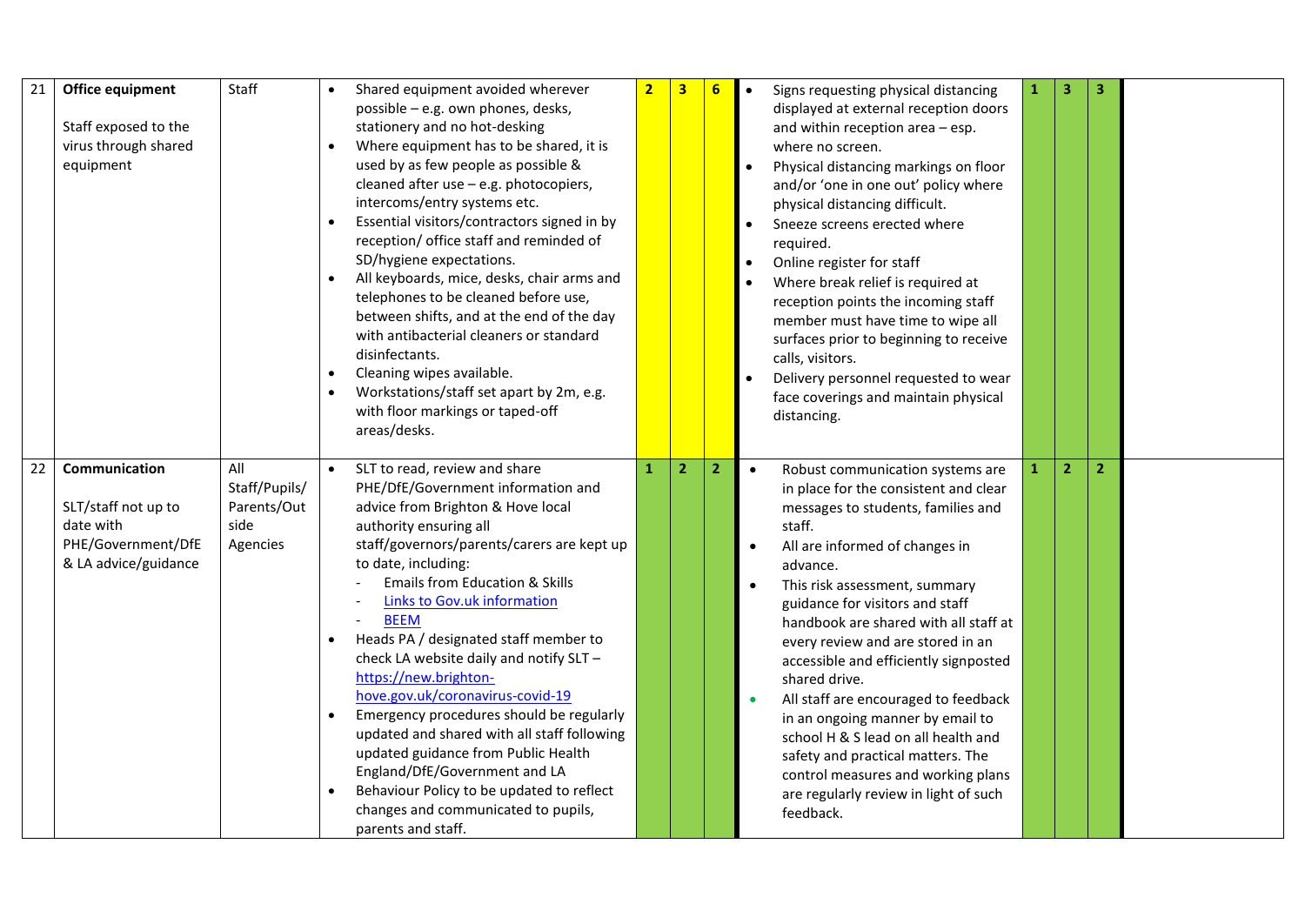| 23 | 'HUB or shared staff / | Staff/pupils | Staff who do not usually work at site     | 3 | 8 | Note: Teachers, peripatetic teachers          | $\mathbf{1}$ | $\overline{a}$ | $\overline{4}$ |  |
|----|------------------------|--------------|-------------------------------------------|---|---|-----------------------------------------------|--------------|----------------|----------------|--|
|    | premises               |              | inducted (& recorded) to include:         |   |   | and/or other temporary staff can move         |              |                |                |  |
|    | Arrangements' (if      |              | Sight of COVID RA and arrangements        |   |   | between schools. They should ensure they      |              |                |                |  |
|    | applicable)            |              | Layout of                                 |   |   | minimise contact and maintain as much         |              |                |                |  |
|    | Staff unfamiliar with  |              | premises/facilities/equipment.            |   |   | distance as possible from other staff.        |              |                |                |  |
|    | premises, emergency    |              | Evacuation procedures and how to          |   |   | Specialists, therapists, clinicians and other |              |                |                |  |
|    | arrangements and/or    |              | raise the alarm.                          |   |   | support staff for pupils with SEND should     |              |                |                |  |
|    | pupils                 |              | Who the first aiders are and how to       |   |   | provide interventions as usual.               |              |                |                |  |
|    |                        |              | summon help in an emergency?              |   |   | Supply staff and other temporary workers      |              |                |                |  |
|    |                        |              | Who/how to contact with any               |   |   | can also move between schools, where it       |              |                |                |  |
|    |                        |              | questions/concerns.                       |   |   | is necessary to use supply staff and to       |              |                |                |  |
|    |                        |              | Expected role whilst on site.             |   |   | welcome visitors to the school such as        |              |                |                |  |
|    |                        |              | Check staff training to undertake         |   |   | peripatetic teachers, those individuals will  |              |                |                |  |
|    |                        |              | specific roles.                           |   |   | be expected to comply with the school's       |              |                |                |  |
|    |                        |              | Check staff re: any ongoing medical       |   |   | arrangements for and minimising risk and      |              |                |                |  |
|    |                        |              | conditions/adaptations, which may be      |   |   | schools should ensure that all temporary      |              |                |                |  |
|    |                        |              | required to work safely.                  |   |   | staff have access to the information on       |              |                |                |  |
|    |                        |              | The sharing of relevant premises/task     |   |   | the safety arrangements in place, and         |              |                |                |  |
|    |                        |              | risk assessments.                         |   |   | ensure that this is provided as soon as       |              |                |                |  |
|    |                        |              | Hygiene measures and physical             |   |   | possible after the booking is confirmed.      |              |                |                |  |
|    |                        |              | distancing procedures in place            |   |   |                                               |              |                |                |  |
|    |                        |              | The sharing of behaviour                  |   |   | Cover of classes is carried out by            |              |                |                |  |
|    |                        |              | plans/strategies/individual pupil RAs, if |   |   | a team of cover supervisors and               |              |                |                |  |
|    |                        |              | working with children with known complex  |   |   | regular direct supply before                  |              |                |                |  |
|    |                        |              | needs.                                    |   |   | contacting agencies as a last                 |              |                |                |  |
|    |                        |              |                                           |   |   | resort.                                       |              |                |                |  |
|    |                        |              |                                           |   |   | Supply and agency staff receive<br>$\bullet$  |              |                |                |  |
|    |                        |              |                                           |   |   | clear instructions on the                     |              |                |                |  |
|    |                        |              |                                           |   |   | expectations in relation to H & S.            |              |                |                |  |
|    |                        |              |                                           |   |   |                                               |              |                |                |  |
|    |                        |              |                                           |   |   |                                               |              |                |                |  |
|    |                        |              |                                           |   |   |                                               |              |                |                |  |
|    |                        |              |                                           |   |   |                                               |              |                |                |  |